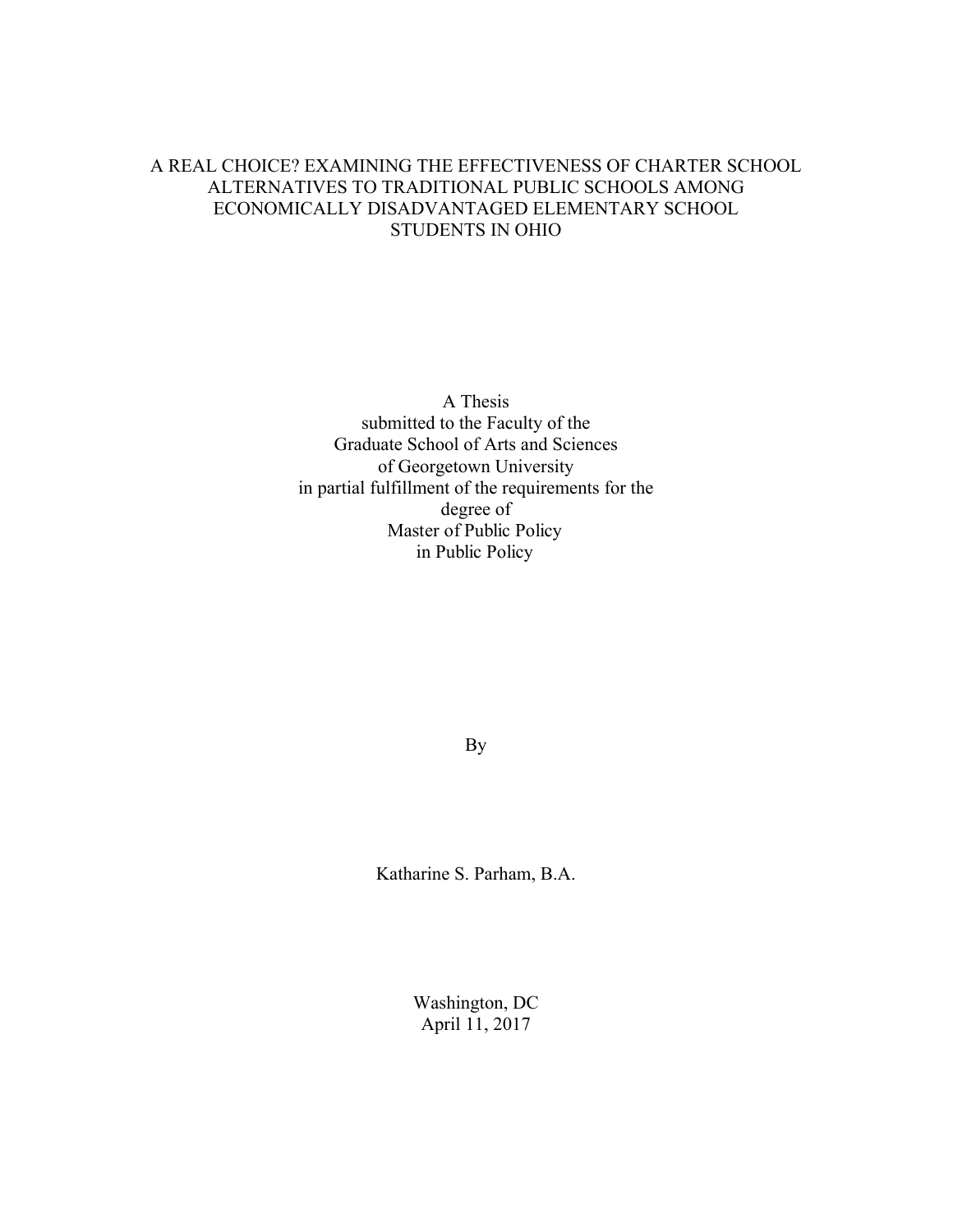Copyright 2017 by Katharine S. Parham All Rights Reserved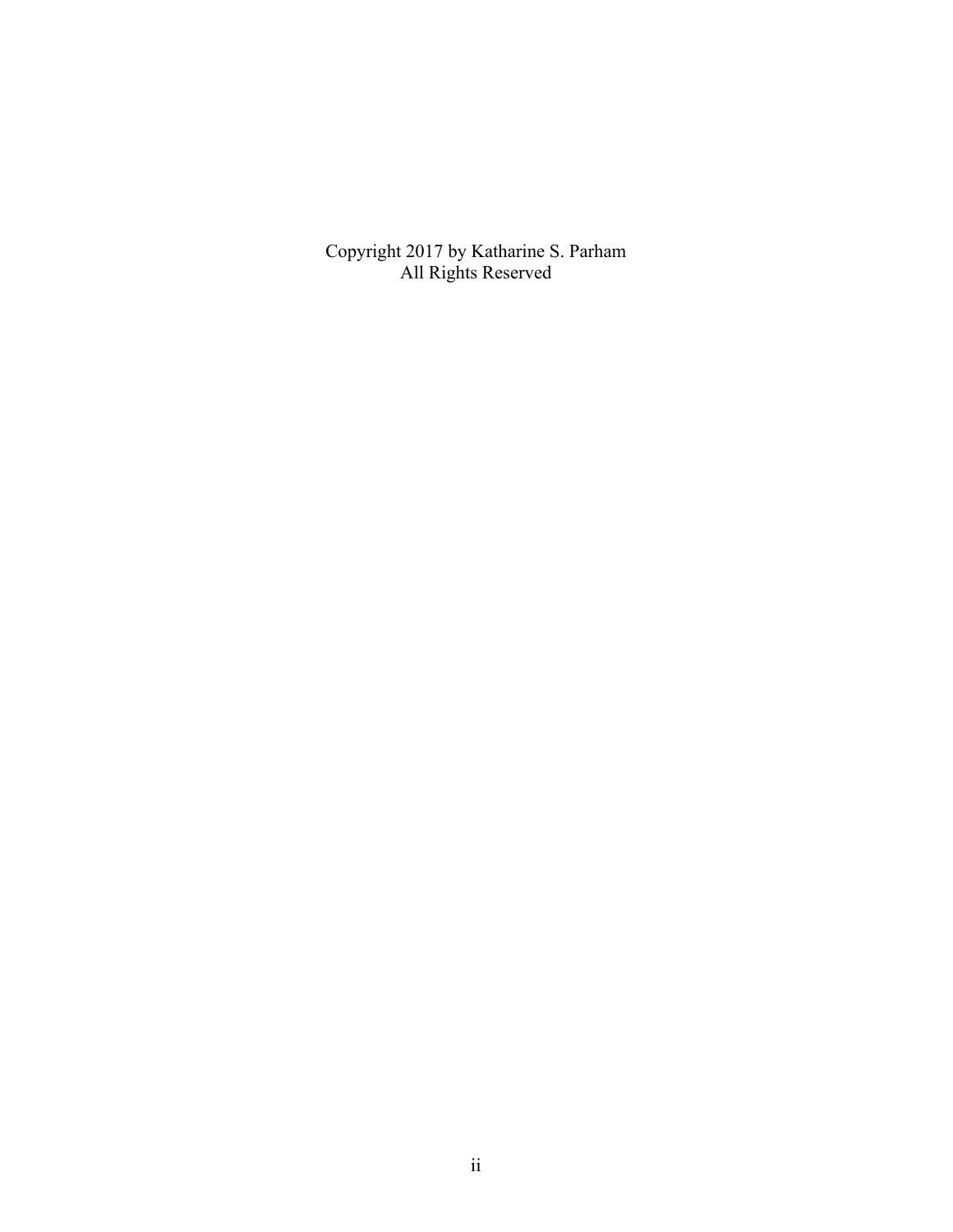# A REAL CHOICE? EXAMINING THE EFFECTIVENESS OF CHARTER SCHOOL ALTERNATIVES TO TRADITIONAL PUBLIC SCHOOLS AMONG ECONOMICALLY DISADVANTAGED ELEMENTARY SCHOOL STUDENTS IN OHIO

Katharine S. Parham, B.A.

Thesis Advisor: Adam Thomas, Ph.D.

## **ABSTRACT**

Since the creation of charter schools in the early 1990s, charter school attendance in the United States has been on the rise. Previous research examining charter school effectiveness tends to show that charter school attendance is positively associated with academic achievement. While previous studies have primarily been conducted at the student level, the present study uses school-level data from the state of Ohio to analyze the effectiveness of charter schools as an alternative to traditional public schools for economically disadvantaged elementary school students. Using data from the most recent academic year, 2015–2016, I find that charter school attendance among low-income students is unrelated to reading proficiency in the elementary grades, but is negatively associated with math proficiency in fourth and fifth grades. I further find that charter schools with larger populations of black students perform worse relative to traditional public schools than do charter schools with smaller populations of black students.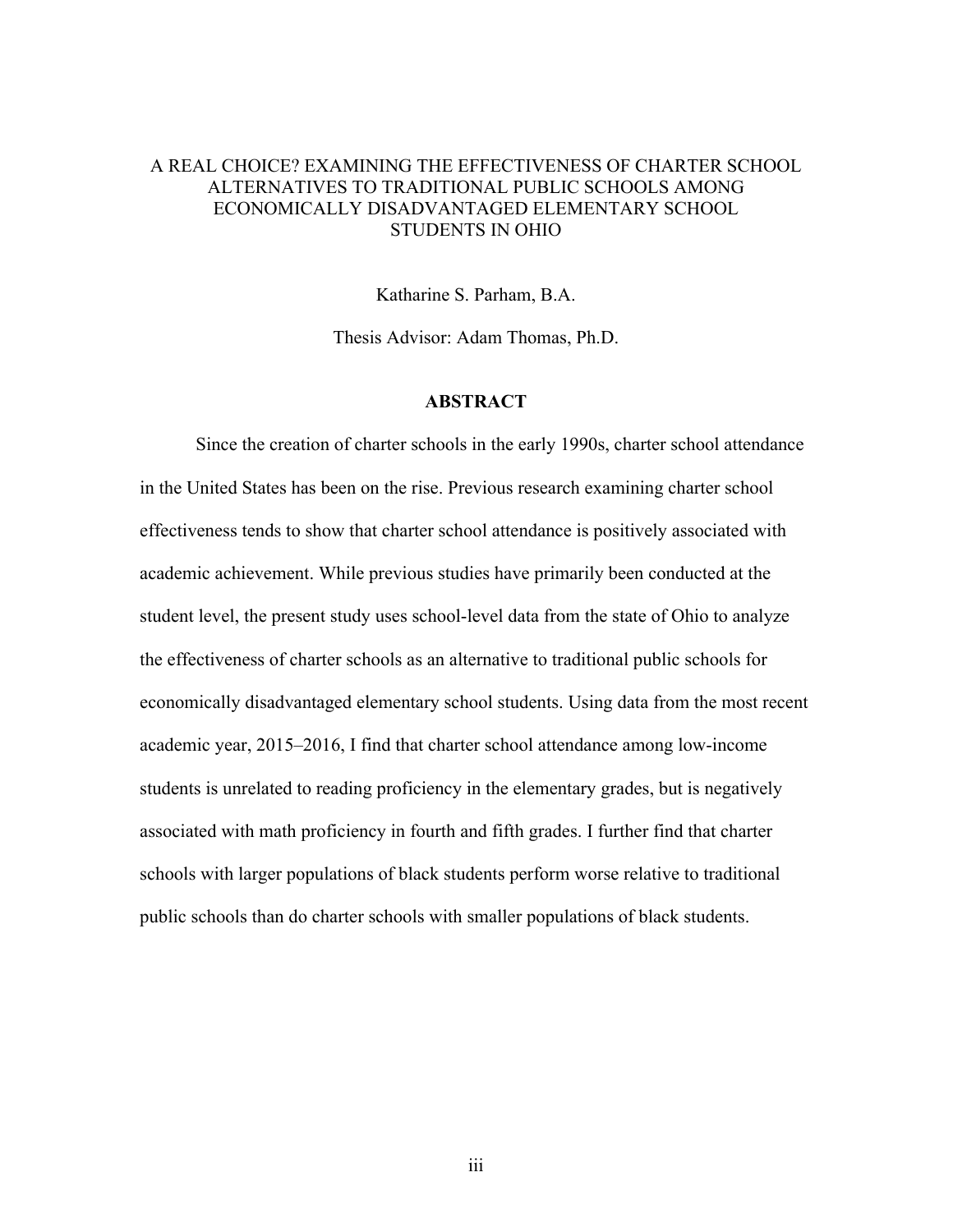I would like to express my gratitude to Adam Thomas for his thoughtful guidance and support throughout this process, and to my mother, Diane Parham, for a lifetime of guidance and feedback on my writing.

> Many thanks, Katharine Parham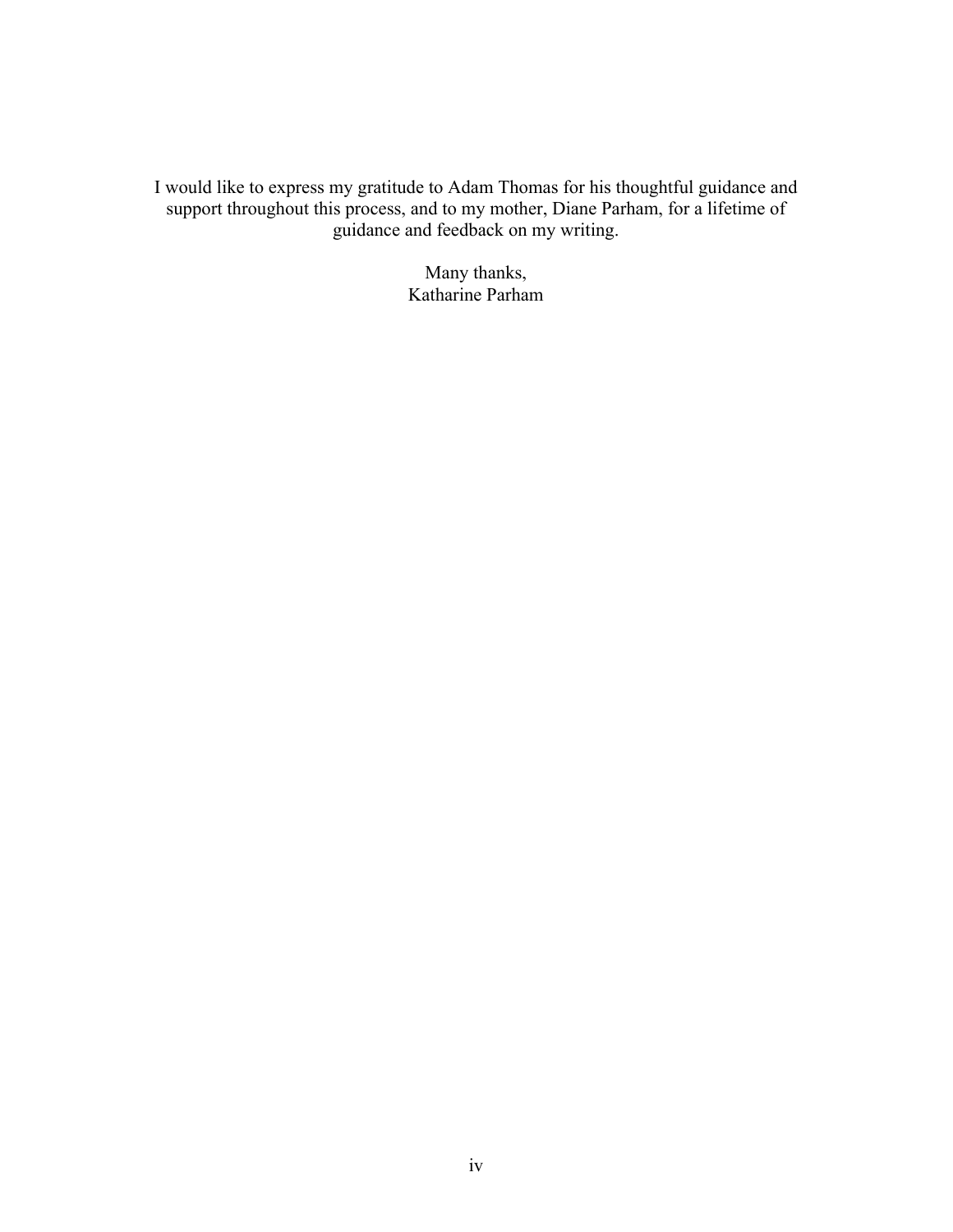# **TABLE OF CONTENTS**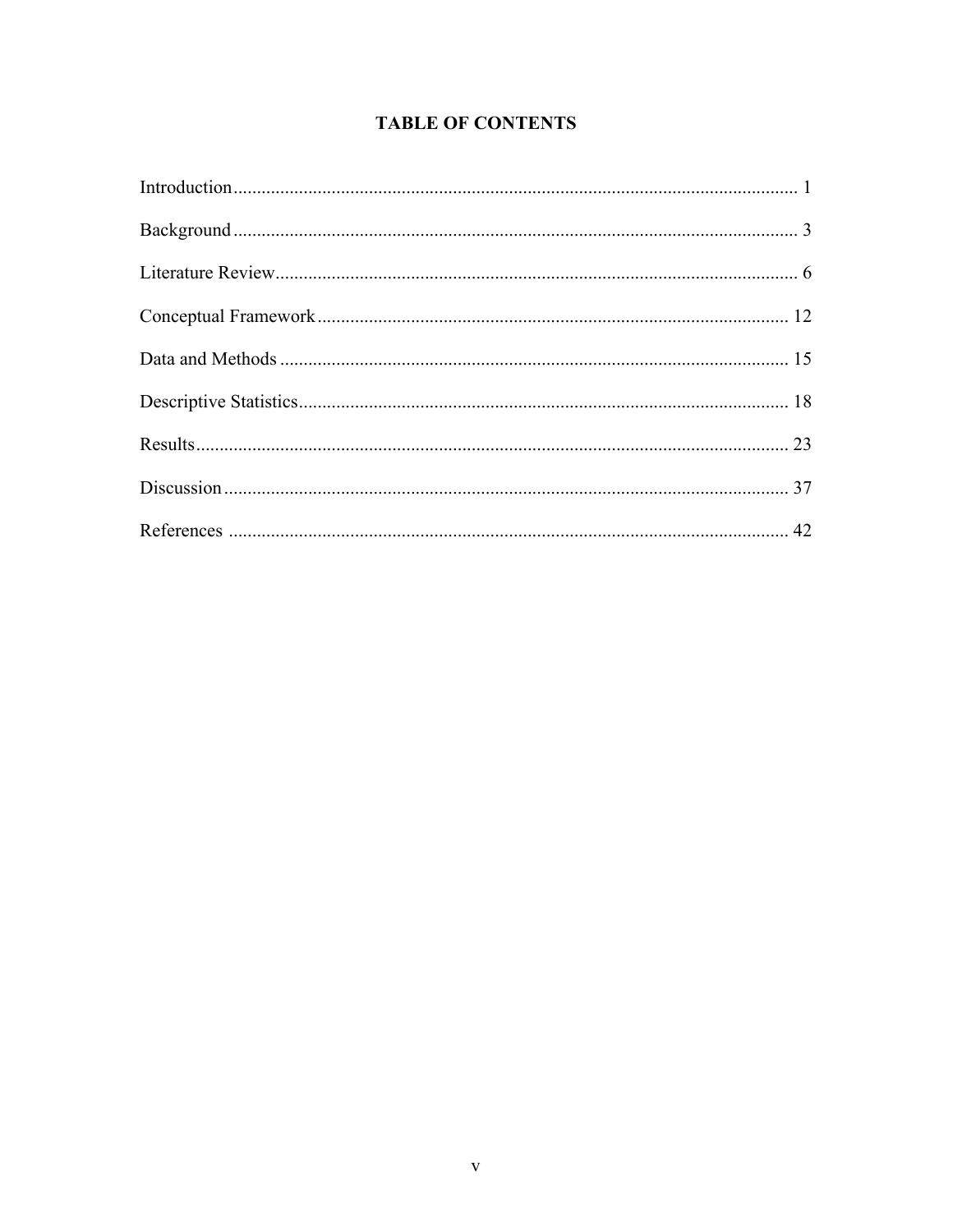# **LIST OF FIGURES**

|--|--|--|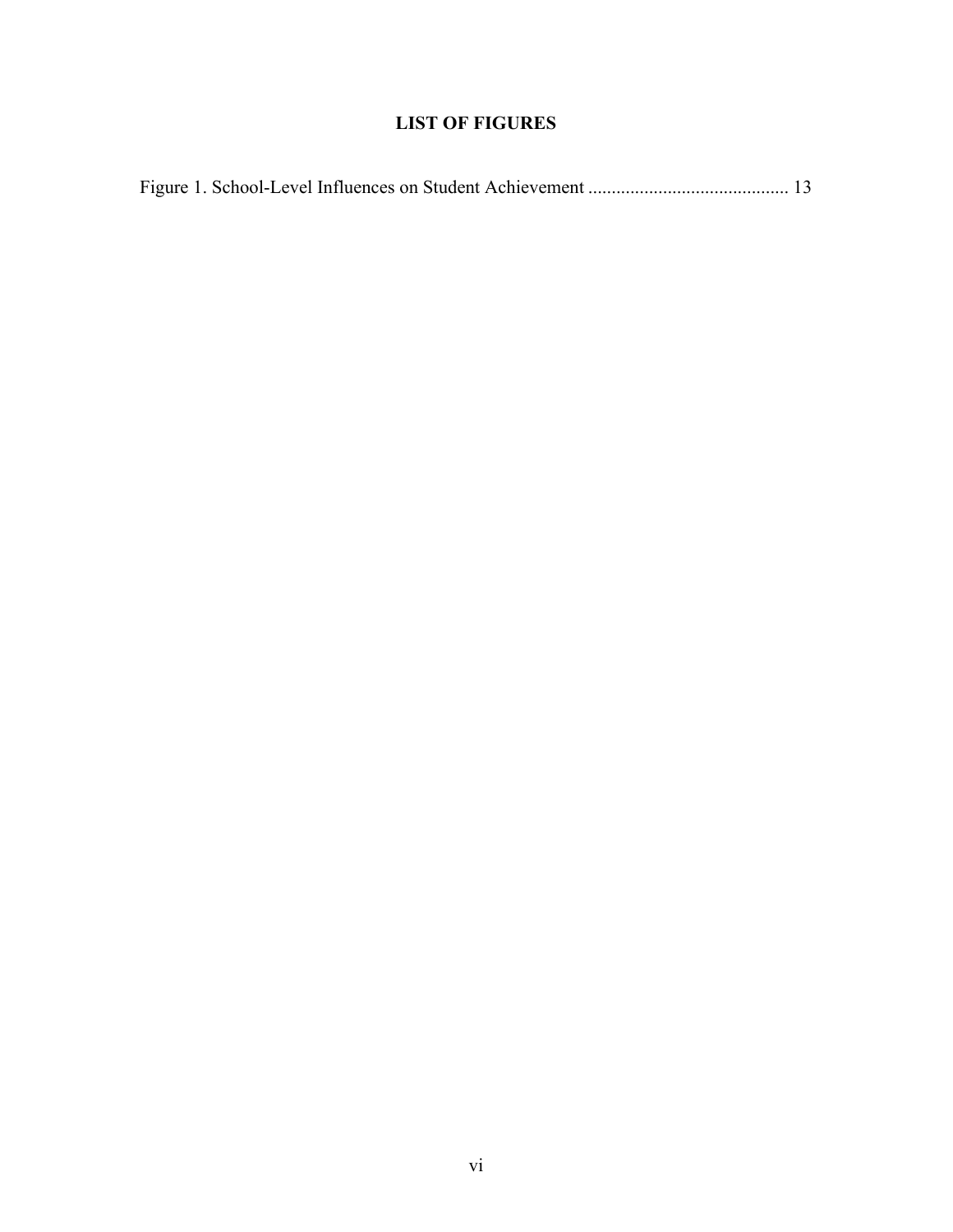# **LIST OF TABLES**

| Table 2. Descriptive Statistics for Third Grade Dependent, Key Independent, and Control |  |
|-----------------------------------------------------------------------------------------|--|
| Table 3. Descriptive Statistics for Fourth Grade Dependent, Key Independent, and        |  |
| Table 4. Descriptive Statistics for Fifth Grade Dependent, Key Independent, and Control |  |
|                                                                                         |  |
|                                                                                         |  |
|                                                                                         |  |
|                                                                                         |  |
|                                                                                         |  |
|                                                                                         |  |
|                                                                                         |  |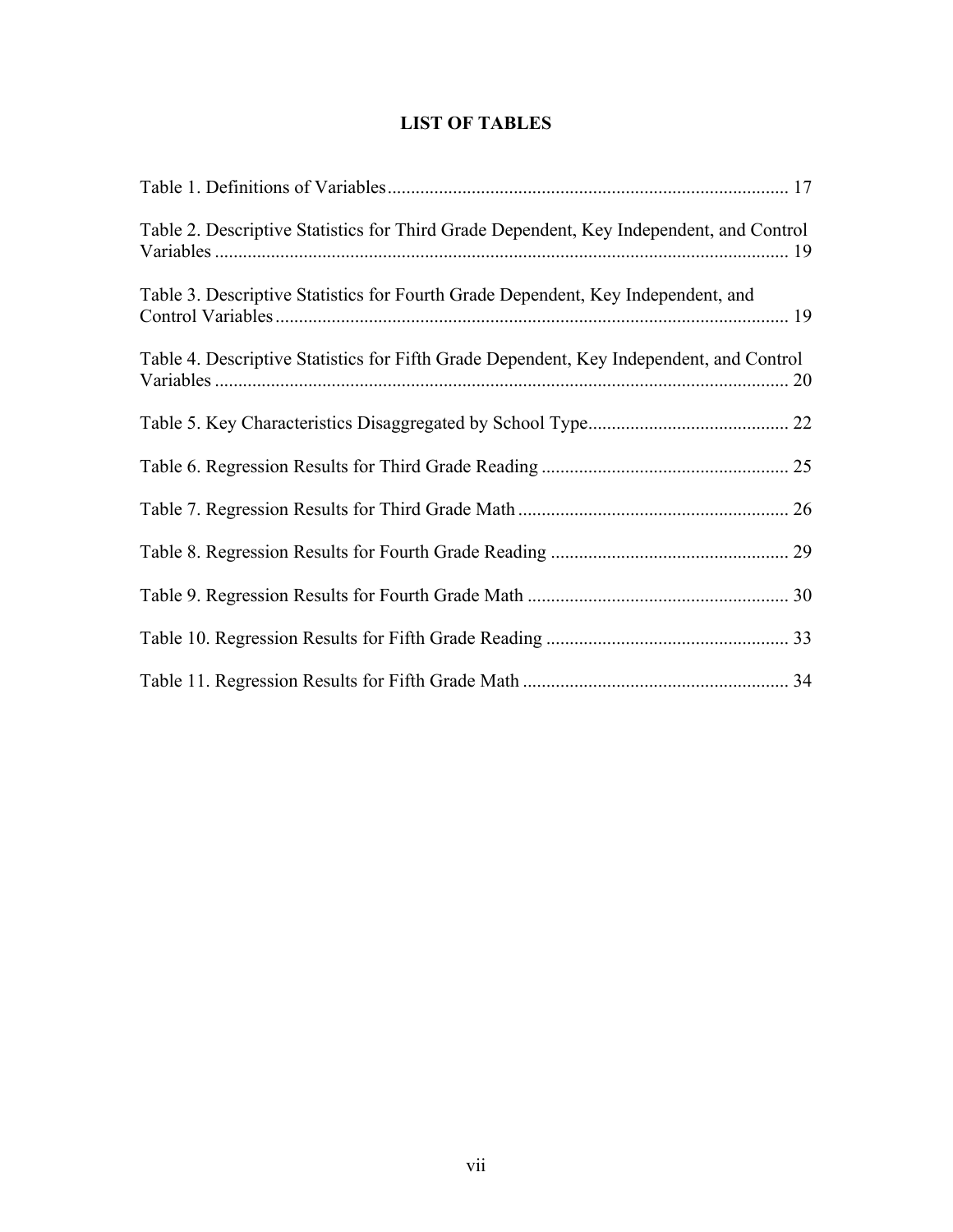#### **INTRODUCTION**

Over the past quarter century, the number of primary and secondary students attending educational institutions other than traditional public schools in the United States has gradually increased. In the 2013–14 academic year, public charter schools in the U.S. accounted for 6.6 percent of the approximately 98,000 public schools nationwide, enrolling more than 2.5 million students (Kena et al. 2016). The market for charter schools—publicly funded but privately run institutions—emerged in response to what school choice advocates believe is social inequality embedded in the traditional public school system (Duncan 2014). Since their inception in 1991, charter schools have provided alternatives to the traditional public schools to which students are "zoned" based on their home address, thereby expanding educational options for many students residing in poor communities who may otherwise attend underfunded or underperforming traditional public schools (Reardon 2016).

As the share of nontraditional public schools continues to grow in the 42 states (plus the District of Columbia) that allow charter schools, it is increasingly important that researchers assess their effectiveness at educating economically disadvantaged populations. This topic is even more salient given that, among students attending high-poverty schools in the U.S., more of them attend charter schools than traditional public schools (Kena et al. 2014, 2015, 2016).<sup>1</sup> Over the past two decades, researchers have assessed the effectiveness of charter schools by comparing them to traditional public school performance at the school level nationwide (Clark et al. 2011; CREDO 2009; CREDO 2013; Hoxby 2004; Berends 2006; Carnoy et al. 2005; Betts and Tang 2011; Gleason et al. 2010), by examining the

<sup>&</sup>lt;sup>1</sup> "High-poverty" schools are defined by the U.S. Department of Education as schools in which at least 75 percent of students qualify for free or reduced-price lunch under the National School Lunch Program (U.S.

Department of Education 2010).<br><sup>2</sup> The "achievement gap" refers to observable disparities in educational outcomes for students from differing racial or socioeconomic backgrounds.

<sup>&</sup>lt;sup>3</sup> "Economically disadvantaged" students are defined in this paper and by the Ohio Department of Education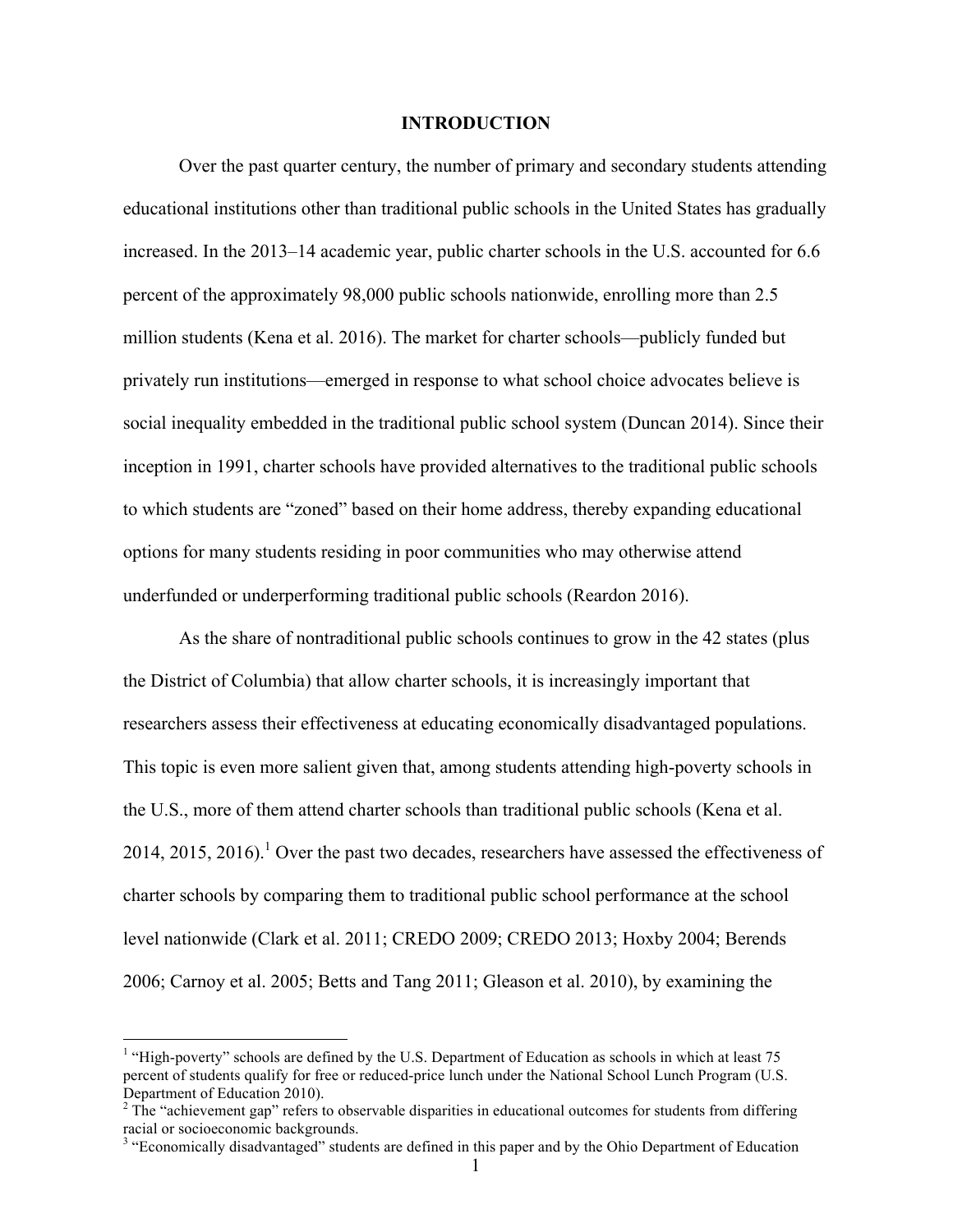academic outcomes of low-income and minority students enrolled at charter schools compared to similar peers at traditional public schools (CREDO 2009; CREDO 2013), and by assessing whether charters are effectively closing achievement gaps between students from differing racial or socioeconomic backgrounds (Hoxby 2009; Abdulkadiroglu et al. 2009).<sup>2</sup>

This paper compares charter schools to traditional public schools in terms of academic outcomes among economically disadvantaged elementary school (third through fifth grade) students in Ohio.<sup>3</sup> Elementary school is a critical time in students' educational careers. During these primary years, students are taught the foundational skills the rest of their education will rely upon. Research shows the most essential literacy skills for children should be learned by the third grade, and those children who have not mastered key concepts are more likely to fall behind and remain behind their peers for the remainder of their academic careers (Center for Public Education 2015). Attendance rates in fourth grade have been shown to be predictive of students' likelihood of dropping out of high school in later years (Roderick 1993). And, academic success in both reading and math in fifth grade is associated with success in future grades (Balfanz 2007). If charter schools are more effective than traditional public schools at generating proficient academic outcomes among elementary school students—particularly for students from low-income backgrounds—these schools could have a significant impact in terms of closing the achievement gap between low- and high-income students.

Ohio was one of the earliest states to allow for the creation of charter alternatives beginning in 1997—and over the past 20 years, charter growth in Ohio has increased steadily

<sup>&</sup>lt;sup>2</sup> The "achievement gap" refers to observable disparities in educational outcomes for students from differing racial or socioeconomic backgrounds.<br><sup>3</sup> "Economically disadvantaged" students are defined in this paper and by the Ohio Department of Education

according to federal guidelines as those who are eligible for free or reduced-price meals under the National School Lunch and Child Nutrition Programs. In 2015-2016, the income threshold was a family income less than or equal to 185% of federal income poverty guidelines (Federal Register 2016).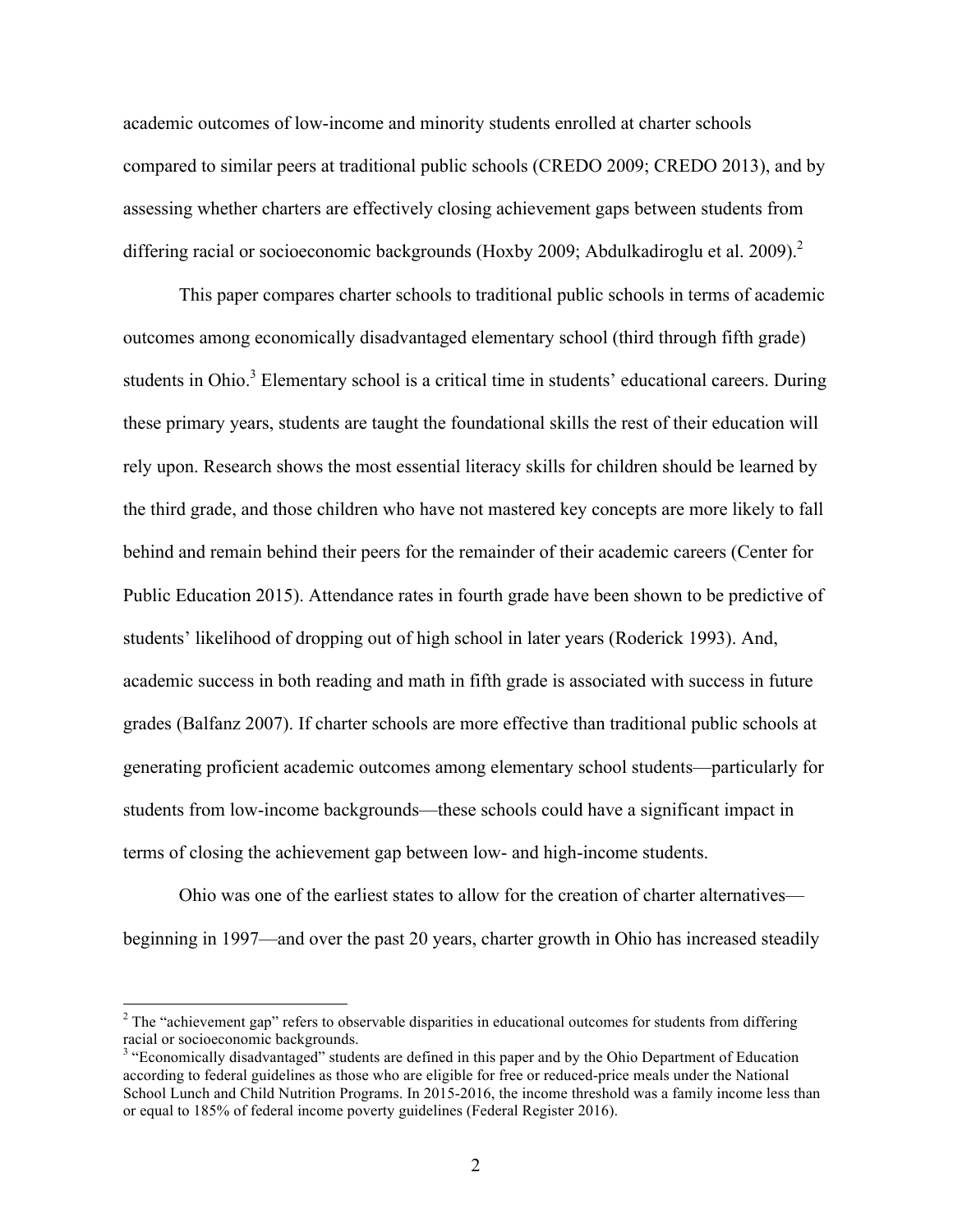as a result of the state's charter school authorization policies (NASCA 2016).<sup>4</sup> At present, just over 10 percent of public schools in Ohio are charter schools, and two of the state's school districts—Dayton City School District and Cleveland Municipal School District—rank among the top ten districts nationwide in terms of the percentage of public school students enrolled in charter schools (NAPCS 2015). Using school-level data from the Ohio Department of Education, this paper examines the differences in academic outcomes in both reading and math among economically disadvantaged elementary school students attending charter schools and traditional public schools in Ohio during the 2015–16 academic year.

#### **BACKGROUND**

#### *History of Charter Schools in the U.S.*

Public charter schools are defined by the U.S Department of Education as publicly funded educational institutions run by "a group or organization under a legislative contract (or charter) with the state or jurisdiction" (U.S. Department of Education 2016). Charter contracts exempt charter schools from some state regulations traditionally governing public school operations, such as decisions about curriculum and school-day structure. Charter school advocates have argued that this autonomy presents an opportunity for innovation (Gross 2011). Rather than being held accountable to the standards of a local school district or school board, charter schools set their own standards for performance and evaluation—writing them into their charters—and are instead held accountable by the institution granting their authorization (these authorizing institutions vary state to state) (Boast et al. 2016). Similar to traditional public schools, charters receive state funding based on a per-pupil enrollment

 $4$  Minnesota was the first state to allow for the creation of charter schools, in 1991 (Gleason et al. 2010).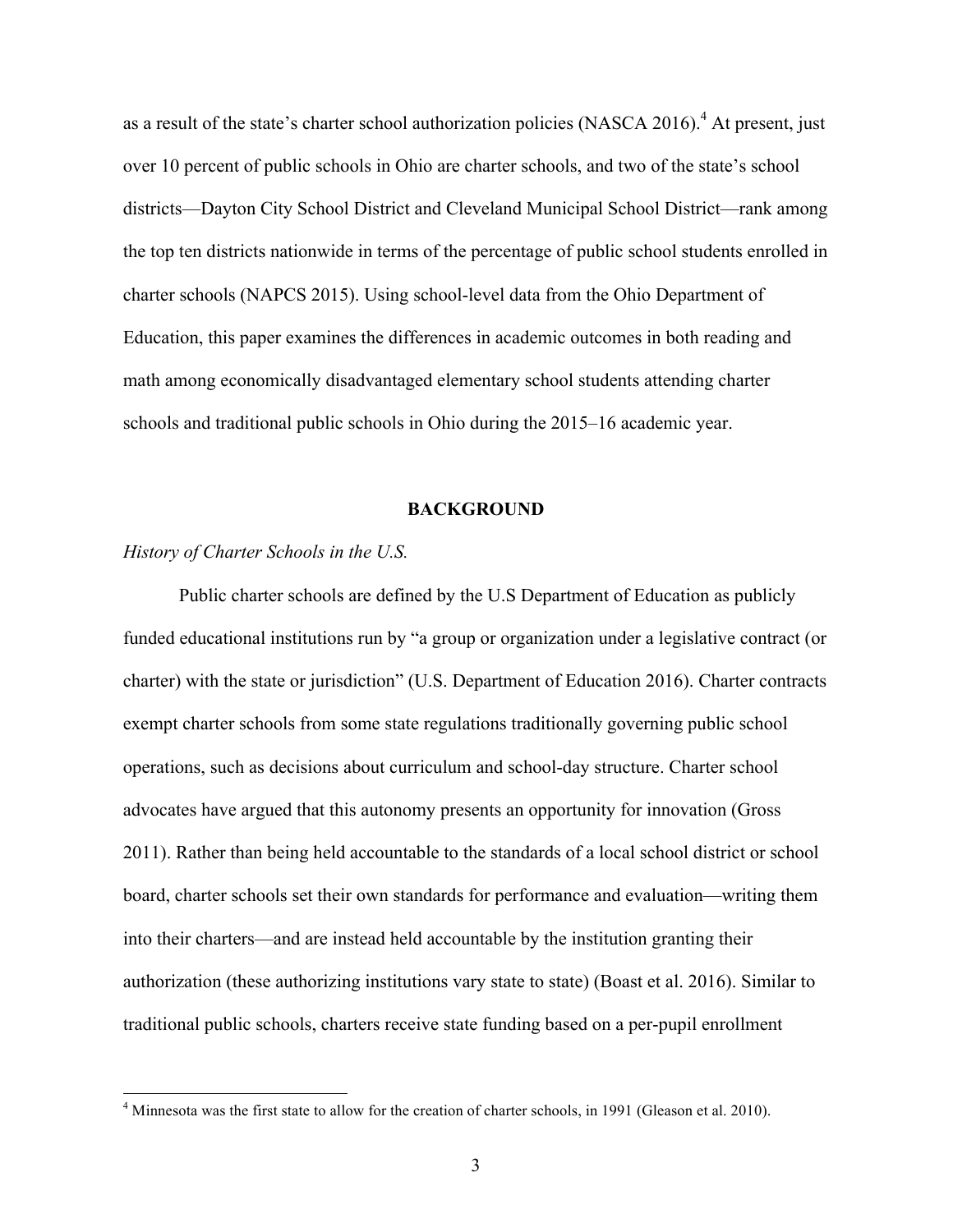formula, though many rely heavily on external donations for additional support (Rebarber and Consoletti Zgainer 2014).

Since the first charter schools were created in Minnesota in 1991, charter laws have passed in 42 states and the District of Columbia (U.S. Department of Education 2016). The growth of charter schools has primarily taken place in urban school districts (U.S. Department of Education 2016). This expansion has been attributed to a desire to create market-style competition within U.S. public education by providing higher-quality school alternatives for students and families who would otherwise not have access to such schools (Reardon 2016; Lubienski 2003). In addition, compared to vouchers, charters have proven a welcome alternative among school choice proponents in many states, as charter schools ensure that public funds are used to keep students in public schools rather than paying for transitions to private institutions (Jones 2000).

Alternatives to traditional public schools are of particular interest to low-income families, as the standardized test scores of economically disadvantaged students have historically been much lower than the test scores of their higher-income peers (Reardon 2011; De Luca 2016). As recently as 2013, students eligible for free or reduced-price lunch scored 24 percentage points lower than their higher-income peers on the National Assessment of Educational Progress (NAEP) across charter and traditional schools (U.S. Department of Education 2013). Additionally, survey results indicate significant public support for charter schools. A nationwide survey conducted by the National Alliance for Public Charter Schools in April 2016 indicated that 88 percent of low-income parents would support a charter school opening in their community (NAPCS Press Release 2016).<sup>5</sup>

 $5$  According to the same survey, a slightly smaller proportion of all parents of school-age children—78 percent would support the opening of a charter school in their neighborhood.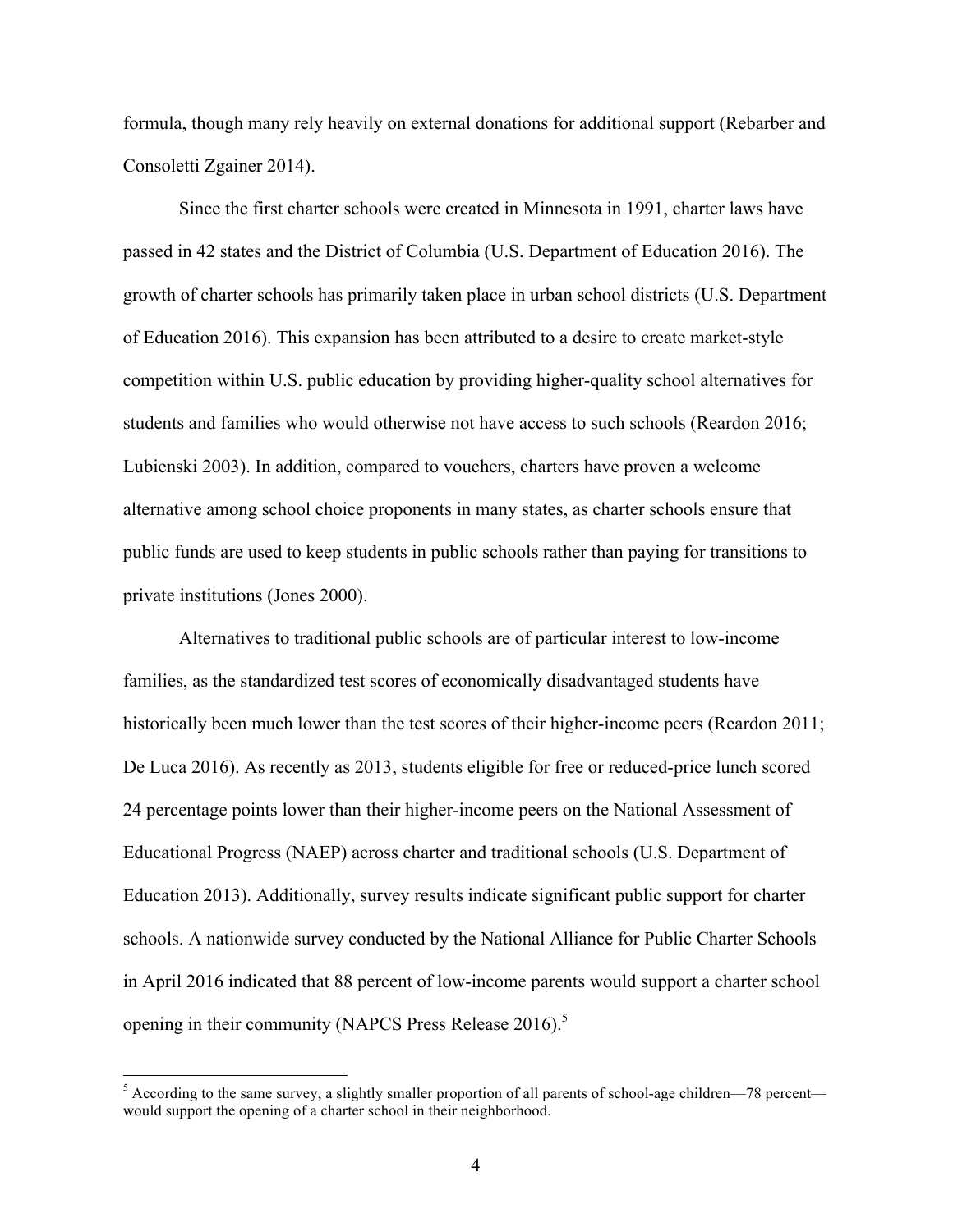However, as researchers have investigated the role of charters in the education market over the past two decades, they have failed to reach a consensus regarding the effectiveness of charter schools (Zimmer et al. 2009; CREDO 2009). This disparity in the literature is likely attributable to the wide variation in state laws governing the operation of charter schools, as well as differences in methods used to measure their impacts (Zimmer et al. 2009; De Luca 2016; Nicotera et al. 2009).

#### *Ohio Charter Schools*

The foundation of charter schools in Ohio began with the passage of a 1997 law authorizing a pilot project in Lucas County to create two charter schools that were sponsored by the University of Toledo (Ohio Council of Community Schools 2016). The first two "community schools" opened officially in 1998 with bipartisan support.<sup>6</sup> As of the 2015–16 academic year, more than 300 charter schools were operating in Ohio, representing just over 10 percent of all the state's public schools (NASCA 2016). These schools enrolled more than 120,000 students, or around 7 percent of all public school students statewide (NASCA 2016).

Compared to other states, Ohio has followed an unorthodox path in its charter school growth, particularly with regard to the state's laws governing charter authorization. In many states, new charters (i.e., the contracts allowing for an opening of a new community school) can be authorized, or granted, only by school districts (Boast et al. 2016). Ohio, however, allows any of the following entities to become charter authorizers: 1) the board of education in the district where the school is to be located, 2) the governing board of any educational service center, 3) a sponsoring authority designated by the board of trustees of any of the

 $<sup>6</sup>$  In Ohio, charter schools are referred to as "community schools," but they will be described as "charter schools"</sup> throughout this paper for ease of exposition.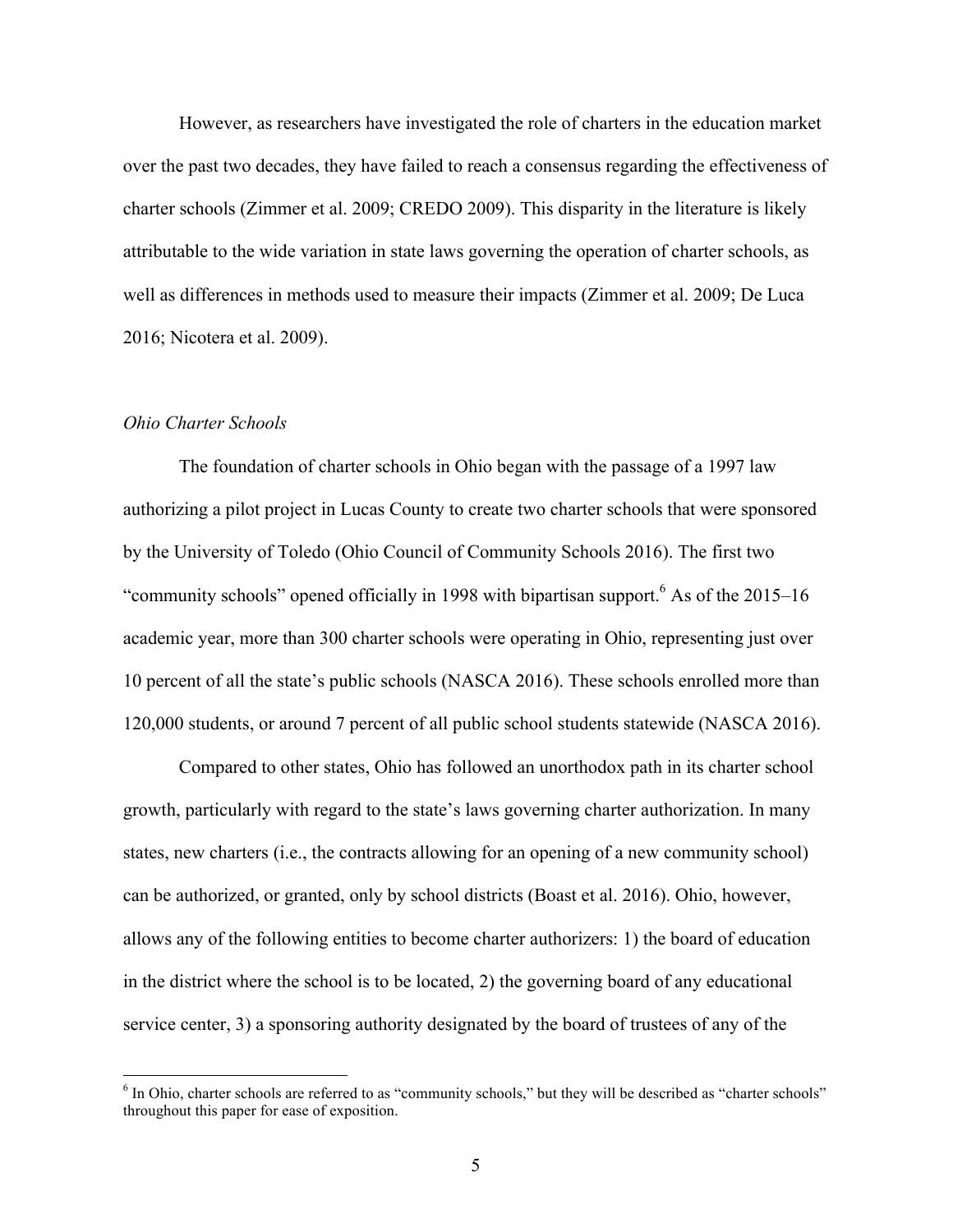thirteen state universities, 4) any qualified education nonprofit, or 5) the Ohio Department of Education ("Measuring Up," NAPCS 2016).<sup>7</sup> In total, Ohio allows 64 different entities to open and oversee operations of new or existing charter schools ("Ohio Authorizers," NASCA 2016). By way of comparison, Indiana and Maryland have only 8 and 6 total authorizers statewide, respectively.<sup>8</sup>

The large number of entities authorized to create charter schools in Ohio has created an environment that allows for "shopping around"—enabling lower-performing schools to seek authorizers with lower performance and accountability standards (Boast et al. 2016). Data show that the majority of charters that are opened in the state of Ohio do not close, regardless of school performance, and charter authorizers face no penalty for continuing to authorize underperforming schools (NASCA 2016). However, new accountability measures for charter authorizers were passed by the Ohio State Legislature in November 2015 and are currently in the process of being implemented (Turner 2015). In light of these developments, the question of charter schools' effectiveness in Ohio is of particular policy importance.

#### **LITERATURE REVIEW**

Since the creation of charter schools in the early 1990s, researchers have examined their effectiveness in terms of student achievement. Few studies have focused exclusively on charter schools in the state of Ohio (Gray 2012; De Luca et al. 2016). Most research has instead assessed charter effectiveness in other states or cities (Nicotera et al. 2009; Booker et

<sup>&</sup>lt;sup>7</sup> Ohio also refers to authorizers as "sponsors," but they will be referred to as "authorizers" throughout this paper for ease of exposition.

<sup>&</sup>lt;sup>8</sup> According to the National Association of Charter School Authorizers, Indiana allows entities including higher education institutions, local education agencies, and independent chartering boards to sponsor charter schools ("Indiana Authorizers," NACSA 2017). Maryland only allows for authorizing by local education agencies ("Maryland Authorizers," NACSA 2017).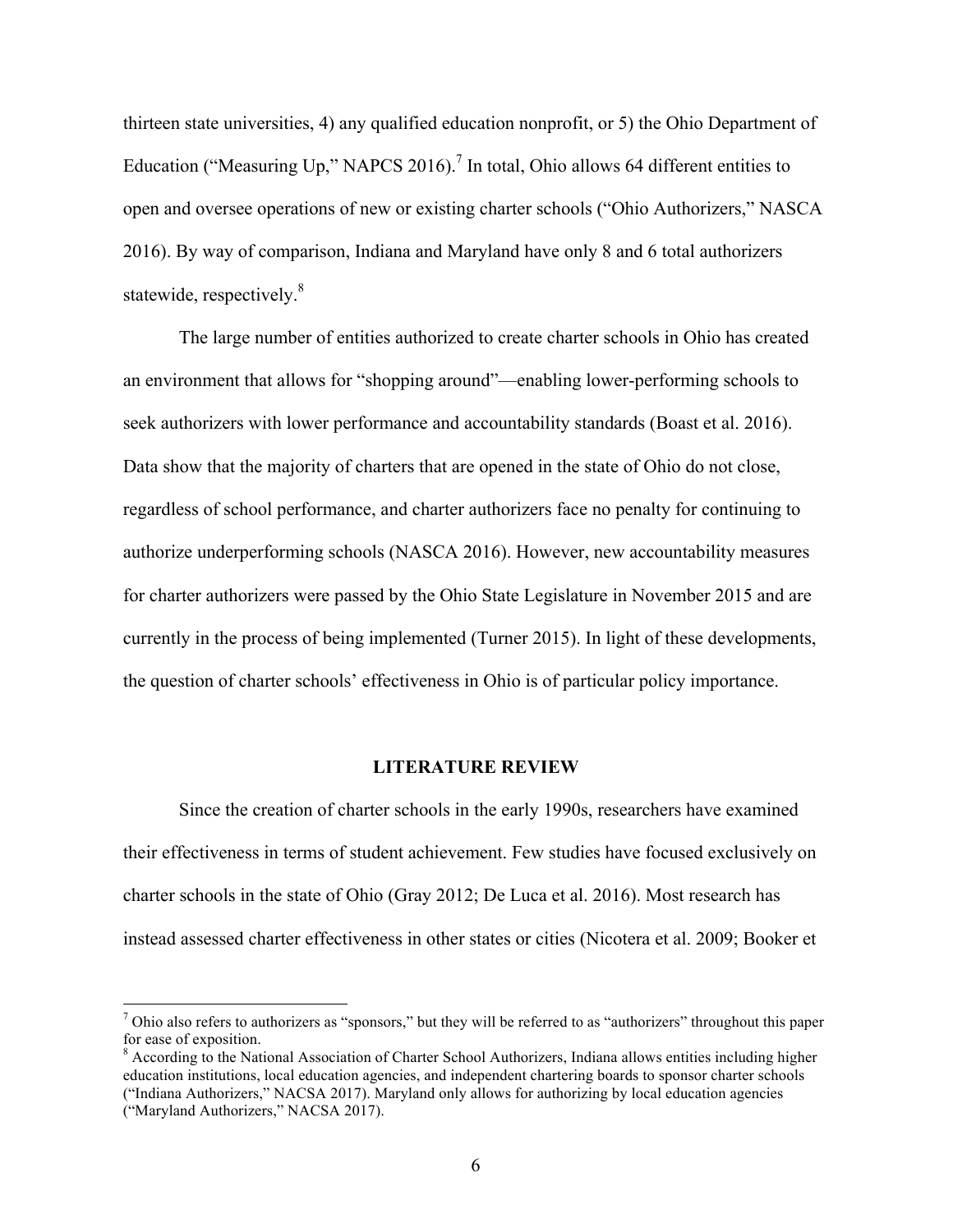al. 2004; Sass 2006; Mills 2013; Yongmei and Rorrer 2012; Hanushek et al. 2007; Chingos 2015; Dobbie and Fryer 2011), or in comparison to traditional public schools nationwide (Clark et al. 2011; CREDO 2009; CREDO 2013; Hoxby 2004; Berends 2006; Carnoy et al. 2005; Betts and Tang 2011; Gleason et al. 2010). This research has used three primary methodologies to assess charter performance—lottery-based studies, fixed effects, and matching techniques—and on the whole, research that relies on differing methodologies and that adopts differing geographic foci has arrived at differing conclusions.

#### *Methodological Differences among Nationwide Studies*

#### Lottery-based Studies

In some states, oversubscribed charter schools may use a lottery system to randomize the selection of students to fill available seats. There is wide variation in state laws regarding lottery usage. Lottery-based studies have been referred to as the "gold standard" of research on charter effectiveness, as they are the closest alternative to a randomized control trial (Hoxby et al. 2009). Researchers compare the performance of lottery students who applied and were admitted to charter schools with the performance of a control group of students who applied but were not admitted. Studies utilizing lottery admissions have overwhelmingly found positive relationships between charter school attendance and student achievement (Hoxby et al. 2009; Abdulkadiroglu et al. 2009; Angrist et al. 2012; Clark et al. 2011).

Further, a lottery-based study by Clark et al. (2011) found stronger relationships between attendance and performance among economically disadvantaged students than among their more advantaged peers. The external validity of these studies is limited, however, due to the relatively small number of charter schools employing lottery systems nationwide.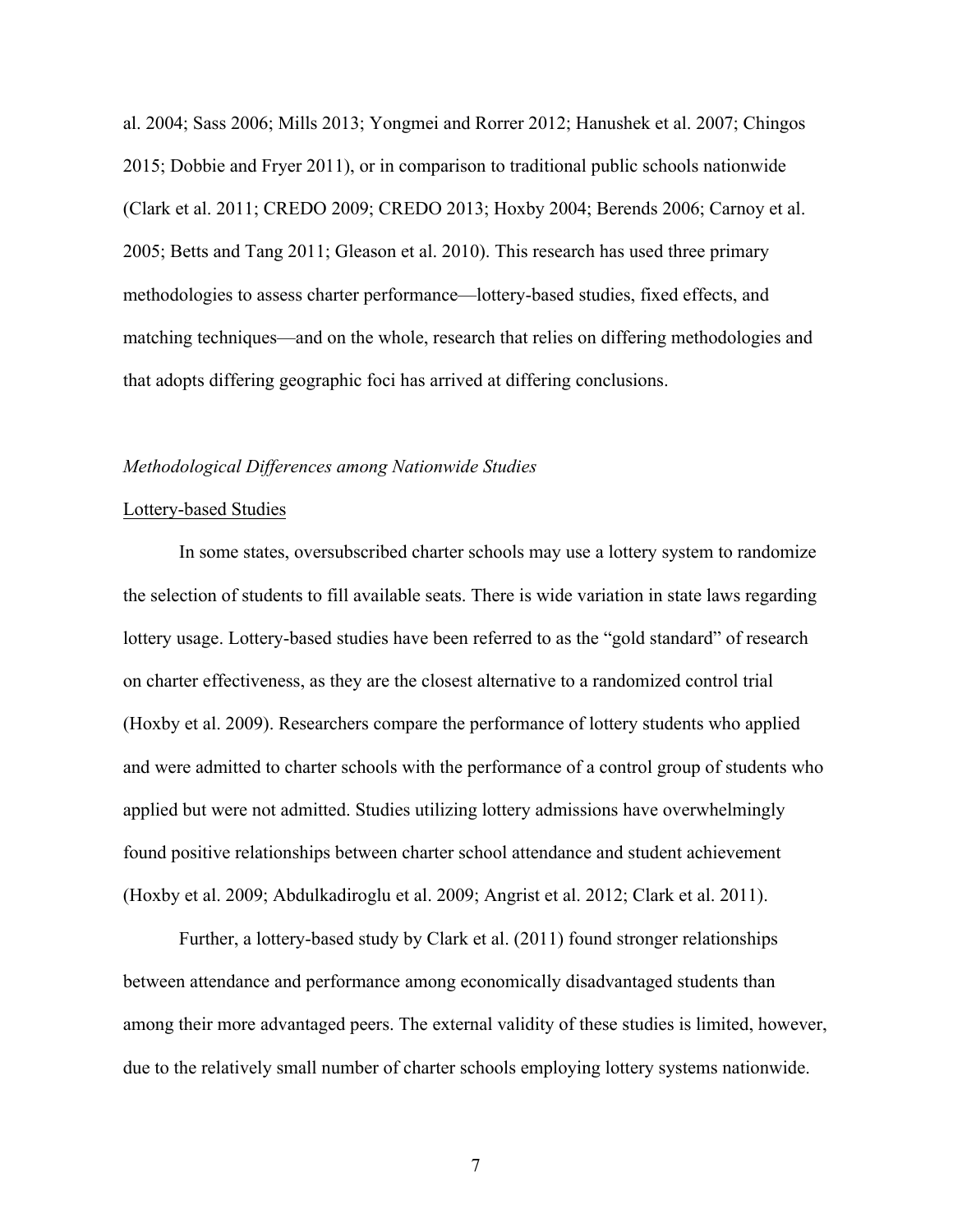#### Fixed Effects

In fixed-effects studies, students' performance in charter schools is compared to their own previous performance. Fixed-effects estimates of charter school effectiveness therefore rely primarily on data provided by students who move between charter schools and traditional public schools over time. Studies of charter effectiveness in a variety of states nationwide have found competing results. Research from Arizona (Nicotera et al. 2009), Texas (Booker et al. 2004), and Florida (Sass 2006) found positive relationships between charter school attendance and academic performance in both reading and math. However, studies from Arkansas (Mills 2013) and Utah (Yongmei and Rorrer 2012) found negative relationships between charter attendance and school performance in the same core subjects. Another fixedeffects study from Texas (Hanushek et al. 2007) found no statistically significant difference in student performance in charters versus traditional public schools in terms of students' math and reading achievement.

#### Matching Techniques

In recent years, some researchers have used a newer statistical method, virtual control records, to examine charter school effectiveness. VCR is similar in some respects to propensity score matching, as it uses students' observable characteristics and their prior academic performance to create "synthetic" observations to use as control groups for charter school students (Davis and Raymond 2012). This method was used by the Center for Research on Education Outcomes (CREDO) at Stanford University in their widely cited nationwide assessment of charter schools (2013). The most recent CREDO study (2013), using cross-sectional data from 27 states in the U.S., found a strongly positive association between charter attendance and academic gains in reading and math, particularly among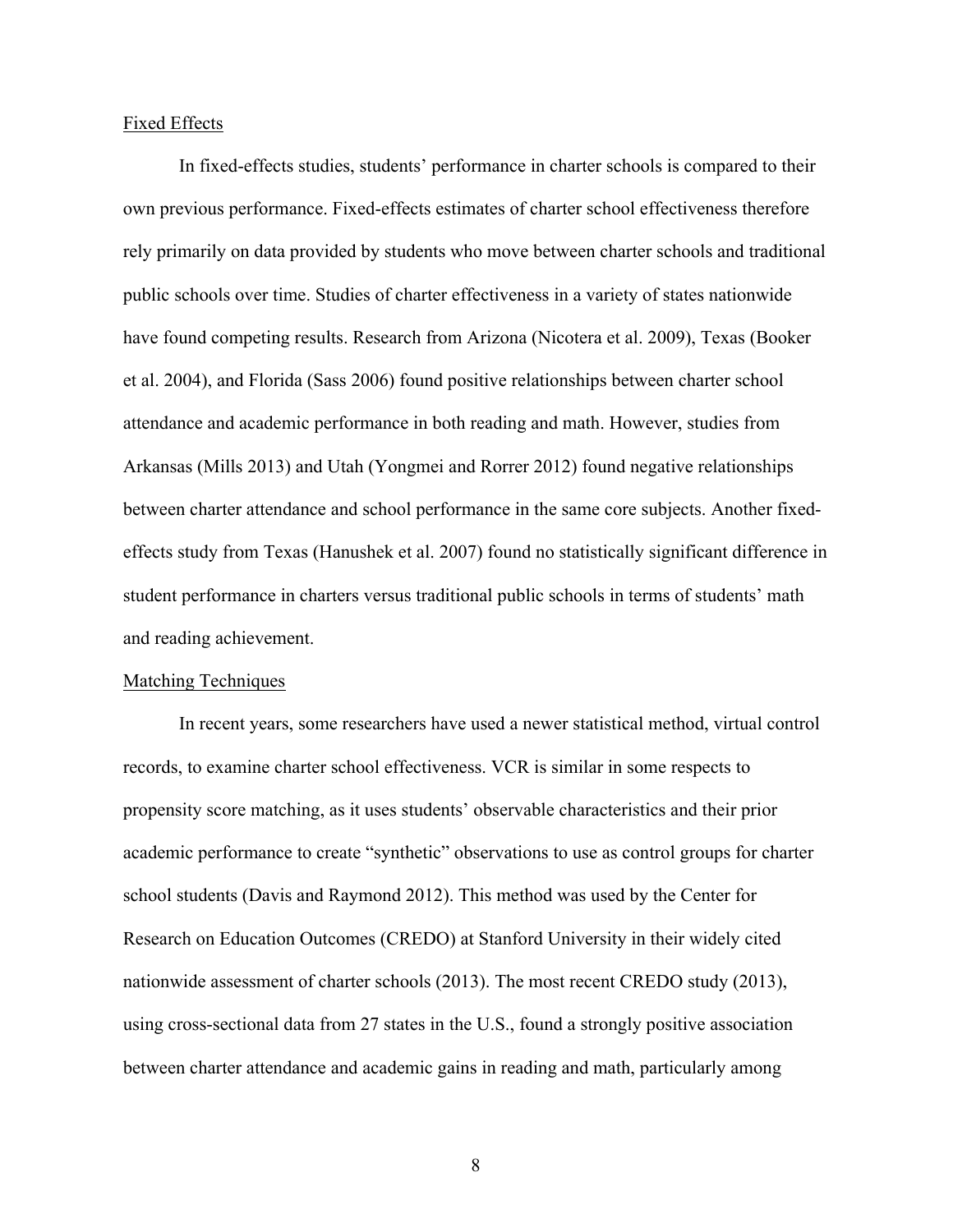minority and low-income students. However, CREDO's use of VCR in its 2013 study was criticized for the authors' inappropriate application of the technique (Hoxby 2009). A 2012 study by Davis and Raymond used both fixed effects and VCR analysis to compare charter school and traditional public school students in California and found comparable results with both methods. Using both methods, Davis and Raymond found significant variation in charter school quality nationwide, by both demographics and geography (Davis and Raymond 2012).

A study by Hoxby (2004) utilized a matching methodology to assess fourth graders' performance nationwide in 2002–03. Hoxby analyzed a sample of 99 percent of all elementary charter school students and matched these students to students who attended traditional public schools. Charter school students were matched to traditional public school students who attended the types of schools that the charter school students would likely otherwise have attended based on geography and demographic composition. The author found charter school students to be 3.2 percent more likely to be proficient in math and 5.2 percent more likely to be to be proficient in reading than their traditional public school counterparts. She further found charter school attendance to be associated with improved academic achievement among low-income and Hispanic students (Hoxby 2004).

In summary, though across all relevant literature charter researchers have come to conflicting conclusions with regard to charter effectiveness, the highest-quality studies—those utilizing lottery-based enrollment structures—show that charter school attendance improves academic outcomes (Hoxby et al. 2009; Abdulkadiroglu et al. 2009; Angrist et al. 2012; Clark et al. 2011). Many studies using other methods, such as fixed effects and VCR, have arrived at the same conclusion (Nicotera et al. 2009; Booker et al. 2004; Sass 2006; CREDO 2013; Davis and Raymond 2012; Hoxby 2004). A minority of research has found either the opposite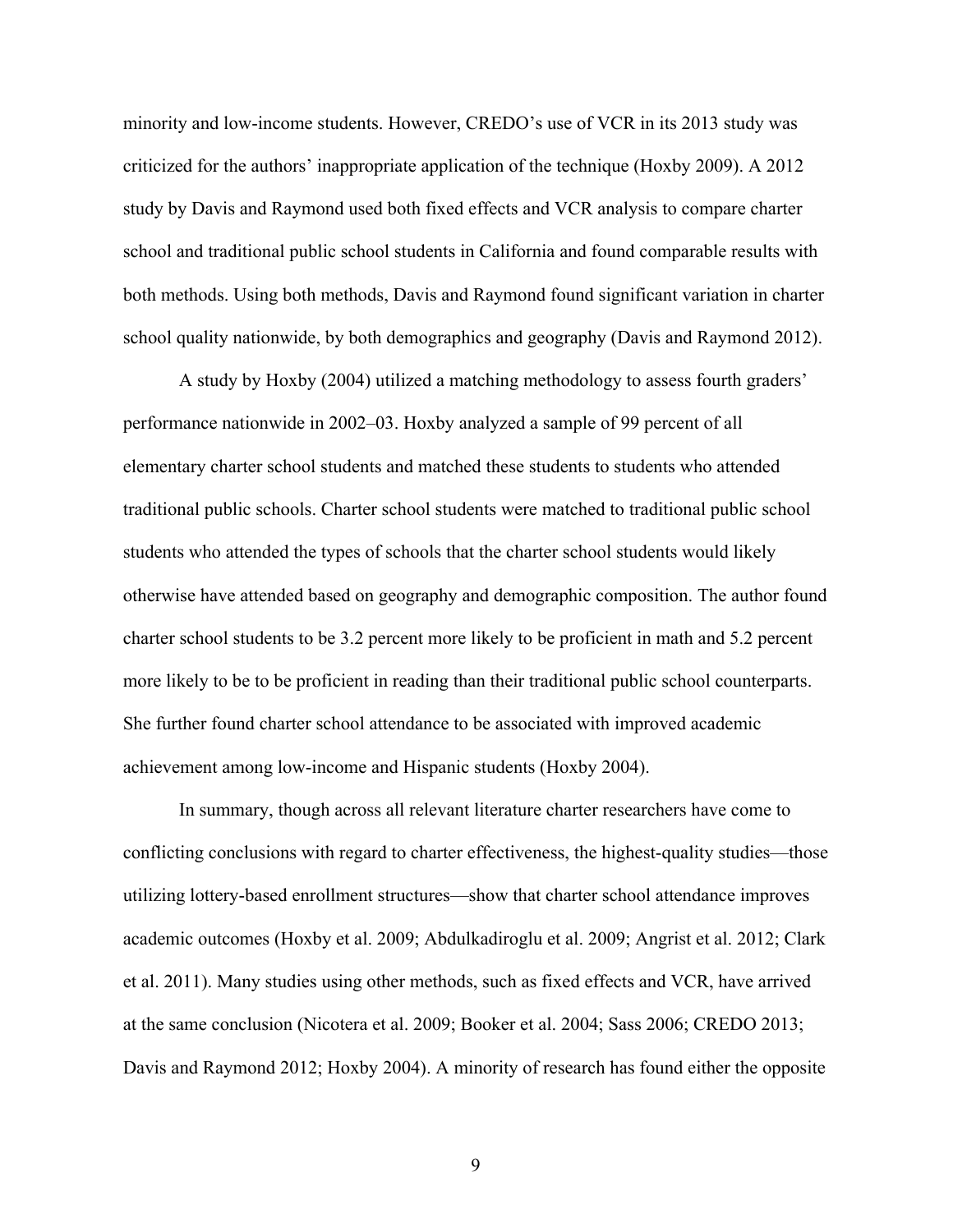or no effect, but none of those studies utilize the "gold standard" of randomized lotteries (Mills 2013; Yongmei and Rorrer 2012; Hanushek et al. 2007). This review of the literature suggests that, on net, charter school attendance is associated with improved academic performance for attending students.

### *Previous Assessments of Ohio Charter School Effectiveness*

There is also variation in the findings produced by studies that focus specifically on Ohio. On the whole, however, the available evidence suggests that Ohio's charter schools do not outpace traditional public schools to as great an extent as in some other states. Using fixed effects with longitudinal, student-level data, Zimmer et al. (2009) found that students in middle and high school charter schools in Ohio perform at levels comparable to students in neighboring traditional public schools. However, they also found greater variation in school performance among charter schools in Ohio as compared to charter schools in other states.

CREDO, in its 2009 assessment of 16 states, used longitudinal, student-level data and found a negative relationship in Ohio between charter school attendance and academic growth as compared to the trajectories of similar, "synthetic" students in traditional public schools. CREDO (2009) also found that, in states that allow for multiple charter authorizers (such as Ohio), performance among students in charter schools was lower than among charter school students in states with only one authorizer. These findings raise the question of whether the large number of authorizing bodies in Ohio has led to an environment in which the state's charter schools are less effective than charter schools in other states.

Gray (2012) exploited a change in Ohio state laws in 2003—which allowed for charter creation beyond the eight largest districts in the state where they were originally allowed—to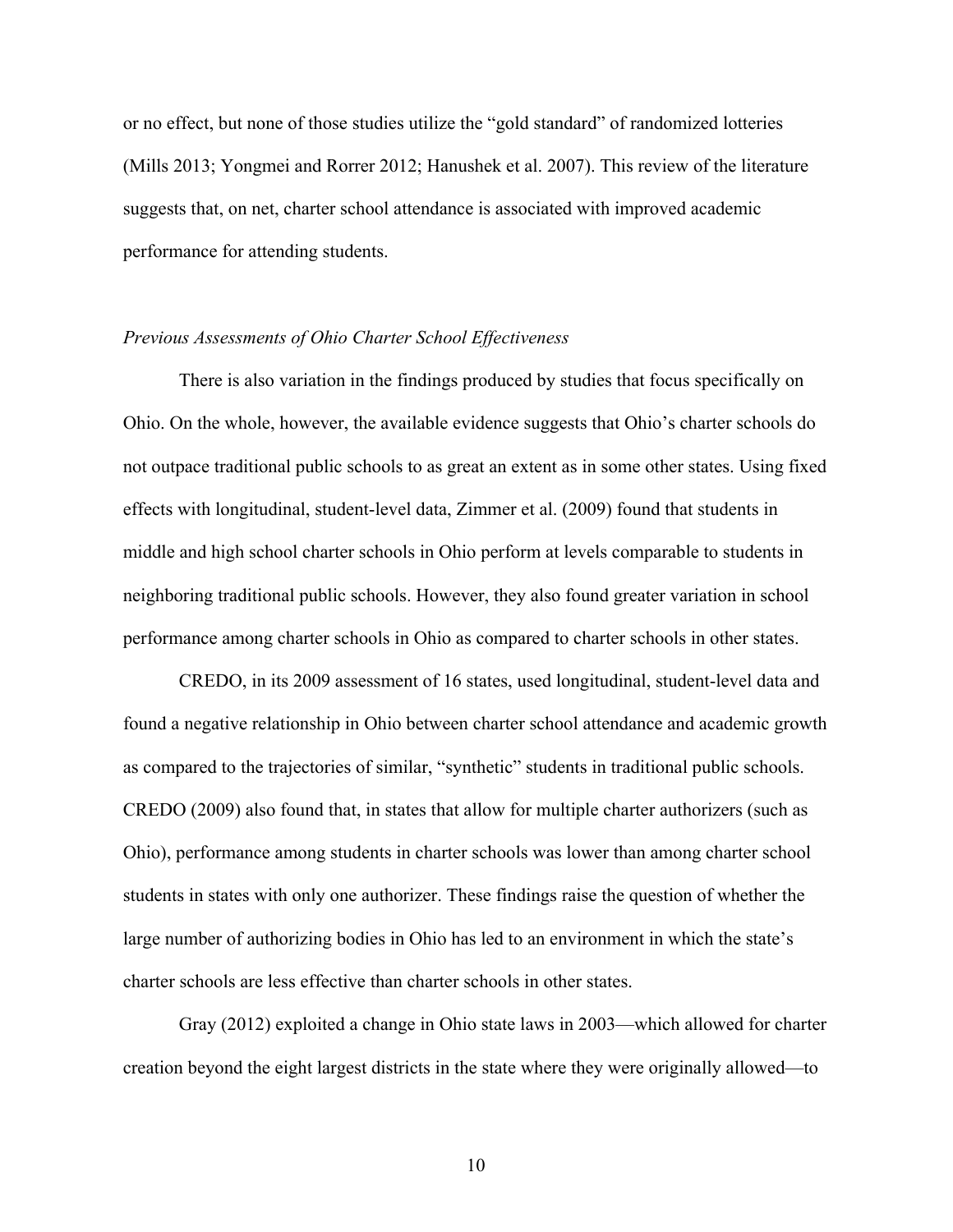assess whether charter creation improved the performance of surrounding traditional public schools. Gray theorized that this source of competition would improve traditional school performance. He found a positive relationship between charter creation and traditional public school performance in the surrounding area. A similar study in North Carolina in 2003 reached comparable conclusions (Holmes  $2003$ ).<sup>9</sup>

Though the potential impact of charter school creation on the performance of neighboring traditional public schools is a critical question, this study will instead assess charter performance compared to that of traditional public schools using Ohio data for the most recent year, 2015–16. This snapshot will allow for the assessment of current charter performance in Ohio, providing an important framework for discussions of the necessary direction of future charter school policy statewide.

#### *The Present Study*

The present study contributes to the existing literature in several ways. First, few analyses of charter schools are conducted at the school level, despite the fact that this is the level at which decisions and policies are often made. Second, the present study uses the most current data available on Ohio public schools—from the 2015–16 academic year—and focuses on academic outcomes for third through fifth grade, which constitute a critical time period in students' academic trajectories (Center for Public Education 2015; Balfanz 2007; Roderick 1993). Third, and finally, as the number of charter schools in Ohio increases annually due to the state's liberal charter-authorization policies (Boast et al. 2016), this study

<sup>&</sup>lt;sup>9</sup> It is also possible, given the demographics of an average charter school student indicate they are more likely to be low-income, minority, and lower performing academically, that the removal of these students from traditional public schools and into charter schools is what is positively impacting traditional public school performance not market-based competition.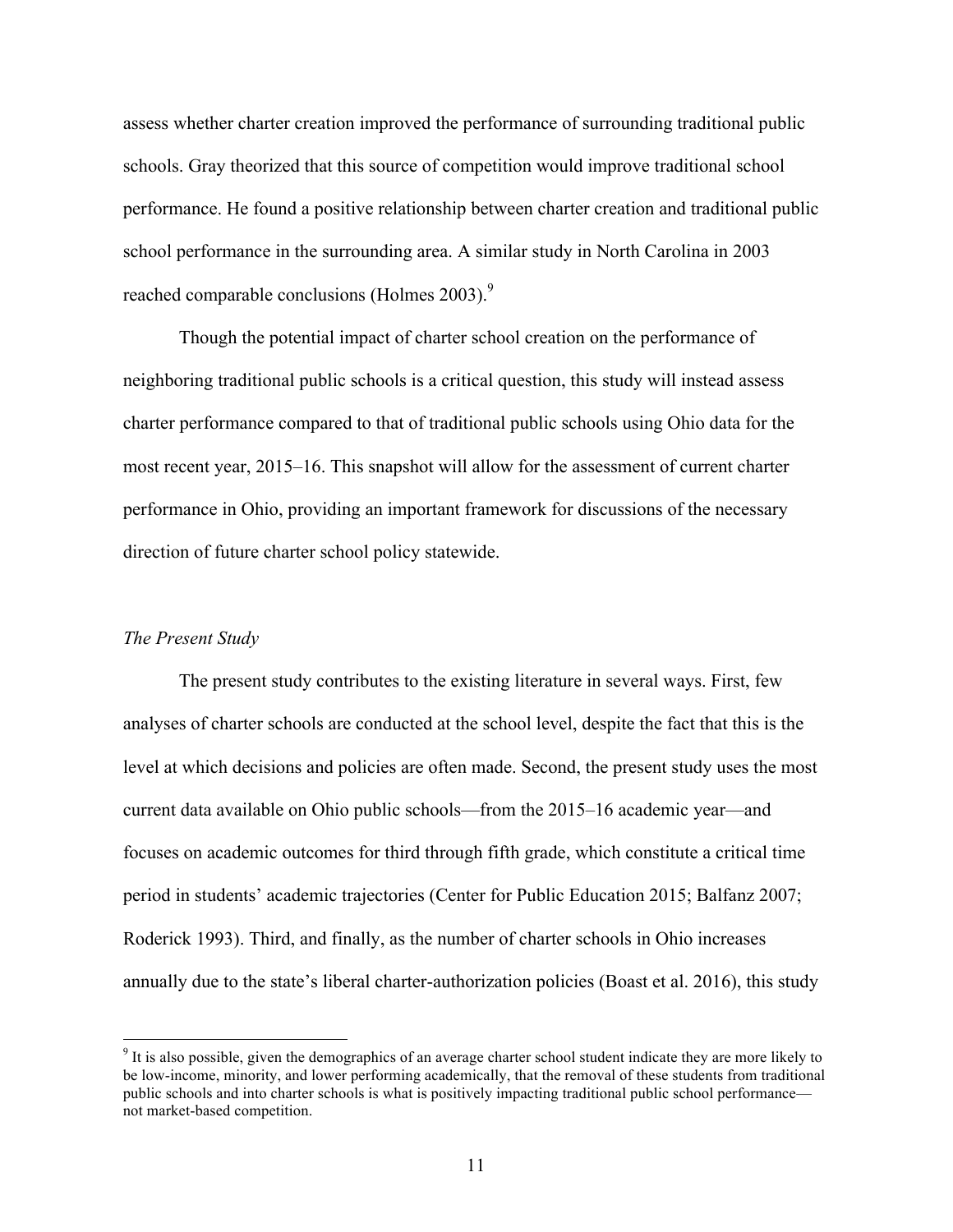provides a timely new data point to inform the debate over the effectiveness of the state's charter schools and the environment in which they are created.

#### **CONCEPTUAL FRAMEWORK**

Given the findings detailed in literature review, I hypothesize that charter school attendance will have a small but positive correlation with student achievement for economically disadvantaged elementary school students in both reading and math. This hypothesis is consistent with studies that examined charter school effectiveness for elementary students specifically (Betts and Tang 2011; Hoxby 2004). It is further supported by research that found a positive association between charter school attendance and improved student performance specifically among low-income students (Hoxby 2004). I also predict that there will be greater variation in student achievement among charter schools than among traditional public schools in my sample. This hypothesis is consistent with findings from Zimmer et al. (2009), who focused specifically on charter schools in the state of Ohio.

Given that my analysis is conducted at the school level, the model will account for a number of school-level conditions, including the demographics of each school's student population and school characteristics, as well as district-level spending. These factors are diagrammed in Figure 1 below and are discussed in more detail in subsequent sections.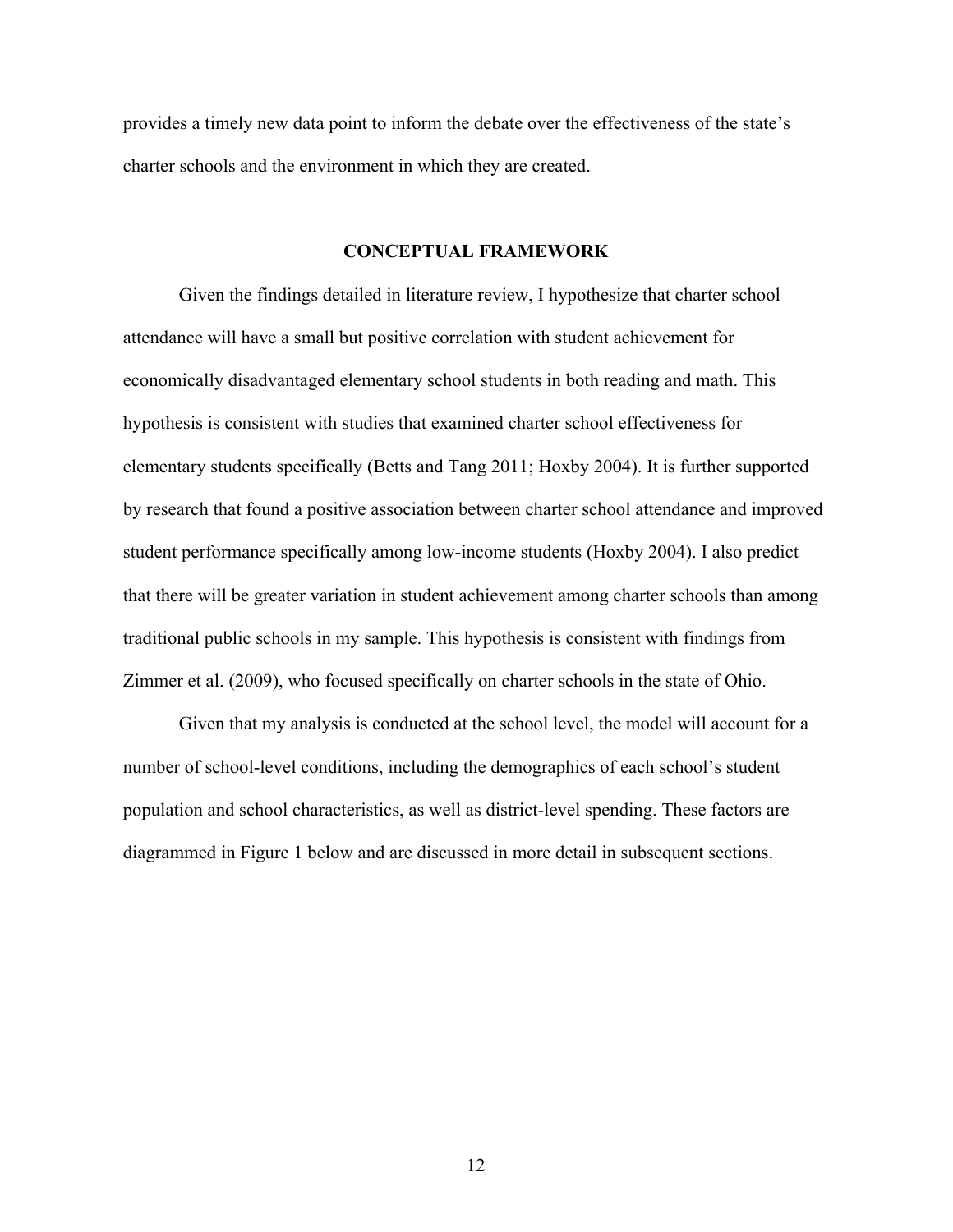

**Figure 1. School-Level Influences on Student Achievement**

# *School Population Factors*

- *Demographics:* Economically disadvantaged students are the sub-population of focus in this study, and thus the percentage of students considered economically disadvantaged within a school population is relevant to this analysis. I also control for a variety of other demographic factors that have been included in related studies, including the percentage of students with disabilities, the percentage of students who are Limited English Proficient, the percentage of students who are male versus female, and the racial/ethnic breakdown of the student population (CREDO 2009; Sass 2006; De Luca and Wood 2016; Angrist et al. 2012).
- *Student Longevity*: Studies suggest there may be a relationship between the length of time a student attends a given school and his or her academic performance,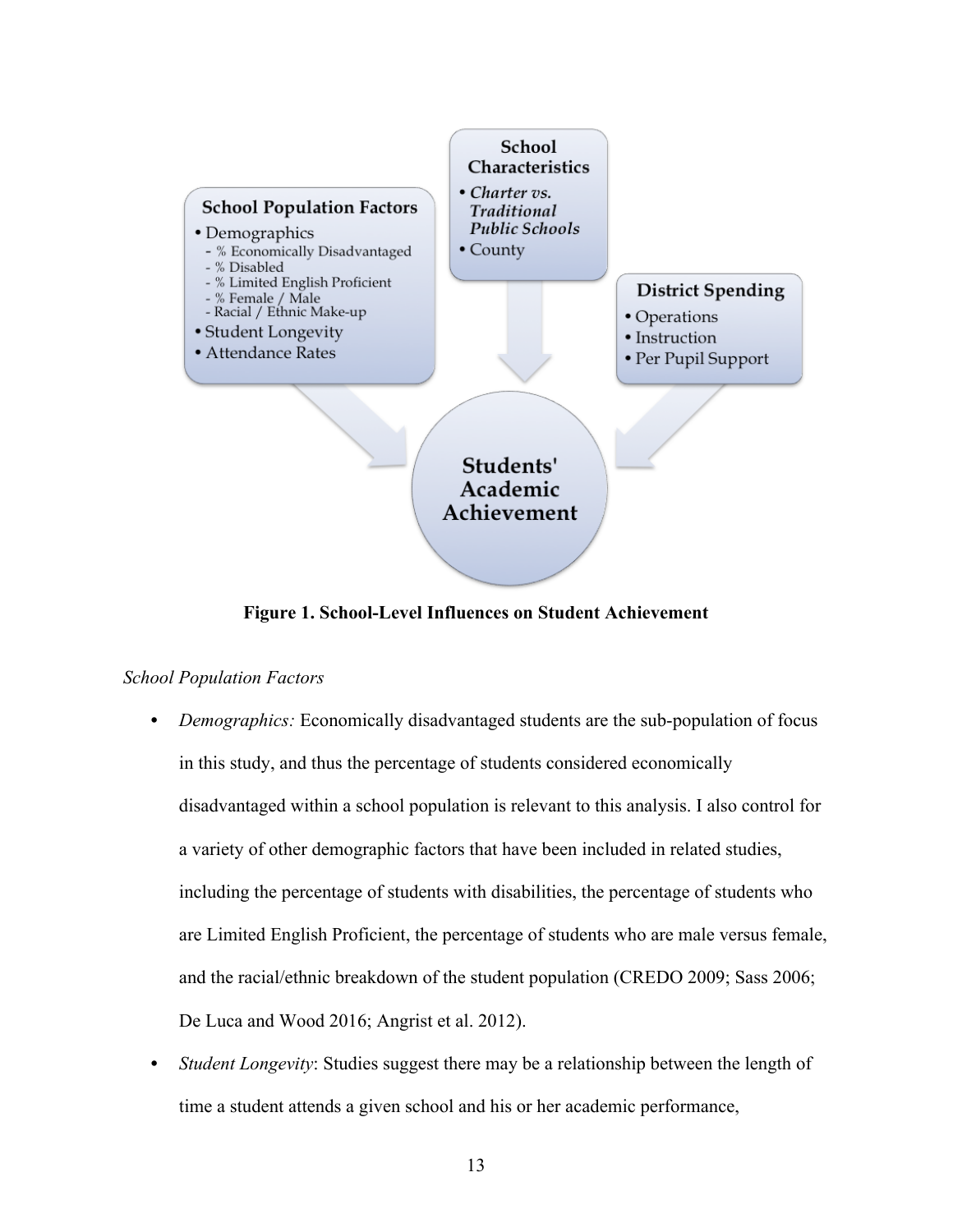particularly in the primary grades (Jones 2006). This study will control for the distribution of the number of academic years that a school's elementary school students have attended the same school prior to the year of analysis.

• *Attendance Rates*: Studies of public school student performance suggest that there is a strong relationship between student attendance and academic performance (Jones 2006; Stanca 2006). Therefore, the present study will control for the average annual rates of attendance of economically disadvantaged students at each school within the sample.

## *School Characteristics*

• *County*: My model will capture factors such as median household income by controlling for county fixed effects. In Ohio, students are at liberty to attend schools outside the district in which their families reside, and research suggests that school choice options vary significantly in terms of both quantity and quality between rural and urban areas (Rembert et al. 2016). Further, average household income is strongly correlated with the quality of nearby traditional public schools (Reardon 2016). This relationship would plausibly have an effect on the likelihood that charter schools will open and operate successfully in a given area. The geographic factor controlled for in this model—the county in which each school is located—is therefore plausibly correlated with differences in the academic outcomes of students attending charter and traditional public schools.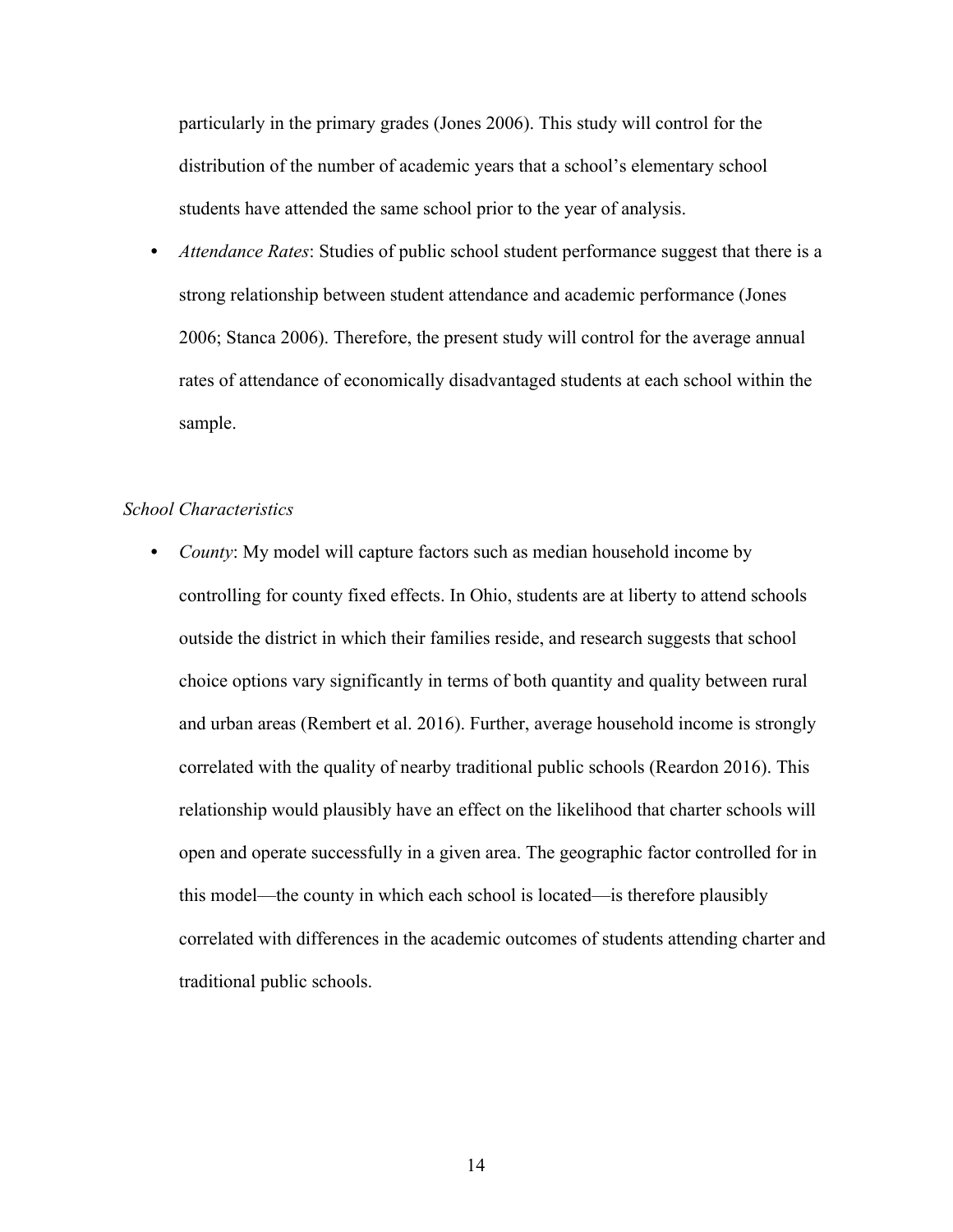## *District Spending*

<u>.</u>

Research by De Luca and Wood (2016) in Ohio suggests that there is an association between elementary school spending and academic achievement. Moreover, Hoxby (2004) finds that charter school students have higher rates of proficiency when school-level funding is at minimum 40 percent of the per-pupil funding given to comparable traditional public schools.<sup>10</sup> School-level spending data were unavailable for this study, but district-level spending data for the state's approximately 1,000 school districts will be used as a proxy. I therefore control for three categories of district-level spending in this study: operations, instruction, and per-pupil spending.

#### **DATA AND METHODS**

To analyze the relationship between student achievement and charter school attendance, I estimate an ordinary least squares (OLS) regression model with individual schools as the unit of analysis and the percentage of economically disadvantaged third, fourth, or fifth grade students scoring proficient or above on standardized assessments as the dependent variable. I estimate separate models to analyze differences in school performance with respect to reading proficiency and math proficiency as the dependent variable for each of the three elementary grades. My regression model is as follows:

<sup>10</sup> Like traditional public schools, charter schools are primarily funded through allocations of public, government funding based on a per pupil formula determined by the state. However, many charter schools also receive funding from private sources (e.g., foundations, philanthropic organizations) to supplement their public funding. The amount of this private funding needed to operate often depends on a given state's laws governing charter school funding. In some states, charter schools receive less public money than traditional public schools for school operations, and in others, charter schools are not allocated any public money for building operations at all (Shen and Berger 2011).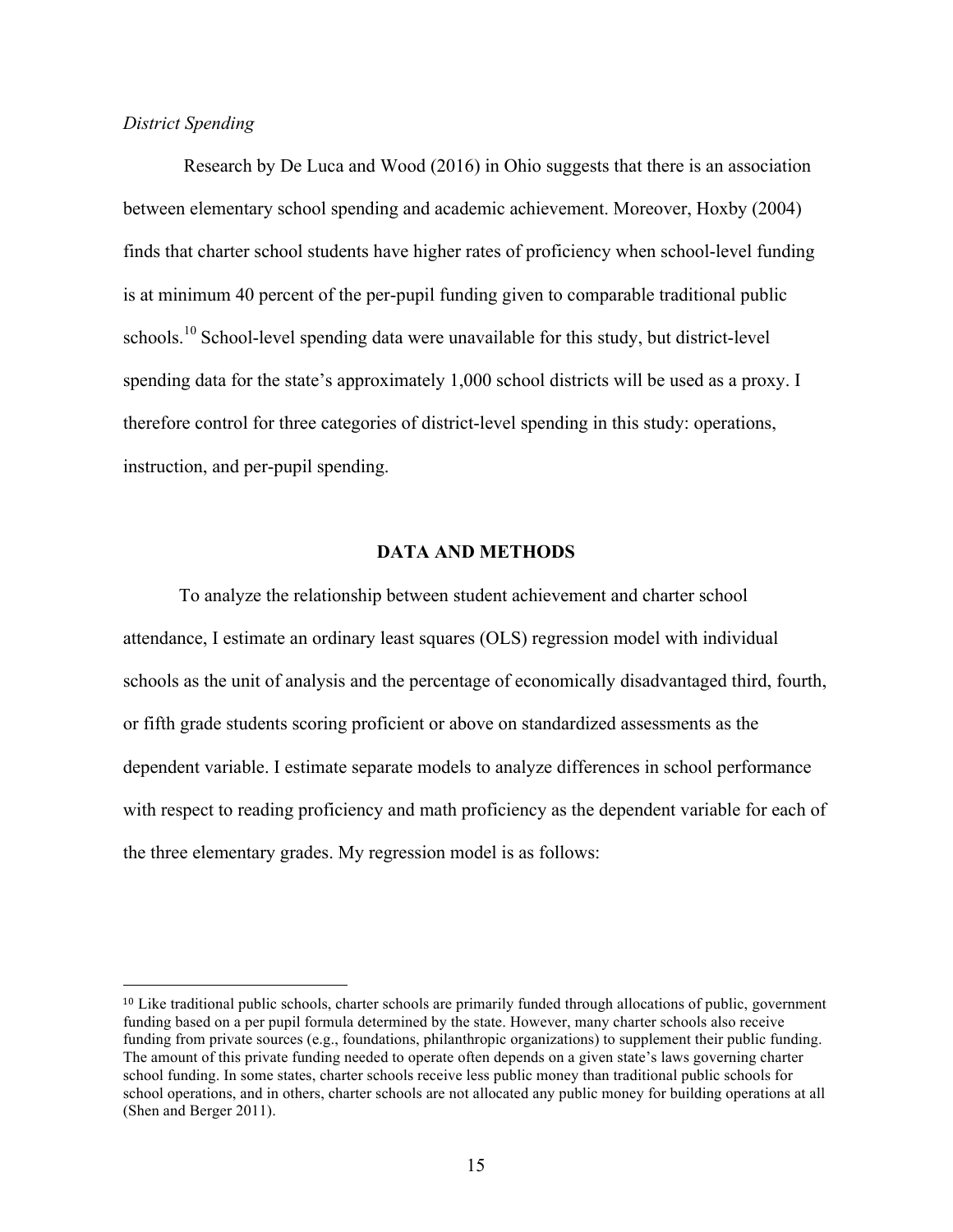*Proficient<sub>grade, subj* =  $B_0 + B_1$ *Charter* +  $B_2$ *EconDisadvantaged* +  $B_3$ *Disabled* +  $B_4$ *LEP* +</sub>  $B_5$ *Race* +  $B_6$ *Gender* +  $B_7$ *Longevity* +  $B_8$ *Attendance* +  $B_9$ *OperationsSpending* + *B*<sub>10</sub>*InstructionalSpending* + *B<sub>11</sub>PerPupilSpending* +  $a_k$ *County<sub>k</sub>* +  $\varepsilon$ 

The empirical analysis uses school-level data for all public schools in operation in the state of Ohio during the 2015–16 academic year. All variables included in my analysis were drawn from the Ohio Department of Education's online database.<sup>11</sup> My dataset includes student achievement information on standardized state-level examinations for a total of 3,740 public schools for the year of analysis.<sup>12</sup> Among these public schools, 381 are charter schools. The dependent variable reflects the percentage of students scoring proficient or above on standardized assessments in reading or math.<sup>13</sup> My analysis focuses specifically on the student achievement outcomes of economically disadvantaged students.<sup>14</sup> Table 1 provides definitions for all variables included in the model.

<sup>&</sup>lt;sup>11</sup> Ohio Department of Education, Ohio School Report Cards,

http://reportcard.education.ohio.gov/Pages/Download-Data.aspx.

<sup>12</sup> Single imputation was used to account for missing values within this dataset for the following explanatory variables: economically disadvantaged enrollment, percentage of students with disabilities, percentage of students Limited English Proficient, percentage of students of a given race or ethnicity (white, African-American, Asian, Hispanic, or multi-racial, percentage of students male or female, the longevity of student attendance within each of three possible categories (students attending school zero previous years, 1-2 years, or 3 or more years), the attendance rate of economically disadvantaged students, and all three spending variables (operations, instruction, and per pupil spending). For each set of imputations, the same variables were used as the "independent variables," with the exception of the variable being imputed. A total of 12,937 observations were imputed. A series of t-tests suggest there were no notable differences in school population characteristics between observations for which missing data were imputed and observations for which data were not imputed. 13 Students in all Ohio public schools take standardized assessments in the four key subject areas of math,

reading, science, and social studies from third through eighth grade (Ohio Department of Education 2016). <sup>14</sup> In this dataset, any value greater than 95 was capped at that value, and should therefore be interpreted as "greater than or equal to 95."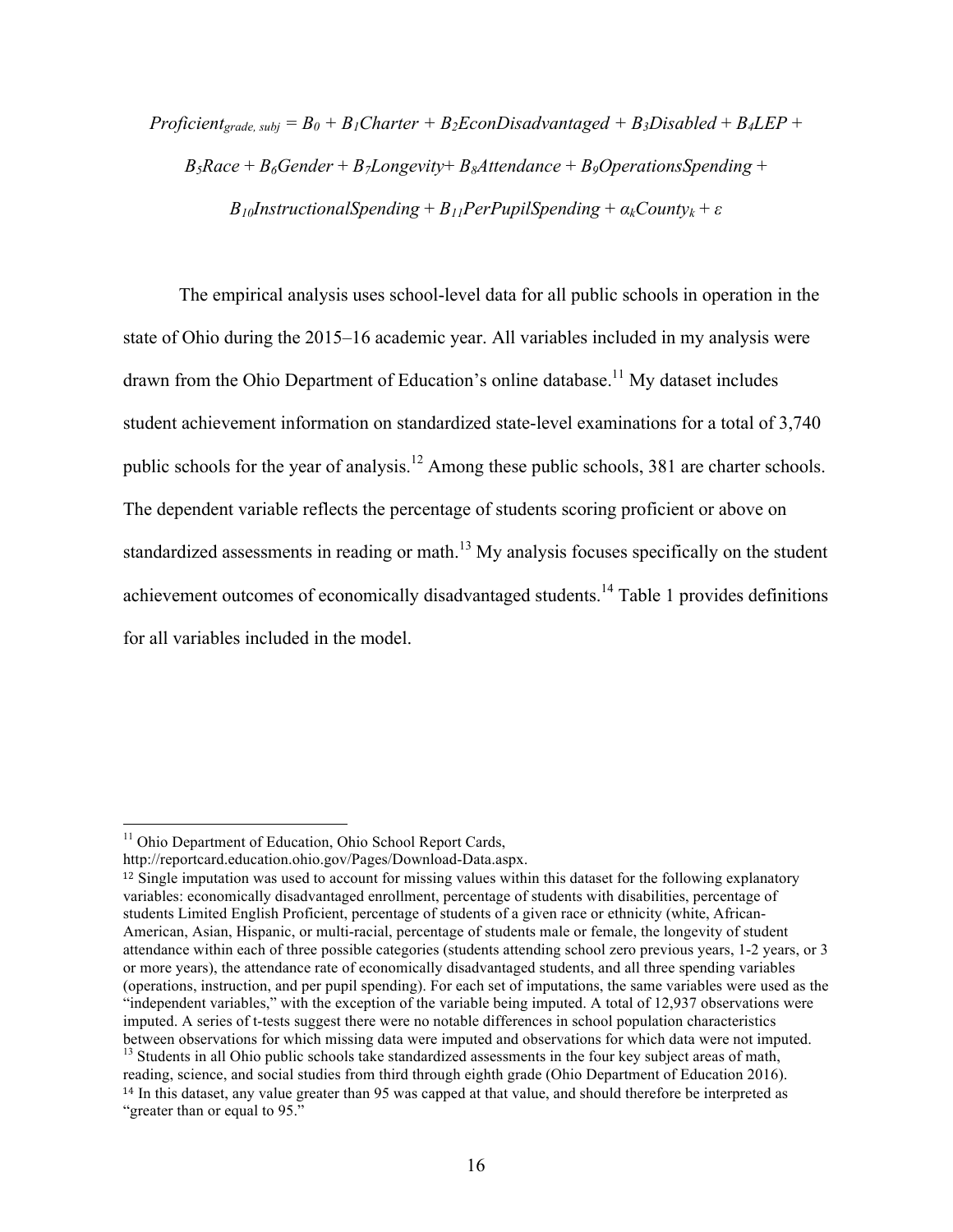|                                   | L'avie 1. Definitions of valiables                                    |
|-----------------------------------|-----------------------------------------------------------------------|
| Variable                          | <b>Definition</b>                                                     |
| <b>Dependent Variable</b>         |                                                                       |
| Proficient                        | A continuous variable measuring the percentage of economically        |
|                                   | disadvantaged elementary school students scoring proficient or        |
|                                   | above on state standardized assessments in reading and math.          |
| <b>Key Independent Variable</b>   |                                                                       |
| Charter                           | A dichotomous variable indicating whether or not a public school in   |
|                                   | Ohio was a charter school in 2015–16. Charter schools = 1, all other  |
|                                   | $schools = 0.$                                                        |
| <b>School Population Factors</b>  |                                                                       |
| Economically                      | A continuous variable indicating the percentage of students in a      |
| Disadvantaged                     | school's population who are economically disadvantaged.               |
| <b>Disabled</b>                   | A continuous variable indicating the percentage of students in a      |
|                                   | school's population who have disabilities. <sup>15</sup>              |
| <b>Limited English Proficient</b> | A continuous variable indicating the percentage of students in a      |
| (LEP)                             | school's population who are Limited English Proficient. <sup>16</sup> |
| Race                              | A series of continuous variables indicating the percentage of         |
|                                   | students in a school's population of a given race or ethnicity (e.g., |
|                                   | white, African-American, Asian, American Indian/Alaskan Native,       |
|                                   | Hispanic, or multi-racial).                                           |
| Male                              | A continuous variable indicating the percentage of male versus        |
|                                   | female students in a school's population.                             |
| Longevity                         | A series of dummy variables indicating the length of time (in         |
|                                   | academic years) that elementary school students attended the same     |
|                                   | school prior to taking their standardized assessments in 2015–16.     |
|                                   | These dummies correspond to three different categories: students      |
|                                   | who attended the same school for zero previous years, $1-2$ years, or |
|                                   | 3 or more years.                                                      |
| <b>Attendance</b>                 | A continuous variable indicating the average annual attendance rate   |
|                                   | of economically disadvantaged students at a school. <sup>17</sup>     |
| <b>School Characteristics</b>     |                                                                       |
| County                            | A series of discrete variables indicating the county in which a given |
|                                   | school is located.                                                    |

|  |  | <b>Table 1. Definitions of Variables</b> |
|--|--|------------------------------------------|
|--|--|------------------------------------------|

<sup>&</sup>lt;sup>15</sup> The Ohio Department of Education defines students as having disabilities for the purpose of this dataset if they qualify for an Individualized Education Plan (IEP) under federal law—the Individuals with Disabilities Act (IDEA) of 1975—and if they received specialized accommodations or modifications on state standardized assessments ("Ohio Operating Standards for the Education of Children with Disabilities," 2014).<br><sup>16</sup> The Ohio Department of Education defines students as Limited English Proficient for the purpose of this

dataset if a student's primary or home language is a language other than English, the student scores below a certain threshold on an assessment of English proficiency, and the student received LEP accommodations or modifications on state standardized assessments ("Guidelines for the Identification and Assessment of Limited English Proficient Students/English Language Learners," 2012).

 $\frac{17}{17}$  Ohio administrative code defines "student attendance rate" as "a ratio of the number of enrolled students actually in attendance over the course of a school year to the number of enrolled students that year" (Ohio Administrative Code 2014). The attendance variable in this data set represents the student attendance rate for the subset of students defined as economically disadvantaged.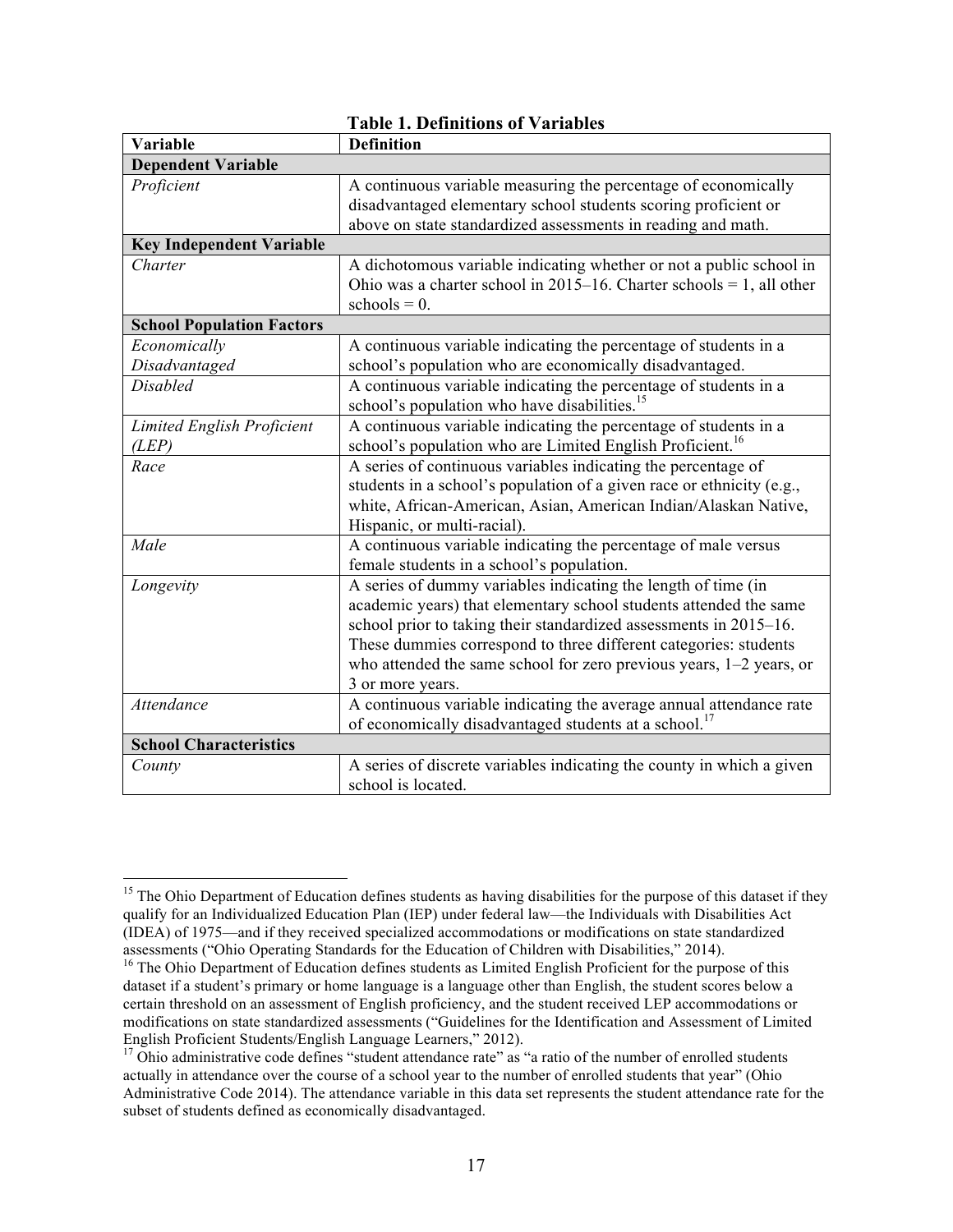| $\sim$ $\mu$ $\sim$ $\sim$ $\sim$ $\mu$ $\sim$ |                                                                                       |  |  |  |
|------------------------------------------------|---------------------------------------------------------------------------------------|--|--|--|
| Variable                                       | <b>Definition</b>                                                                     |  |  |  |
| <b>District Spending</b>                       |                                                                                       |  |  |  |
| <i>Operations</i>                              | A continuous variable indicating a district's operational expenditures<br>in $FY16$ . |  |  |  |
| Instruction                                    | A continuous variable indicating a district's instructional<br>expenditures in FY16.  |  |  |  |
| Per Pupil Spending                             | A continuous variable indicating a district's per pupil expenditures<br>in $FY16$ .   |  |  |  |

**Table 1. (cont.)**

#### **DESCRIPTIVE STATISTICS**

Tables 2 through 4 provide descriptive statistics for my dependent variables, key independent variable, and control variables, broken down by grade level. Among the 3,740 Ohio schools in my sample (of which 381 are charter schools), proficiency levels for economically disadvantaged students in all three grades are higher for math than for reading (55.1 percent versus 44.0 percent for third grade; 57.4 percent versus 45.2 percent for fourth grade; and 47.7 percent versus 46.3 percent for fifth grade). Also across all three grades in both subject areas, proficiency levels range from 0 percent (indicating that no economically disadvantaged students in a given school population were proficient in reading or math in 2015–16) to 95 percent or above (indicating that almost 100 percent of economically disadvantaged students in a school population were proficient or above). On average, over half (approximately 62 percent) of schools' populations were composed of economically disadvantaged students. However, some public schools had almost no economically disadvantaged students in 2015–16, while other schools catered almost exclusively to students from a lower-income background. Attendance rates among schools in the sample were quite high, at approximately 94 percent.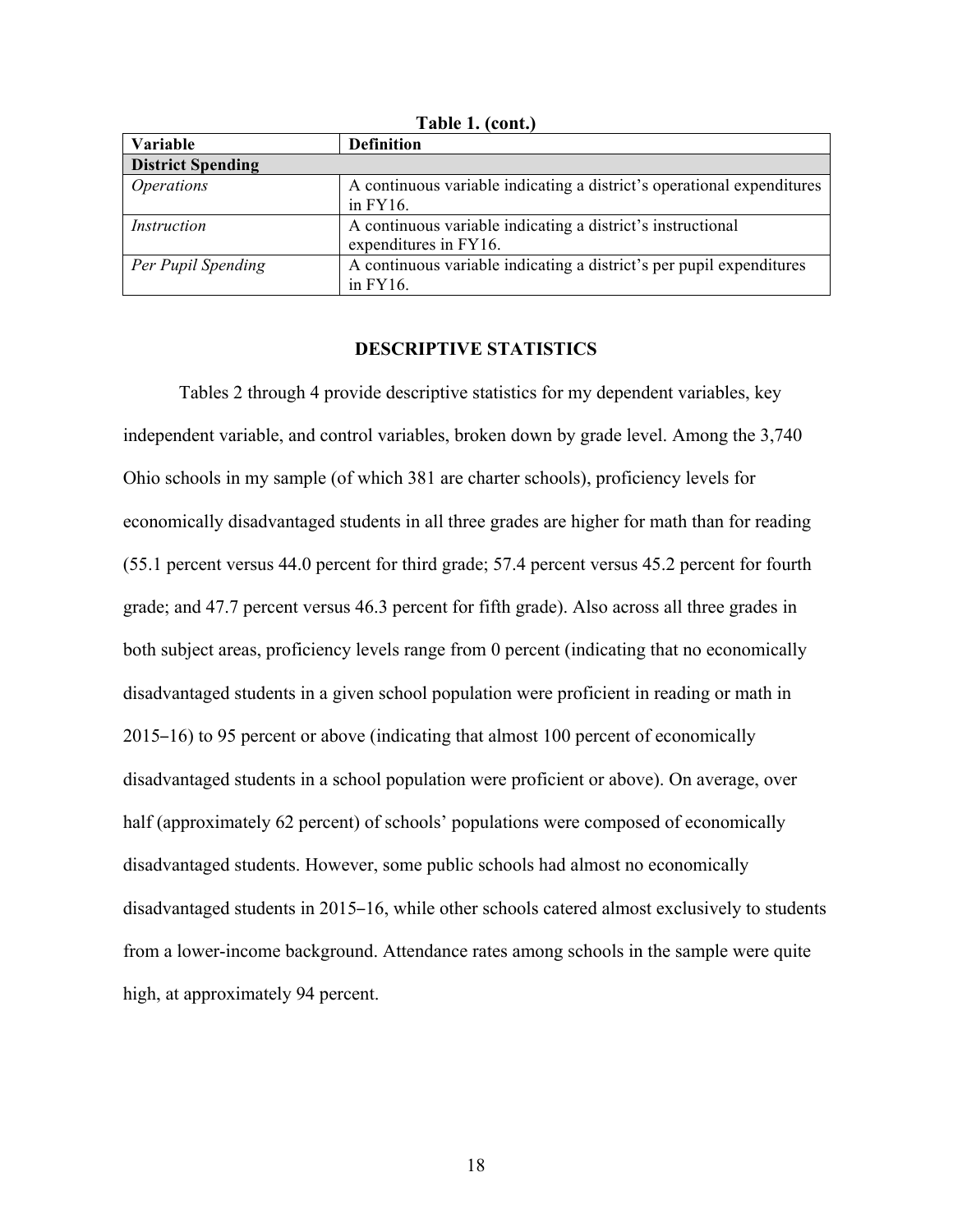|                                              | ouu vi 1 апарт |           |                  |       |
|----------------------------------------------|----------------|-----------|------------------|-------|
|                                              | Mean           | <b>SD</b> | Min              | Max   |
| <b>Dependent Variables</b>                   |                |           |                  |       |
| % Economically Disadvantaged                 | 44.0           | 18.71     | $\mathbf{0}$     | 95    |
| Third Grade Students Proficient              |                |           |                  |       |
| in Reading                                   |                |           |                  |       |
| % Economically Disadvantaged                 | 55.1           | 21.0      | $\theta$         | 95    |
| Third Grade Students Proficient              |                |           |                  |       |
| in Math                                      |                |           |                  |       |
| <b>Key Independent Variable</b>              |                |           |                  |       |
| <b>Charter School</b>                        | 0.11           | 0.31      | $\boldsymbol{0}$ | 1     |
| <b>School Population Factors</b>             |                |           |                  |       |
| Attendance rate                              | 94.0           | 1.88      | 71.6             | 95    |
| (economically disadvantaged                  |                |           |                  |       |
| students)                                    |                |           |                  |       |
| % Economically Disadvantaged                 | 61.9           | 27.4      | 4.2              | 95    |
| % Disabled                                   | 15.2           | 7.69      | $\overline{0}$   | 95    |
| % Limited English Proficient                 | 9.54           | 10.48     | $\boldsymbol{0}$ | 95    |
| % White                                      | 62.4           | 33.3      | $\boldsymbol{0}$ | 95    |
| % African-American                           | 29.8           | 27.8      | $\overline{0}$   | 95    |
| % Asian students                             | 4.44           | 7.48      | $\overline{0}$   | 95    |
| % Hispanic                                   | 9.12           | 9.01      | $\overline{0}$   | 84.3  |
| % Multiracial                                | 6.79           | 3.48      | $\overline{0}$   | 24.5  |
| % Female                                     | 48.66          | 4.12      | 25.8             | 95    |
| $\frac{1}{26}$ Attending school 1-2 previous | 51.3           | 13.3      | 10.8             | 95    |
| vears                                        |                |           |                  |       |
| % Attending school 3+ previous               | 41.1           | 14.2      | 4.7              | 86.9  |
| vears                                        |                |           |                  |       |
| <b>District Spending (\$ millions)</b>       |                |           |                  |       |
| <b>Operations</b>                            | 126.4          | 200.8     | 0.784            | 704.4 |
| <b>Instruction</b>                           | 68.4           | 104.6     | 0.17             | 360.5 |
| <b>Pupil Support</b>                         | 8.66           | 15.3      | $\boldsymbol{0}$ | 64.4  |

# **Table 2. Descriptive Statistics for Third Grade Dependent, Key Independent, and Control Variables**

*There are 1,557 non-missing observations for which the above descriptives are reported—those for which data are available for either the dependent variable for reading, the dependent variable for math, or both.*

# **Table 3. Descriptive Statistics for Fourth Grade Dependent, Key Independent, and Control Variables**

|                              | Mean | SD   | Min | Max |
|------------------------------|------|------|-----|-----|
| <b>Dependent Variables</b>   |      |      |     |     |
| % Economically Disadvantaged | 45.2 | 18.1 |     |     |
| <b>Fourth Grade Students</b> |      |      |     |     |
| Proficient in Reading        |      |      |     |     |
| % Economically Disadvantaged | 574  | 22.7 |     |     |
| <b>Fourth Grade Students</b> |      |      |     |     |
| Proficient in Math           |      |      |     |     |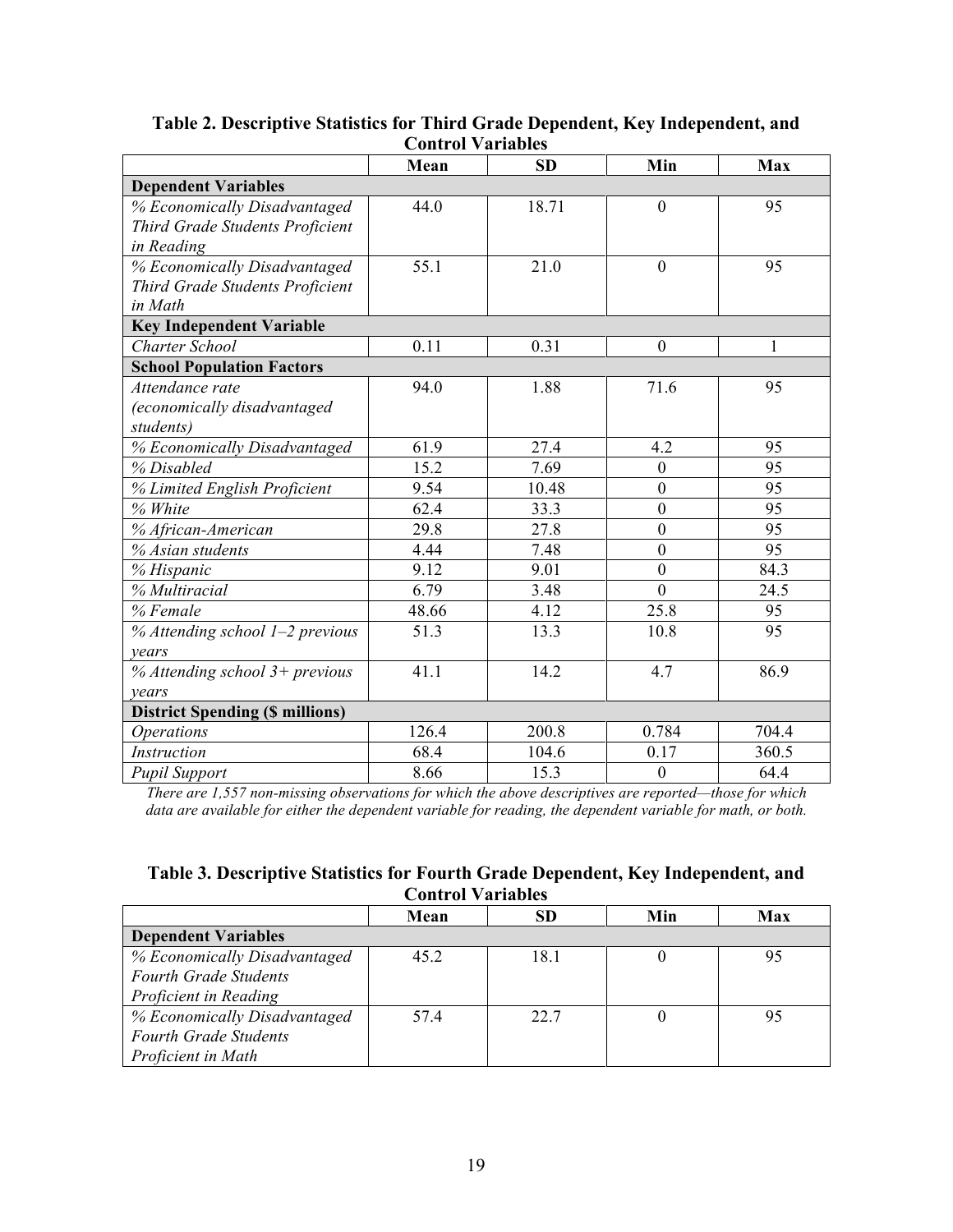| Table 3. (cont.)                       |       |           |                  |       |  |
|----------------------------------------|-------|-----------|------------------|-------|--|
|                                        | Mean  | <b>SD</b> | Min              | Max   |  |
| <b>Key Independent Variable</b>        |       |           |                  |       |  |
| Charter School                         | 0.10  | 0.30      | $\overline{0}$   | 1     |  |
| <b>School Population Factors</b>       |       |           |                  |       |  |
| Attendance rate                        | 94.1  | 1.80      | 71.6             | 95    |  |
| (economically disadvantaged            |       |           |                  |       |  |
| students)                              |       |           |                  |       |  |
| % Economically Disadvantaged           | 61.8  | 27.6      | 4.2              | 95    |  |
| % Disabled                             | 15.2  | 7.57      | 1.38             | 95    |  |
| % Limited English Proficient           | 9.53  | 10.6      | $\theta$         | 95    |  |
| % White                                | 62.7  | 33.3      | $\theta$         | 95    |  |
| % African-American                     | 29.5  | 27.7      | $\boldsymbol{0}$ | 95    |  |
| % Asian students                       | 4.37  | 7.51      | $\theta$         | 95    |  |
| % Hispanic                             | 9.26  | 9.20      | $\theta$         | 84.2  |  |
| % Multiracial                          | 6.70  | 3.45      | $\theta$         | 24.5  |  |
| % Female                               | 48.7  | 4.16      | 24.3             | 95    |  |
| % Attending school 1-2 previous        | 49.0  | 14.1      | 7.9              | 95    |  |
| vears                                  |       |           |                  |       |  |
| $%$ Attending school 3+ previous       | 43.7  | 15.3      | $\Omega$         | 86.9  |  |
| years                                  |       |           |                  |       |  |
| <b>District Spending (\$ millions)</b> |       |           |                  |       |  |
| <i><b>Operations</b></i>               | 127.4 | 200.9     | 0.913            | 704.4 |  |
| Instruction                            | 68.9  | 104.7     | 0.171            | 360.5 |  |
| <b>Pupil Support</b>                   | 8.73  | 15.35     | $\theta$         | 64.4  |  |

*There are 1,534 non-missing observations for which the above descriptives are reported—those for which data are available for either the dependent variable for reading, the dependent variable for math, or both.*

|  |                          | Table 4. Descriptive Statistics for Fifth Grade Dependent, Key Independent, and |
|--|--------------------------|---------------------------------------------------------------------------------|
|  | <b>Control Variables</b> |                                                                                 |

|                                        | Mean | <b>SD</b> | Min      | Max |
|----------------------------------------|------|-----------|----------|-----|
| <b>Dependent Variables</b>             |      |           |          |     |
| % Economically Disadvantaged           | 46.3 | 18.0      | $\theta$ | 95  |
| <b>Fifth Grade Students Proficient</b> |      |           |          |     |
| in Reading                             |      |           |          |     |
| % Economically Disadvantaged           | 47.7 | 22.8      | $\theta$ | 95  |
| Third Grade Students Proficient        |      |           |          |     |
| in Math                                |      |           |          |     |
| <b>Key Independent Variable</b>        |      |           |          |     |
| <b>Charter School</b>                  | 0.11 | 0.31      | $\theta$ |     |
| <b>School Population Factors</b>       |      |           |          |     |
| Attendance rate                        | 93.9 | 3.1       | $\theta$ | 95  |
| (economically disadvantaged            |      |           |          |     |
| students)                              |      |           |          |     |
| % Economically Disadvantaged           | 62.9 | 27.7      | 4.5      | 95  |
| % Disabled                             | 15.6 | 7.64      | 1.37     | 95  |
| % Limited English Proficient           | 9.13 | 10.8      | $\theta$ | 95  |
| % White                                | 61.9 | 33.8      | $\theta$ | 95  |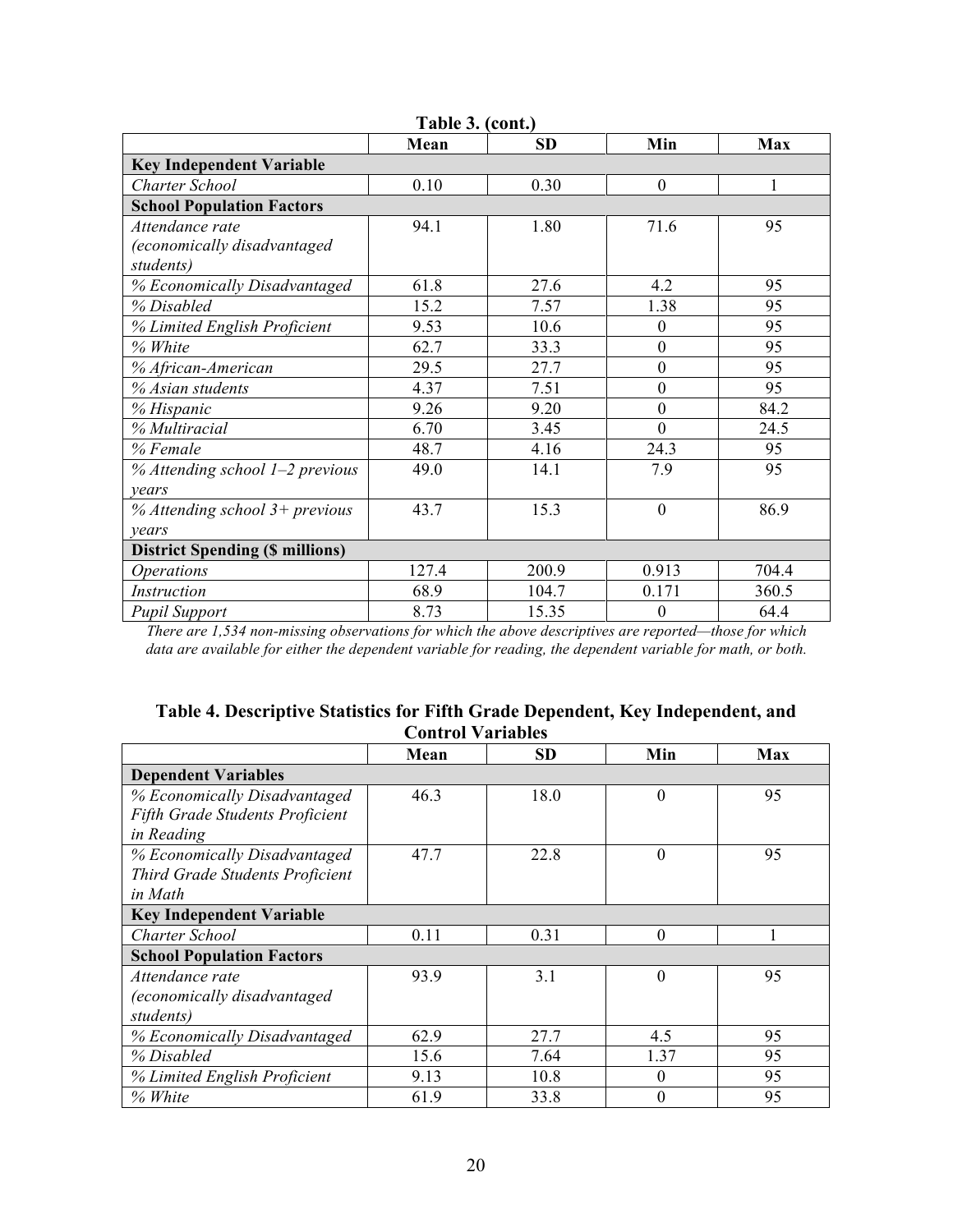| Table 4. (cont.)                       |       |           |          |       |  |
|----------------------------------------|-------|-----------|----------|-------|--|
|                                        | Mean  | <b>SD</b> | Min      | Max   |  |
| <b>School Population Factors</b>       |       |           |          |       |  |
| % African-American                     | 30.03 | 28.3      | $\Omega$ | 95    |  |
| % Asian students                       | 3.95  | 6.90      | 0        | 95    |  |
| % Hispanic                             | 9.19  | 9.25      | 0        | 84.2  |  |
| % Multiracial                          | 6.61  | 3.41      | 0        | 24.5  |  |
| % Female                               | 48.7  | 4.27      | 25.8     | 95    |  |
| $%$ Attending school 1–2 previous      | 44.6  | 16.4      | 4.8      | 95    |  |
| years                                  |       |           |          |       |  |
| $%$ Attending school 3+ previous       | 48.5  | 18.2      | $\theta$ | 94.3  |  |
| years                                  |       |           |          |       |  |
| <b>District Spending (\$ millions)</b> |       |           |          |       |  |
| <i><b>Operations</b></i>               | 131.9 | 206.9     | 0.784    | 704.4 |  |
| Instruction                            | 71.05 | 107.7     | 0.171    | 360.5 |  |
| <b>Pupil Support</b>                   | 9.09  | 15.8      | 0        | 64.4  |  |

*There are 1,416 non-missing observations for which the above descriptives are reported—those for which data are available for either the dependent variable for reading, the dependent variable for math, or both.*

Table 5 disaggregates descriptive statistics for charter versus traditional public schools. For both reading and math across all three grades, economically disadvantaged students at traditional public schools perform better than economically disadvantaged students at charter schools. However, the student populations of charter schools are substantially more disadvantaged overall than populations at traditional public schools. For example, charter school students are significantly more likely to be economically disadvantaged, to have disabilities, to be English language learners, and to be racial minorities. There is also substantially higher turnover in charter schools, as evidenced by the fact that a much smaller share of students were attending charter schools for three years or more. Moreover, spending levels are much lower at charter schools across all three types of spending—operations, instruction, and pupil support. My multivariate regression analyses will control for these differences between charter and traditional public schools.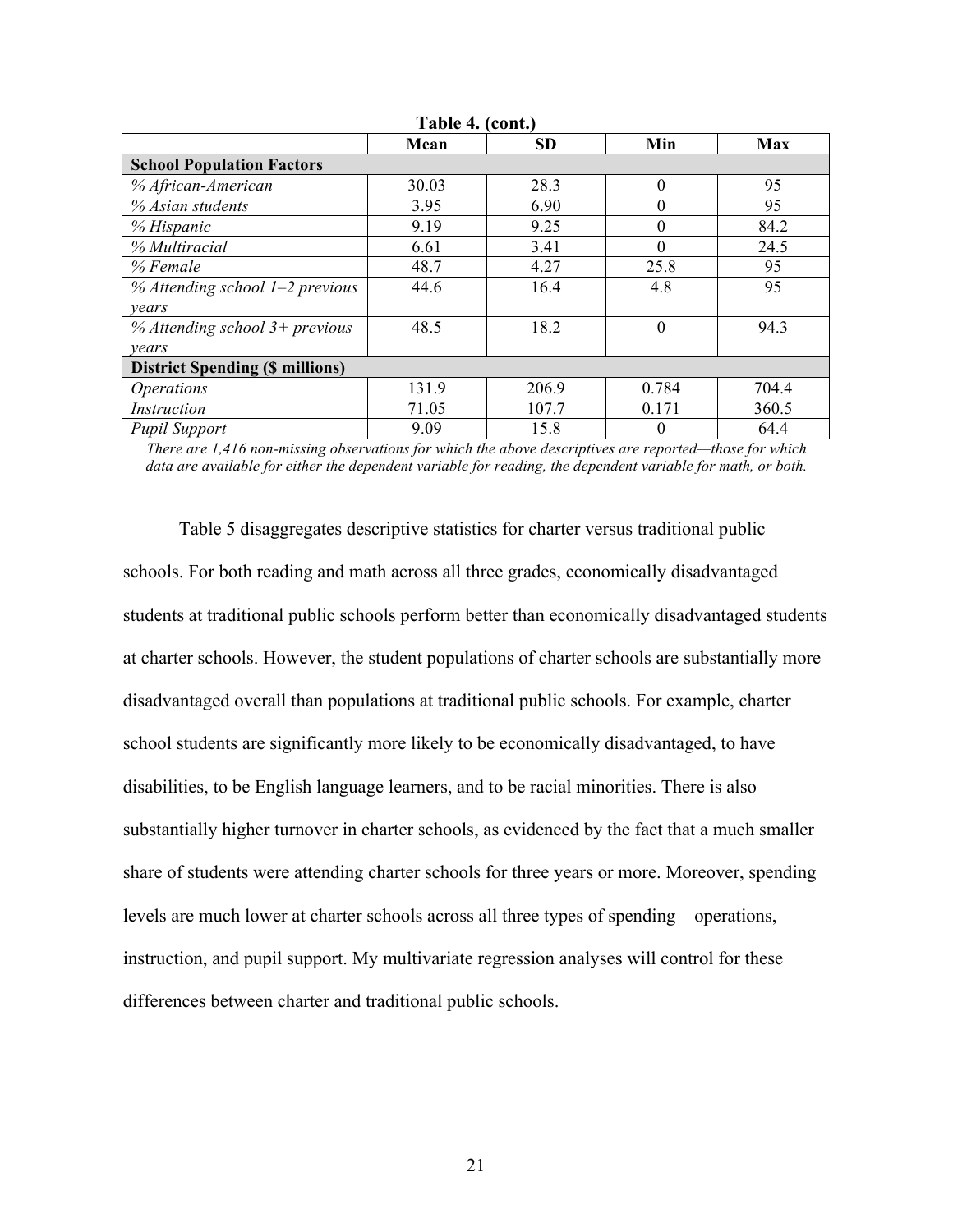|                                        | Charter | <b>TPS</b> | <b>Difference</b> | <b>SE</b> |
|----------------------------------------|---------|------------|-------------------|-----------|
| <b>Dependent Variables</b>             |         |            |                   |           |
| % Economically Disadvantaged           | 29.43   | 45.62      | $-16.19***$       | 1.43      |
| Third Grade Students Proficient        |         |            |                   |           |
| in Reading                             |         |            |                   |           |
| % Economically Disadvantaged           | 38.02   | 57.19      | $-19.17***$       | 1.68      |
| Third Grade Students Proficient        |         |            |                   |           |
| in Math                                |         |            |                   |           |
| % Economically Disadvantaged           | 31.92   | 46.72      | $-14.79***$       | 1.45      |
| Fourth Grade Students Proficient       |         |            |                   |           |
| in Reading                             |         |            |                   |           |
| % Economically Disadvantaged           | 35.98   | 59.82      | $-23.84***$       | 1.83      |
| Fourth Grade Students Proficient       |         |            |                   |           |
| in Math                                |         |            |                   |           |
| % Economically Disadvantaged           | 32.19   | 47.98      | $-15.79***$       | 1.42      |
| Fifth Grade Students Proficient in     |         |            |                   |           |
| Reading                                |         |            |                   |           |
| % Economically Disadvantaged           | 28.01   | 50.1       | $-22.09***$       | 1.69      |
| Fifth Grade Students Proficient in     |         |            |                   |           |
| Math                                   |         |            |                   |           |
| <b>School Population Factors</b>       |         |            |                   |           |
| % Economically Disadvantaged           | 85.34   | 50.50      | 34.84***          | 0.80      |
| Attendance rate                        | 91.91   | 93.61      | $-1.70***$        | 0.27      |
| (economically disadvantaged            |         |            |                   |           |
| students)                              |         |            |                   |           |
| % Disabled                             | 20.55   | 14.94      | 5.61***           | 0.83      |
| % Limited English Proficient           | 18.03   | 6.86       | $11.17***$        | 0.76      |
| % White                                | 28.94   | 73.67      | $-44.73***$       | 1.17      |
| % Black                                | 61.07   | 21.66      | 39.41***          | 1.27      |
| % Asian                                | 6.02    | 3.51       | $2.51***$         | 0.71      |
| % Hispanic                             | 13.26   | 7.46       | $5.80***$         | 0.52      |
| % Multiracial                          | 8.20    | 5.91       | 2.29***           | 0.28      |
| % Female                               | 48.88   | 48.56      | 0.317             | 0.29      |
| % Attended school 1-2 previous         | 70.79   | 37.05      | 33.74***          | 0.63      |
| vears                                  |         |            |                   |           |
| % Attending school $3+$ previous       | 22.02   | 57.47      | $-35.45***$       | 0.58      |
| years                                  |         |            |                   |           |
| <b>School Characteristics</b>          |         |            |                   |           |
| County                                 | 34.24   | 42.59      | $-8.35***$        | 1.36      |
| <b>District Spending (\$ millions)</b> |         |            |                   |           |
| <i><b>Operations</b></i>               | 47.01   | 94.86      | $-47.85***$       | 6.69      |
| Instruction                            | 25.29   | 52.01      | $-26.72***$       | 3.58      |
| <b>Pupil Support</b>                   | 2.78    | 6.43       | $-3.65***$        | 0.39      |

**Table 5. Key Characteristics Disaggregated by School Type**

\*\*\* p<0.01, \*\* p<0.05, \* p<0.1

*The sample size is 3,740 with 381 observations for charter schools and 3,359 observations for traditional public schools.*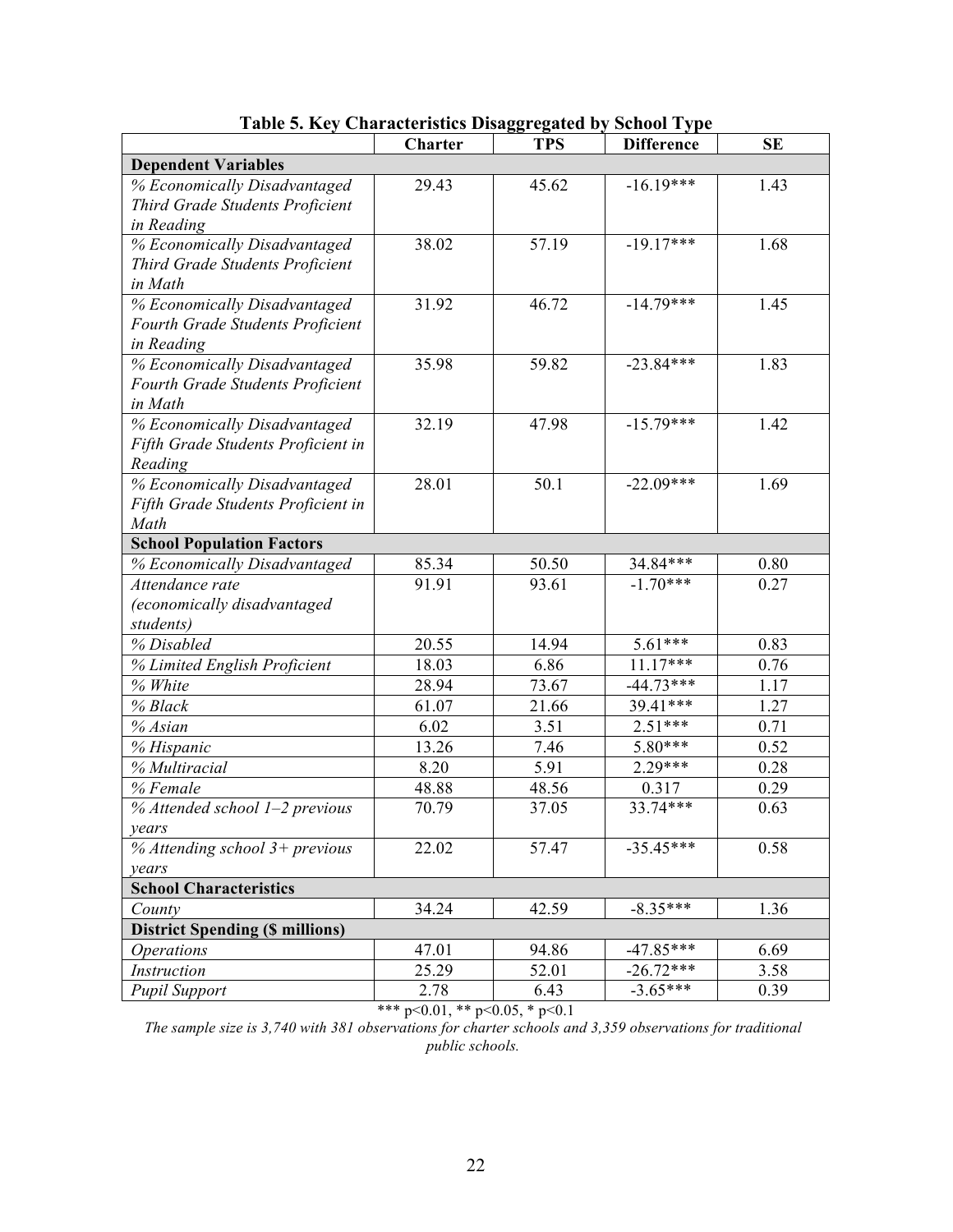#### **RESULTS**

My regression results are summarized in Tables 6 through 11. Tables 6 and 7 present results for third grade reading and math, respectively. Tables 8 and 9 report the same for fourth graders, and tables 10 and 11 report results for fifth graders. In all tables, the dependent variable reflects the percentage of economically disadvantaged students within a school's population who scored proficient or higher on a given state standardized assessment.

In each table, model (1) summarizes the results of a bivariate ordinary least squares regression of my dependent variable on my key independent variable without any additional controls. Model (2) adds school population factors, controlling for the demographics of schools in the sample. Model (3) adds county fixed effects. Model (4) adds district-level spending information. Models (5) through (7) each include controls for school population factors, county fixed effects, and district level spending, but also include interactions between my charter schools dummy and a series of dichotomous variables. Model (5) includes an interaction between my charter schools dummy and a dummy reflecting whether a school is above the median in share of students who are economically disadvantaged. Model (6) includes an interaction between my charter schools dummy and a dummy reflecting whether a school is above the median in the share of students who have special needs. And, model (7) includes an interaction between my charter schools dummy and a dummy reflecting whether a school is above the median in the share of students who are black. Models (5) through (7) also report results from F-tests assessing the joint significance of the charter schools dummy and each of these three interactions. Robust standard errors are reported for all coefficients.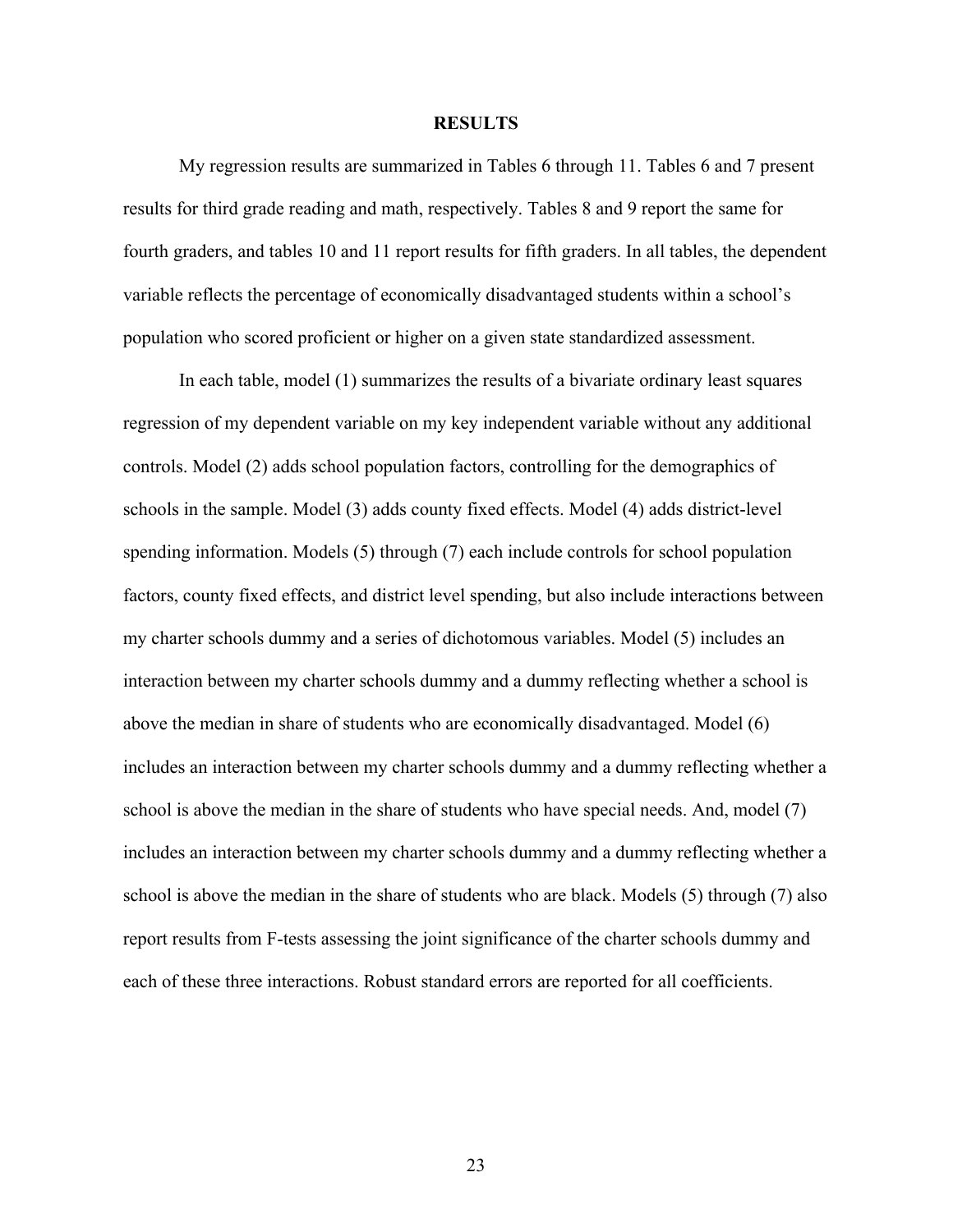## *Charter Schools and Third Grade Proficiency*

Tables 6 and 7 report results from regressions with the percent of economically disadvantaged students scoring proficient or above on third grade reading and math assessments as the dependent variables. Model (1) in both tables shows that, in an OLS regression with no additional covariates, there is a negative, statistically significant difference between the percent of economically disadvantaged, proficient third graders at charter schools and the percent of economically disadvantaged, proficient third graders at traditional public schools for both reading and math. The magnitudes of these differences are quite large, indicating that the share of economically disadvantaged students who are proficient in third grade reading is 16.2 percentage points lower at charter schools than traditional public schools and is 19.17 percentage points lower at charter schools for third grade math. These estimates likely suffer from omitted variable bias, however, due to the number of omitted factors that are plausibly associated with both charter school attendance and standardized test scores.

The addition of covariates in models (2) through (7) does, in fact, decrease the magnitude of my key coefficient for both reading and math. These estimates are also statistically insignificant in all other models. This suggests that, after controlling for the demographic makeup of schools, their geographic location, and the district-level spending, charter schools are not statistically significantly different from traditional public schools in terms of student proficiency in either third grade reading or third grade math among economically disadvantaged students. Models (5) through (7) include interaction terms between my charter schools dummy and dichotomous variables reflecting whether a school is above the median in the share of students who are economically disadvantaged, who have special needs, or who are black, respectively, to assess the difference between charter schools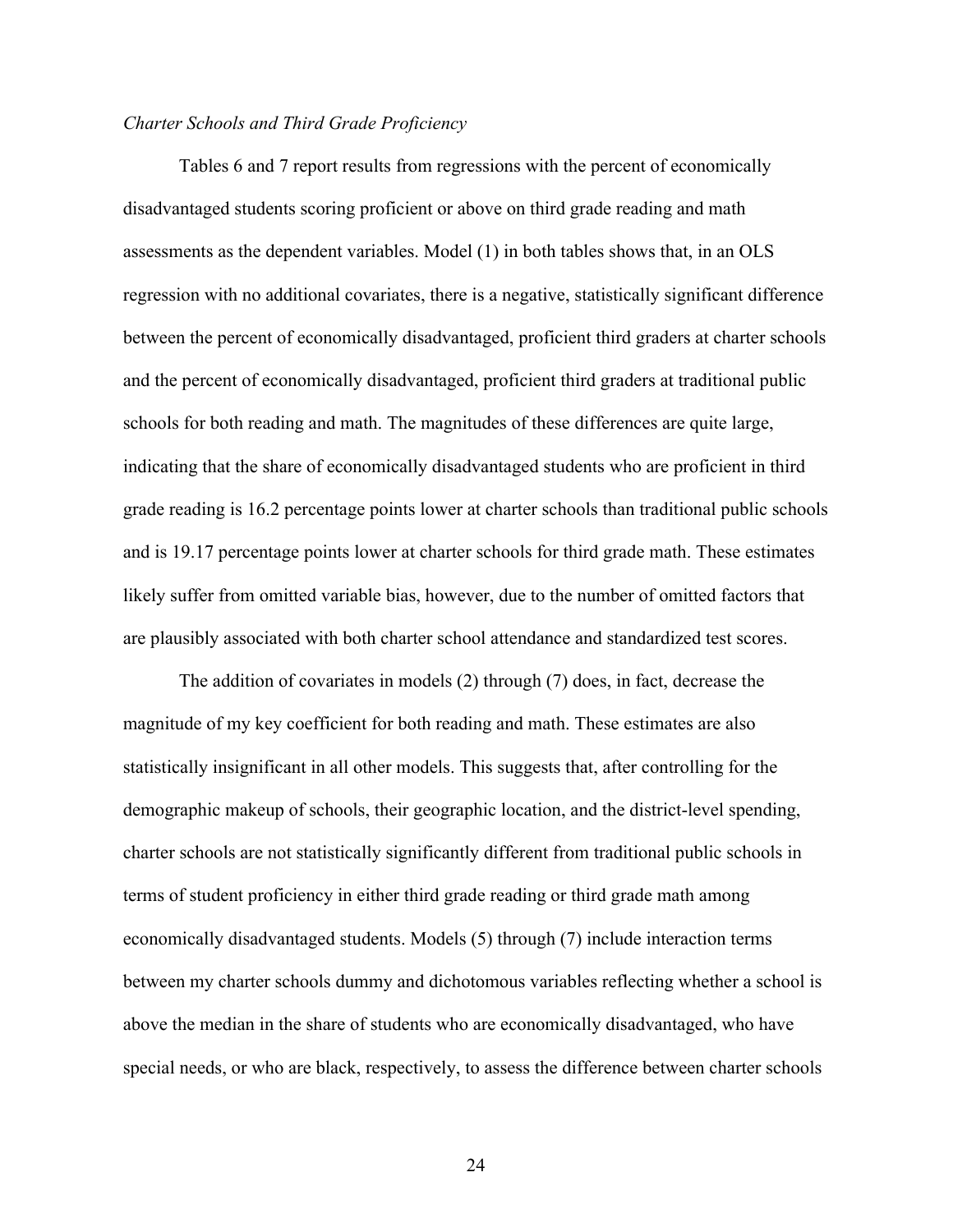and traditional public schools for these subpopulations. For both subjects in third grade, there is no statistically significant difference between charter schools and traditional public schools for any of these subgroups.

|                                        | (1)         | <b>Table 0.</b> Inequestion results for<br>(2) | (3)         | (4)         | THE & OTHER REGULING<br>(5) | (6)         | (7)         |
|----------------------------------------|-------------|------------------------------------------------|-------------|-------------|-----------------------------|-------------|-------------|
| <b>Key Independent Variable</b>        |             |                                                |             |             |                             |             |             |
| <b>Charter</b>                         | $-16.20***$ | $-1.123$                                       | $-0.422$    | $-1.133$    | 1.776                       | $-0.662$    | 2.091       |
|                                        | (1.429)     | (1.635)                                        | (1.661)     | (2.008)     | (5.627)                     | (2.251)     | (3.062)     |
| <b>School Population Factors</b>       |             |                                                |             |             |                             |             |             |
| <b>Attendance</b>                      |             | $1.679***$                                     | $1.694***$  | $1.916***$  | $1.906***$                  | 1.895***    | 1.935***    |
|                                        |             | (0.367)                                        | (0.344)     | (0.364)     | (0.366)                     | (0.368)     | (0.359)     |
| % Econ.                                |             | $-0.0515**$                                    | $-0.077***$ | $-0.088***$ | $-0.087***$                 | $-0.090***$ | $-0.085***$ |
| <b>Disadvantaged</b>                   |             | (0.0245)                                       | (0.0265)    | (0.0271)    | (0.0273)                    | (0.0272)    | (0.0272)    |
| % Special                              |             | $-0.151**$                                     | $-0.166***$ | $-0.155**$  | $-0.154**$                  | $-0.145**$  | $-0.171***$ |
| Education                              |             | (0.0621)                                       | (0.0624)    | (0.0619)    | (0.0620)                    | (0.0646)    | (0.0618)    |
|                                        |             |                                                |             |             |                             |             |             |
| % Limited                              |             | $0.144**$                                      | $0.142*$    | $0.126*$    | $0.125*$                    | $0.127*$    | $0.127*$    |
| <b>English</b>                         |             | (0.0661)                                       | (0.0731)    | (0.0733)    | (0.0735)                    | (0.0734)    | (0.0734)    |
| Proficient                             |             |                                                |             |             |                             |             |             |
| % Black                                |             | $-0.236***$                                    | $-0.249***$ | $-0.267***$ | $-0.265***$                 | $-0.267***$ | $-0.258***$ |
|                                        |             | (0.0212)                                       | (0.0234)    | (0.0252)    | (0.0251)                    | (0.0252)    | (0.0260)    |
| % Asian                                |             | $-0.0320$                                      | $-0.0172$   | 0.0141      | 0.0168                      | 0.0109      | 0.0166      |
|                                        |             | (0.0591)                                       | (0.0676)    | (0.0665)    | (0.0670)                    | (0.0669)    | (0.0667)    |
| % Hispanic                             |             | $-0.436***$                                    | $-0.434***$ | $-0.417***$ | $-0.416***$                 | $-0.416***$ | $-0.434***$ |
|                                        |             | (0.0611)                                       | (0.0689)    | (0.0711)    | (0.0713)                    | (0.710)     | (0.0729)    |
| % Multiracial                          |             | $-0.306**$                                     | $-0.204$    | $-0.179$    | $-0.185$                    | $-0.176$    | $-0.182$    |
|                                        |             | (0.134)                                        | (0.150)     | (0.148)     | (0.148)                     | (0.149)     | (0.148)     |
| % Female                               |             | 0.118                                          | 0.100       | 0.104       | 0.103                       | 0.104       | 0.0974      |
|                                        |             | (0.106)                                        | (0.104)     | (0.103)     | (0.103)                     | (0.102)     | (0.103)     |
| % Attending                            |             | $0.236***$                                     | $0.154*$    | 0.150       | 0.154                       | 0.148       | $0.161*$    |
| 1-2 Previous                           |             | (0.0867)                                       | (0.0918)    | (0.0931)    | (0.0942)                    | (0.0934)    | (0.0946)    |
| Years                                  |             |                                                |             |             |                             |             |             |
| % Attending                            |             | $0.264***$                                     | $0.163*$    | $0.151*$    | $0.155*$                    | 0.150       | $0.160*$    |
| 3+ Previous                            |             | (0.0838)                                       | (0.0891)    | (0.0912)    | (0.0920)                    | (0.0914)    | (0.0924)    |
| Years                                  |             |                                                |             |             |                             |             |             |
|                                        |             |                                                |             |             |                             |             |             |
| <b>District Spending (\$ millions)</b> |             |                                                |             |             |                             |             |             |
| <b>Operations</b>                      |             |                                                |             | $0.253***$  | $0.252***$                  | $0.251***$  | $0.248***$  |
|                                        |             |                                                |             | (0.0754)    | (0.0750)                    | (0.0756)    | (0.0750)    |

**Table 6. Regression Results for Third Grade Reading**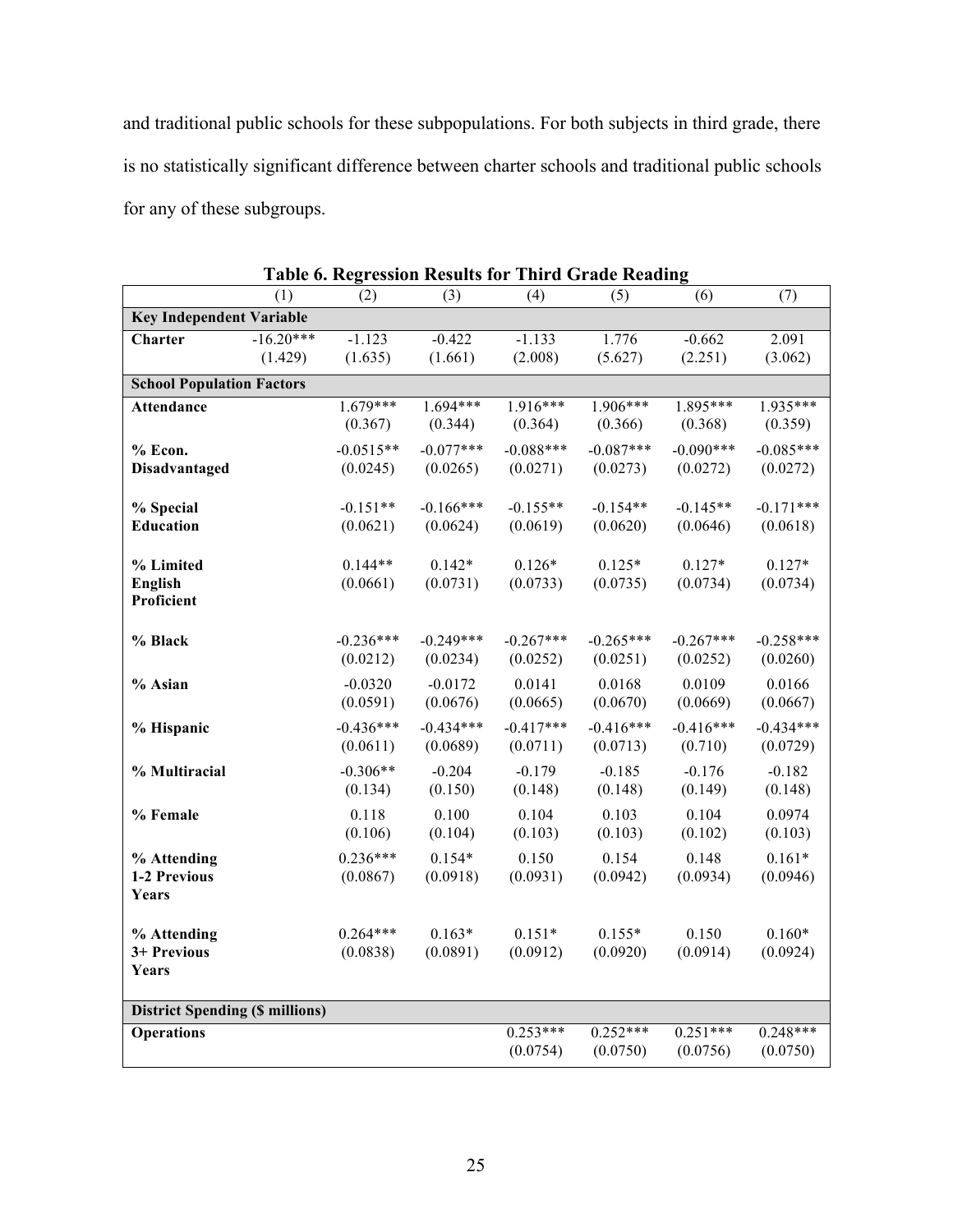| Table 6. (cont.)                                      |          |             |             |             |             |                     |             |  |  |
|-------------------------------------------------------|----------|-------------|-------------|-------------|-------------|---------------------|-------------|--|--|
|                                                       | (1)      | (2)         | (3)         | (4)         | (5)         | (6)                 | (7)         |  |  |
| <b>District Spending (\$ millions)</b>                |          |             |             |             |             |                     |             |  |  |
| <b>Instruction</b>                                    |          |             |             | $-0.462***$ | $-0.461***$ | $-0.459***$         | $-0.452***$ |  |  |
|                                                       |          |             |             | (0.127)     | (0.126)     | (0.127)             | (0.126)     |  |  |
| <b>Pupil Support</b>                                  |          |             |             | $-0.177$    | $-0.177$    | $-0.173$            | $-0.181$    |  |  |
|                                                       |          |             |             | (0.167)     | (0.167)     | (0.167)             | (0.167)     |  |  |
| <b>Interactions</b>                                   |          |             |             |             |             |                     |             |  |  |
| Charter*                                              |          |             |             |             | $-3.244$    |                     |             |  |  |
| <b>EconDisadv</b>                                     |          |             |             |             | (5.887)     |                     |             |  |  |
| Charter*                                              |          |             |             |             |             |                     |             |  |  |
| <b>SPED</b>                                           |          |             |             |             |             | $-1.454$<br>(2.664) |             |  |  |
|                                                       |          |             |             |             |             |                     |             |  |  |
| Charter*                                              |          |             |             |             |             |                     | $-4.457$    |  |  |
| <b>Black</b>                                          |          |             |             |             |             |                     | (3.360)     |  |  |
|                                                       |          |             |             |             |             |                     |             |  |  |
| <b>F-Statistics and P-Values for Joint Hypotheses</b> |          |             |             |             |             |                     |             |  |  |
|                                                       |          |             |             |             | 0.31        | 0.34                | 0.99        |  |  |
|                                                       |          |             |             |             | (0.7367)    | (0.7114)            | (0.3700)    |  |  |
| <b>County Fixed</b>                                   | N        | N           | Y           | Y           | Y           | Y                   | Y           |  |  |
| <b>Effects?</b><br>Constant                           | 45.62*** | $-125.1***$ | $-102.6***$ | $-120.7***$ | $-120.3***$ | $-118.7***$         | $-123.2***$ |  |  |
|                                                       | (0.483)  | (33.81)     | (32.85)     | (34.24)     | (34.34)     | (34.72)             | (33.62)     |  |  |
|                                                       |          |             |             |             |             |                     |             |  |  |
|                                                       |          |             |             |             |             |                     |             |  |  |
| <b>Observations</b>                                   | 1,579    | 1,579       | 1,579       | 1,579       | 1,579       | 1,579               | 1,579       |  |  |
| R-squared                                             | 0.070    | 0.383       | 0.440       | 0.447       | 0.447       | 0.447               | 0.448       |  |  |

Robust standard errors in parentheses

\*\*\*  $p<0.01$ , \*\*  $p<0.05$ , \*  $p<0.1$ 

|  | <b>Table 7. Regression Results for Third Grade Math</b> |  |  |  |
|--|---------------------------------------------------------|--|--|--|
|  |                                                         |  |  |  |

|                                  | (1)         | (2)         | (3)         | (4)         | (5)         | (6)         | (7)         |
|----------------------------------|-------------|-------------|-------------|-------------|-------------|-------------|-------------|
| <b>Key Independent Variable</b>  |             |             |             |             |             |             |             |
| <b>Charter</b>                   | $-19.17***$ | $-1.180$    | $-0.296$    | 0.189       | $-5.589$    | 0.298       | $-1.144$    |
|                                  | (1.677)     | (1.847)     | (1.937)     | (2.382)     | (6.268)     | (2.597)     | (3.845)     |
| <b>School Population Factors</b> |             |             |             |             |             |             |             |
| <b>Attendance</b>                |             | $2.077***$  | $2.019***$  | $2.313***$  | $2.331***$  | $2.308***$  | 2.305***    |
|                                  |             | (0.405)     | (0.363)     | (0.384)     | (0.384)     | (0.389)     | (0.386)     |
| % Econ.                          |             | $-0.0207$   | $-0.0437$   | $-0.0640**$ | $-0.0676**$ | $-0.0643**$ | $-0.0655**$ |
| <b>Disadvantaged</b>             |             | (0.0253)    | (0.0268)    | (0.0281)    | (0.0282)    | (0.0282)    | (0.0282)    |
| % Special                        |             | $-0.298***$ | $-0.333***$ | $-0.323***$ | $-0.326***$ | $-0.321***$ | $-0.317***$ |
| <b>Education</b>                 |             | (0.0682)    | (0.0692)    | (0.0684)    | (0.0687)    | (0.0708)    | (0.0673)    |
|                                  |             |             |             |             |             |             |             |
| % Limited                        |             | $0.115*$    | $0.139*$    | $0.137*$    | $0.140*$    | $0.137*$    | $0.137*$    |
| English                          |             | (0.0676)    | (0.0741)    | (0.0752)    | (0.0753)    | (0.0753)    | (0.0753)    |
| Proficient                       |             |             |             |             |             |             |             |
|                                  |             |             |             |             |             |             |             |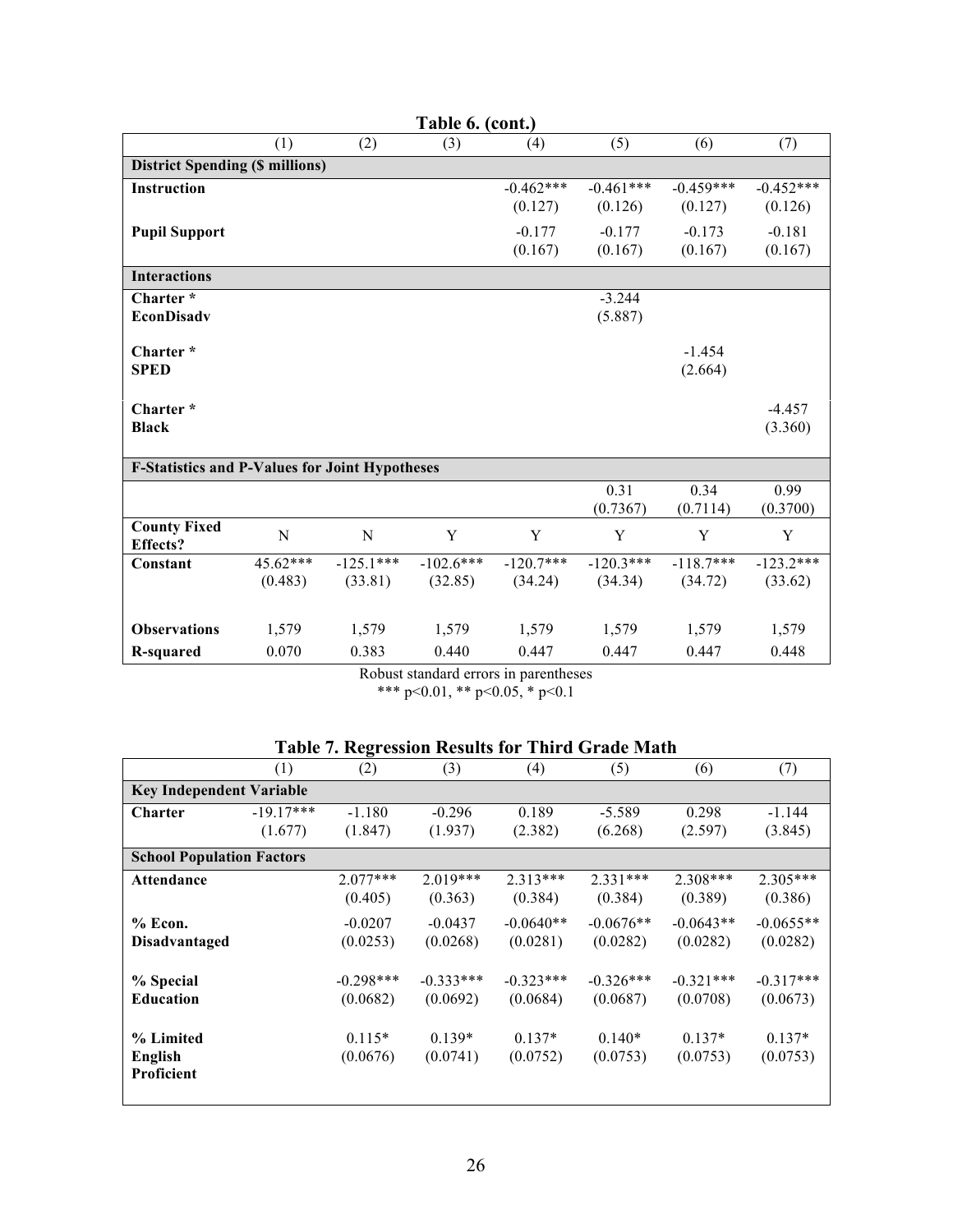|                                                       | Table 7. (cont.) |             |             |             |             |             |             |  |  |  |  |
|-------------------------------------------------------|------------------|-------------|-------------|-------------|-------------|-------------|-------------|--|--|--|--|
|                                                       | (1)              | (2)         | (3)         | (4)         | (5)         | (6)         | (7)         |  |  |  |  |
| <b>School Population Factors</b>                      |                  |             |             |             |             |             |             |  |  |  |  |
| % Black                                               |                  | $-0.285***$ | $-0.287***$ | $-0.312***$ | $-0.315***$ | $-0.312***$ | $-0.316***$ |  |  |  |  |
|                                                       |                  | (0.0245)    | (0.0267)    | (0.0292)    | (0.0290)    | (0.0292)    | (0.0300)    |  |  |  |  |
| % Asian                                               |                  | $-0.0323$   | $-0.0101$   | 0.00184     | $-0.00347$  | 0.00111     | 0.000960    |  |  |  |  |
|                                                       |                  | (0.0558)    | (0.0602)    | (0.0607)    | (0.0610)    | (0.0614)    | (0.0607)    |  |  |  |  |
| % Hispanic                                            |                  | $-0.415***$ | $-0.426***$ | $-0.432***$ | $-0.435***$ | $-0.432***$ | $-0.424***$ |  |  |  |  |
|                                                       |                  | (0.0750)    | (0.0784)    | (0.0818)    | (0.0817)    | (0.0819)    | (0.0853)    |  |  |  |  |
| % Multiracial                                         |                  | $-0.441***$ | $-0.249$    | $-0.197$    | $-0.185$    | $-0.196$    | $-0.197$    |  |  |  |  |
|                                                       |                  | (0.143)     | (0.156)     | (0.155)     | (0.156)     | (0.156)     | (0.156)     |  |  |  |  |
| % Female                                              |                  | 0.0985      | 0.0796      | 0.0824      | 0.0846      | 0.0824      | 0.0851      |  |  |  |  |
|                                                       |                  | (0.112)     | (0.118)     | (0.118)     | (0.118)     | (0.118)     | (0.118)     |  |  |  |  |
| % Attending                                           |                  | $0.279***$  | 0.113       | 0.0991      | 0.0900      | 0.0986      | 0.0939      |  |  |  |  |
| 1-2 Previous                                          |                  | (0.0938)    | (0.0936)    | (0.0947)    | (0.0935)    | (0.0947)    | (0.0944)    |  |  |  |  |
| Years                                                 |                  |             |             |             |             |             |             |  |  |  |  |
| % Attending                                           |                  | $0.337***$  | $0.152*$    | 0.120       | 0.112       | 0.119       | 0.116       |  |  |  |  |
| 3+ Previous                                           |                  | (0.0911)    | (0.0914)    | (0.0932)    | (0.0922)    | (0.0932)    | (0.0929)    |  |  |  |  |
| Years                                                 |                  |             |             |             |             |             |             |  |  |  |  |
| <b>District Spending (\$ millions)</b>                |                  |             |             |             |             |             |             |  |  |  |  |
| <b>Operations</b>                                     |                  |             |             | $0.258***$  | $0.259***$  | $0.257***$  | $0.260***$  |  |  |  |  |
|                                                       |                  |             |             | (0.0838)    | (0.0841)    | (0.0842)    | (0.0840)    |  |  |  |  |
| Instruction                                           |                  |             |             | $-0.450***$ | $-0.453***$ | $-0.449***$ | $-0.454***$ |  |  |  |  |
|                                                       |                  |             |             | (0.141)     | (0.142)     | (0.142)     | (0.142)     |  |  |  |  |
| <b>Pupil Support</b>                                  |                  |             |             | $-0.267$    | $-0.266$    | $-0.266$    | $-0.265$    |  |  |  |  |
|                                                       |                  |             |             | (0.186)     | (0.187)     | (0.187)     | (0.187)     |  |  |  |  |
| <b>Interactions</b>                                   |                  |             |             |             |             |             |             |  |  |  |  |
| Charter*                                              |                  |             |             |             | 6.445       |             |             |  |  |  |  |
| <b>EconDisadv</b>                                     |                  |             |             |             | (6.512)     |             |             |  |  |  |  |
| Charter*                                              |                  |             |             |             |             | $-0.338$    |             |  |  |  |  |
| <b>SPED</b>                                           |                  |             |             |             |             | (3.637)     |             |  |  |  |  |
|                                                       |                  |             |             |             |             |             |             |  |  |  |  |
| Charter*                                              |                  |             |             |             |             |             | 1.830       |  |  |  |  |
| <b>Black</b>                                          |                  |             |             |             |             |             | (4.132)     |  |  |  |  |
|                                                       |                  |             |             |             |             |             |             |  |  |  |  |
| <b>F-Statistics and P-Values for Joint Hypotheses</b> |                  |             |             |             |             |             |             |  |  |  |  |
|                                                       |                  |             |             |             | 0.49        | 0.01        | 0.10        |  |  |  |  |
| <b>County Fixed</b>                                   |                  |             |             |             | (0.6114)    | (0.9922)    | (0.9034)    |  |  |  |  |
| Effects?                                              | $\mathbf N$      | ${\bf N}$   | Y           | Y           | Y           | Y           | $\mathbf Y$ |  |  |  |  |
| Constant                                              | 57.19***         | $-152.8***$ | $-114.8***$ | $-137.5***$ | $-138.3***$ | $-137.1***$ | $-136.5***$ |  |  |  |  |
|                                                       | (0.539)          | (37.69)     | (34.61)     | (36.06)     | (36.00)     | (36.54)     | (36.34)     |  |  |  |  |
|                                                       |                  |             |             |             |             |             |             |  |  |  |  |
| <b>Observations</b>                                   | 1,558            | 1,558       | 1,558       | 1,558       | 1,558       | 1,558       | 1,558       |  |  |  |  |
| <b>R-squared</b>                                      | 0.079            | 0.412       | 0.487       | 0.493       | 0.493       | 0.493       | 0.493       |  |  |  |  |
|                                                       |                  |             |             |             |             |             |             |  |  |  |  |

Robust standard errors in parentheses

\*\*\* p<0.01, \*\* p<0.05, \* p<0.1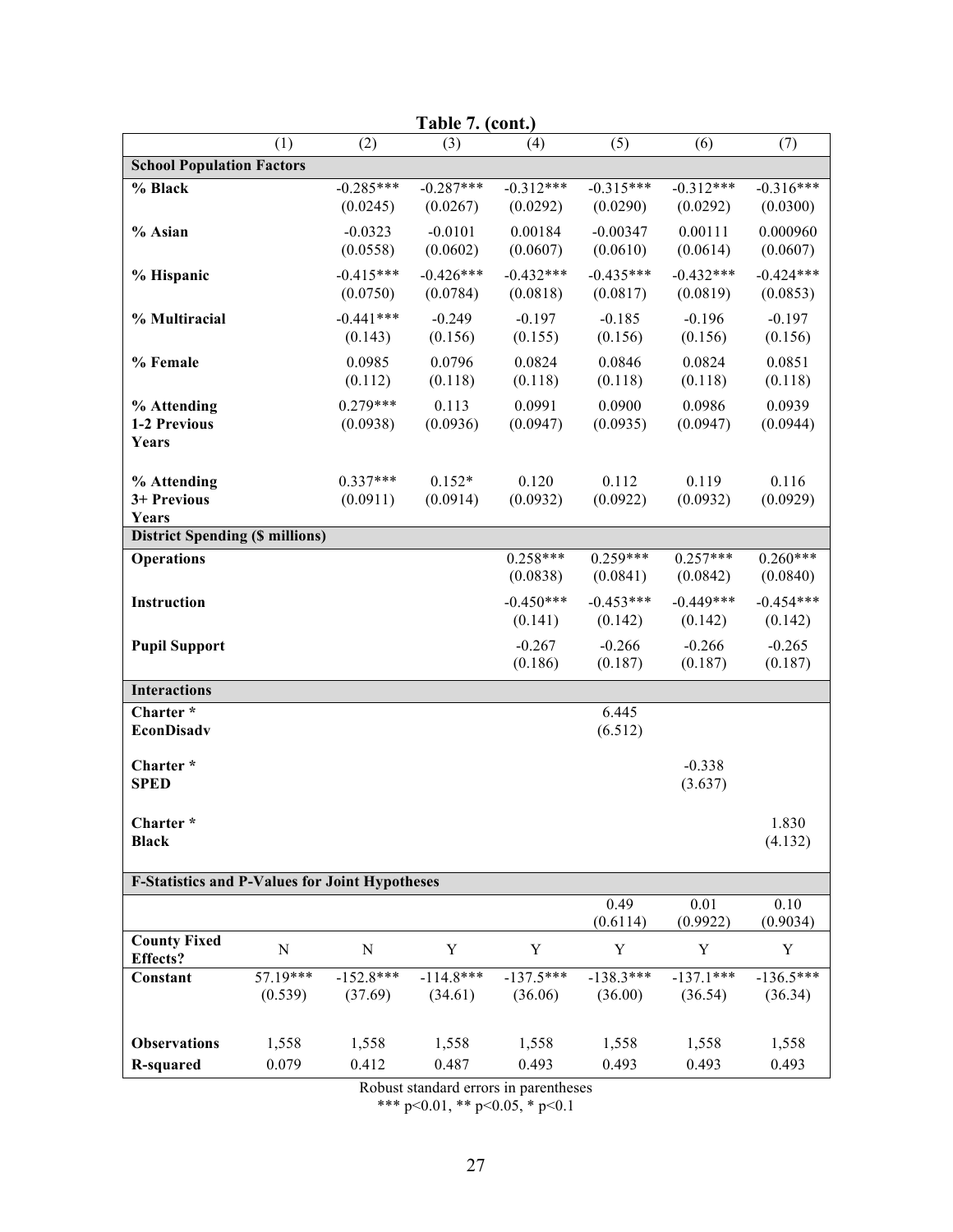### *Charter Schools and Fourth Grade Proficiency*

Tables 8 and 9 report results from regressions with the percent of economically disadvantaged students scoring proficient or above on fourth grade reading and math assessments as the respective dependent variables. Model (1) in both tables shows that, in an OLS regression with no additional covariates, charter schools have smaller proportions of their student populations that are proficient in both reading and math compared to traditional public schools. Similar to the results from third grade, the magnitude of each of these coefficients is quite large, at -14.8 percentage points for fourth grade reading and -23.84 percentage points for fourth grade math, suggesting that charter schools have much smaller percentages of economically disadvantaged students performing at proficient levels in each subject area than traditional public schools in the state.

However, when additional controls are added in models (2) through (7), my results change dramatically. For fourth grade reading, there are no statistically significant coefficients for charter schools in any model other than model (1), suggesting no significant difference between charter schools and traditional public schools in terms of economically disadvantaged students proficiency in fourth grade reading. For fourth grade math, model (7) shows a statistically significant and negative coefficient for charter schools of -6.275. This coefficient indicates that among schools with comparatively small populations of black students, charter schools have six percentage points fewer proficient students than traditional public schools.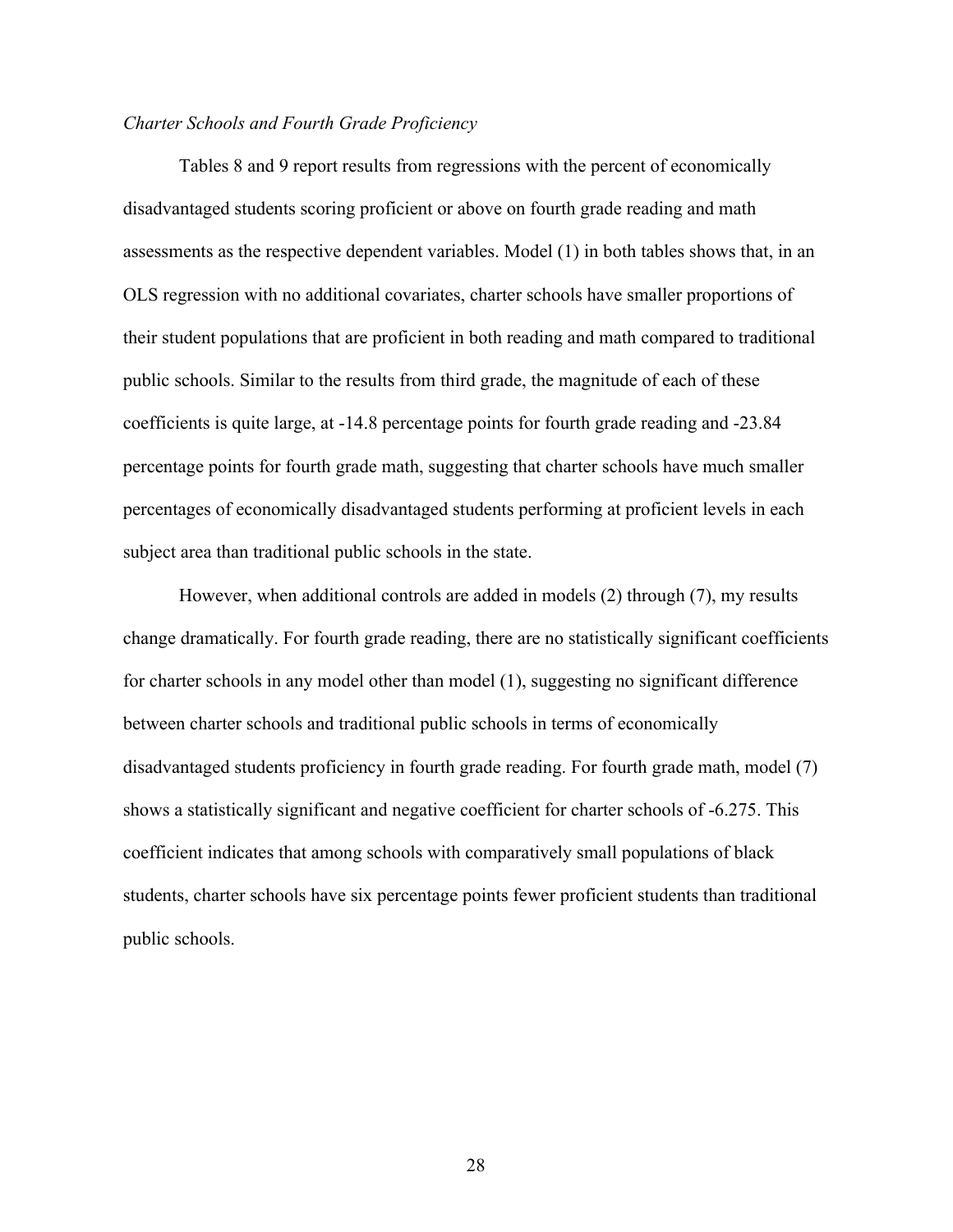|                                        | (1)         | (2)                    | (3)                   | (4)                   | (5)              | (6)                   | (7)         |
|----------------------------------------|-------------|------------------------|-----------------------|-----------------------|------------------|-----------------------|-------------|
| <b>Key Independent Variable</b>        |             |                        |                       |                       |                  |                       |             |
| <b>Charter</b>                         | $-14.80***$ | 0.206                  | 1.145                 | 2.130                 | 0.964            | 2.470                 | $-0.207$    |
|                                        | (1.445)     | (1.580)                | (1.606)               | (1.895)               | (6.979)          | (2.225)               | (3.351)     |
| <b>School Population Factors</b>       |             |                        |                       |                       |                  |                       |             |
| <b>Attendance</b>                      |             | $1.670***$             | $1.596***$            | $1.708***$            | $1.713***$       | $1.693***$            | $1.691***$  |
|                                        |             | (0.339)                | (0.324)               | (0.375)               | (0.375)          | (0.375)               | (0.380)     |
| % Econ.                                |             | $-0.0419*$             | $-0.075***$           | $-0.093***$           | $-0.094***$      | $-0.094***$           | $-0.096***$ |
| <b>Disadvantaged</b>                   |             | (0.0235)               | (0.0259)              | (0.0261)              | (0.0262)         | (0.0264)              | (0.0261)    |
|                                        |             |                        |                       |                       |                  |                       |             |
| % Special                              |             | $-0.206***$            | $-0.182***$           | $-0.170***$           | $-0.170***$      | $-0.164***$           | $-0.160***$ |
| Education                              |             | (0.0519)               | (0.0492)              | (0.0474)              | (0.0473)         | (0.0488)              | (0.0493)    |
|                                        |             |                        |                       |                       |                  |                       |             |
| % Limited                              |             | $0.168***$<br>(0.0594) | $0.142**$<br>(0.0640) | $0.133**$<br>(0.0624) | $0.133**$        | $0.133**$<br>(0.0624) | $0.132**$   |
| <b>English</b><br>Proficient           |             |                        |                       |                       | (0.0625)         |                       | (0.0624)    |
|                                        |             |                        |                       |                       |                  |                       |             |
| % Black                                |             | $-0.275***$            | $-0.266***$           | $-0.261***$           | $-0.261***$      | $-0.261***$           | $-0.267***$ |
|                                        |             | (0.0201)               | (0.0222)              | (0.0236)              | (0.0234)         | (0.0236)              | (0.0239)    |
| % Asian                                |             | $-0.126***$            | $-0.103***$           | $-0.0973**$           | $-0.0985**$      | $-0.0997**$           | $-0.0994**$ |
|                                        |             | (0.0403)               | (0.0389)              | (0.0401)              | (0.0410)         | (0.0415)              | (0.0401)    |
| % Hispanic                             |             | $-0.432***$            | $-0.393***$           | $-0.355***$           | $-0.356***$      | $-0.354***$           | $-0.342***$ |
|                                        |             | (0.0565)               | (0.0639)              | (0.0650)              | (0.0650)         | (0.0646)              | (0.0667)    |
| % Multiracial                          |             | $-0.262**$             | $-0.334**$            | $-0.323**$            | $-0.320**$       | $-0.321**$            | $-0.321**$  |
|                                        |             | (0.116)                | (0.133)               | (0.133)               | (0.132)          | (0.134)               | (0.133)     |
| % Female                               |             | $0.271***$             | $0.282***$            | $0.286***$            | $0.287***$       | $0.287***$            | $0.292***$  |
|                                        |             | (0.0954)               | (0.0967)              | (0.0966)              | (0.0966)         | (0.0965)              | (0.0958)    |
| % Attending                            |             | $0.296***$             | $0.170**$             | $0.156**$             | $0.153**$        | $0.154**$             | $0.146*$    |
| 1-2 Previous                           |             | (0.0719)               | (0.0749)              | (0.0754)              | (0.0762)         | (0.0755)              | (0.0756)    |
| Years                                  |             |                        |                       |                       |                  |                       |             |
|                                        |             |                        |                       |                       |                  |                       |             |
| % Attending                            |             | $0.278***$             | $0.140*$              | $0.127*$              | $0.125*$         | $0.126*$              | 0.120       |
| 3+ Previous                            |             | (0.0690)               | (0.0728)              | (0.0734)              | (0.0742)         | (0.0735)              | (0.0735)    |
| Years                                  |             |                        |                       |                       |                  |                       |             |
| <b>District Spending (\$ millions)</b> |             |                        |                       |                       |                  |                       |             |
| <b>Operations</b>                      |             |                        |                       | $-0.0316$             | $-0.0312$        | $-0.0329$             | $-0.0272$   |
|                                        |             |                        |                       | (0.0672)              | (0.0669)         | (0.0673)              | (0.0669)    |
| Instruction                            |             |                        |                       | 0.0124                | 0.0118           | 0.0145                | 0.00398     |
|                                        |             |                        |                       | (0.113)               | (0.113)          | (0.113)               | (0.112)     |
|                                        |             |                        |                       | $0.388***$            | $0.388***$       | $0.390***$            | $0.390***$  |
| <b>Pupil Support</b>                   |             |                        |                       | (0.150)               | (0.150)          | (0.150)               | (0.151)     |
|                                        |             |                        |                       |                       |                  |                       |             |
| <b>Interactions</b>                    |             |                        |                       |                       |                  |                       |             |
| Charter*<br><b>EconDisadv</b>          |             |                        |                       |                       | 1.308<br>(7.264) |                       |             |
|                                        |             |                        |                       |                       |                  |                       |             |

|  | <b>Table 8. Regression Results for Fourth Grade Reading</b> |  |  |  |
|--|-------------------------------------------------------------|--|--|--|
|  |                                                             |  |  |  |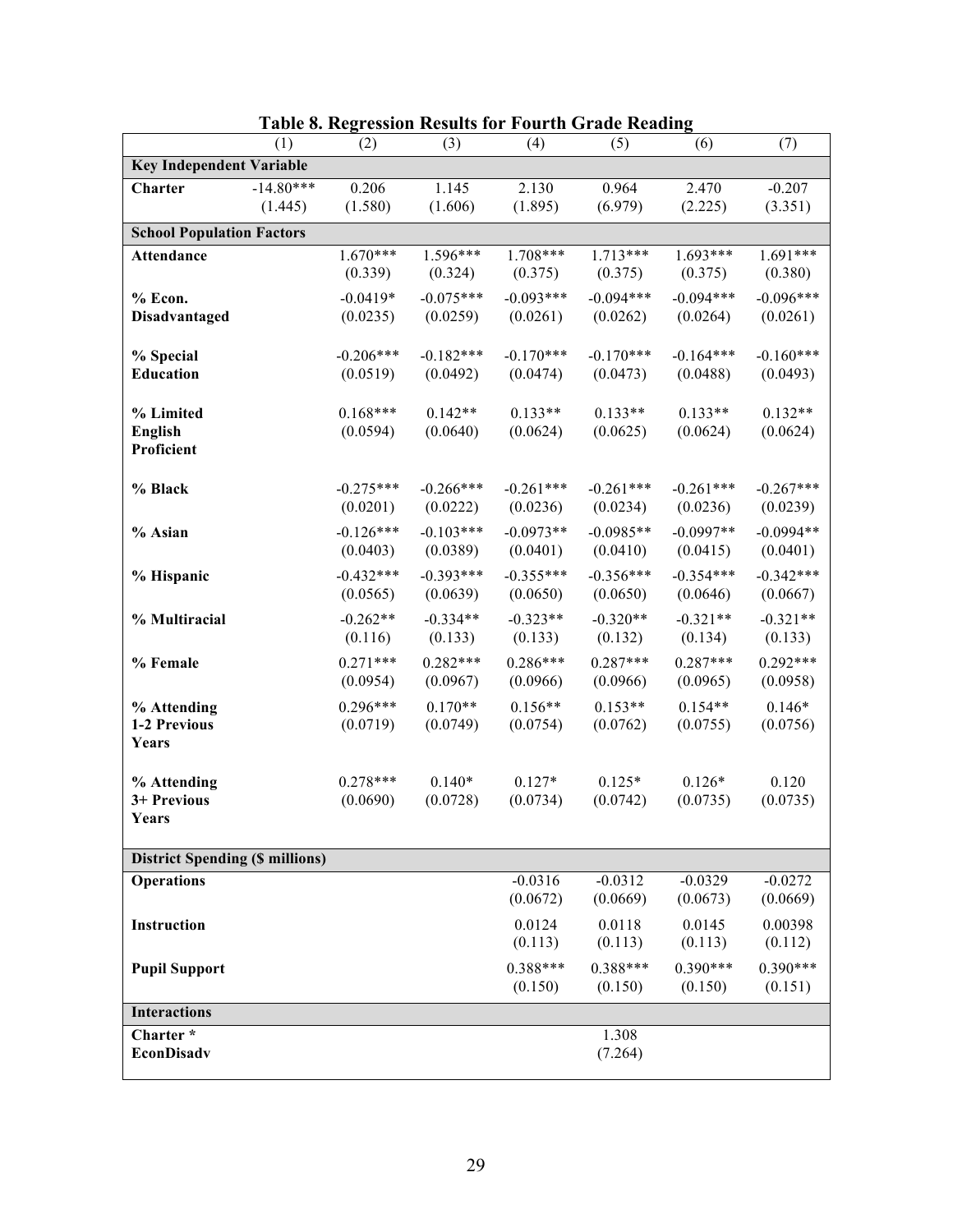|                                                       |                     |                        | Table 8. (cont.)                      |                        |                        |                        |                        |
|-------------------------------------------------------|---------------------|------------------------|---------------------------------------|------------------------|------------------------|------------------------|------------------------|
|                                                       | (1)                 | (2)                    | (3)                                   | (4)                    | (5)                    | (6)                    | (7)                    |
| <b>Interactions</b>                                   |                     |                        |                                       |                        |                        |                        |                        |
| Charter <sup>*</sup><br><b>SPED</b>                   |                     |                        |                                       |                        |                        | $-1.065$<br>(2.675)    |                        |
| Charter <sup>*</sup><br><b>Black</b>                  |                     |                        |                                       |                        |                        |                        | 3.237<br>(3.742)       |
| <b>F-Statistics and P-Values for Joint Hypotheses</b> |                     |                        |                                       |                        |                        |                        |                        |
|                                                       |                     |                        |                                       |                        | 0.69<br>(0.5017)       | 0.65<br>(0.5223)       | 1.06<br>(0.3452)       |
| <b>County Fixed</b><br><b>Effects?</b>                | N                   | N                      | Y                                     | Y                      | Y                      | Y                      | Y                      |
| Constant                                              | 46.72***<br>(0.476) | $-133.1***$<br>(33.25) | $-110.4***$<br>(32.77)                | $-119.0***$<br>(37.05) | $-119.2***$<br>(37.01) | $-117.5***$<br>(37.14) | $-116.8***$<br>(37.55) |
| <b>Observations</b>                                   | 1,536               | 1,536                  | 1,536                                 | 1,536                  | 1,536                  | 1,536                  | 1,536                  |
| <b>R-squared</b>                                      | 0.060               | 0.448                  | 0.507                                 | 0.512                  | 0.512                  | 0.512                  | 0.512                  |
|                                                       |                     |                        | Robust standard errors in narentheses |                        |                        |                        |                        |

Robust standard errors in parentheses \*\*\* p<0.01, \*\* p<0.05, \* p<0.1

|  |  |  |  |  |  | Table 9. Regression Results for Fourth Grade Math |
|--|--|--|--|--|--|---------------------------------------------------|
|--|--|--|--|--|--|---------------------------------------------------|

|                                  | (1)         | (2)         | (3)         | (4)         | (5)         | (6)         | (7)         |
|----------------------------------|-------------|-------------|-------------|-------------|-------------|-------------|-------------|
| <b>Key Independent Variable</b>  |             |             |             |             |             |             |             |
| <b>Charter</b>                   | $-23.84***$ | $-2.993$    | $-1.670$    | $-2.614$    | $-5.600$    | $-1.412$    | $-6.275*$   |
|                                  | (1.832)     | (1.856)     | (1.857)     | (2.336)     | (6.168)     | (2.635)     | (3.754)     |
| <b>School Population Factors</b> |             |             |             |             |             |             |             |
| <b>Attendance</b>                |             | $2.501***$  | 2.358***    | $2.382***$  | $2.393***$  | $2.326***$  | 2.355***    |
|                                  |             | (0.392)     | (0.359)     | (0.382)     | (0.383)     | (0.384)     | (0.386)     |
| % Econ.                          |             | $-0.0589**$ | $-0.097***$ | $-0.096***$ | $-0.098***$ | $-0.099***$ | $-0.101***$ |
| <b>Disadvantaged</b>             |             | (0.0261)    | (0.0280)    | (0.0294)    | (0.0294)    | (0.0294)    | (0.0295)    |
|                                  |             |             |             |             |             |             |             |
| % Special                        |             | $-0.229***$ | $-0.223***$ | $-0.217***$ | $-0.218***$ | $-0.195***$ | $-0.201***$ |
| <b>Education</b>                 |             | (0.0556)    | (0.0541)    | (0.0541)    | (0.0541)    | (0.0553)    | (0.0568)    |
|                                  |             |             |             |             |             |             |             |
| % Limited                        |             | 0.0827      | 0.0738      | 0.0598      | 0.0610      | 0.0599      | 0.0582      |
| <b>English</b><br>Proficient     |             | (0.0711)    | (0.0763)    | (0.0769)    | (0.0769)    | (0.0770)    | (0.0769)    |
|                                  |             |             |             |             |             |             |             |
| % Black                          |             | $-0.334***$ | $-0.311***$ | $-0.311***$ | $-0.313***$ | $-0.312***$ | $-0.321***$ |
|                                  |             | (0.0235)    | (0.0255)    | (0.0275)    | (0.0275)    | (0.0274)    | (0.0282)    |
| % Asian                          |             | $-0.191***$ | $-0.142***$ | $-0.121**$  | $-0.124**$  | $-0.129**$  | $-0.124**$  |
|                                  |             | (0.0590)    | (0.0489)    | (0.0502)    | (0.0509)    | (0.0513)    | (0.0500)    |
| % Hispanic                       |             | $-0.408***$ | $-0.333***$ | $-0.310***$ | $-0.311***$ | $-0.307***$ | $-0.289***$ |
|                                  |             | (0.0738)    | (0.0820)    | (0.0853)    | (0.0852)    | (0.0847)    | (0.0869)    |
|                                  |             |             |             |             |             |             |             |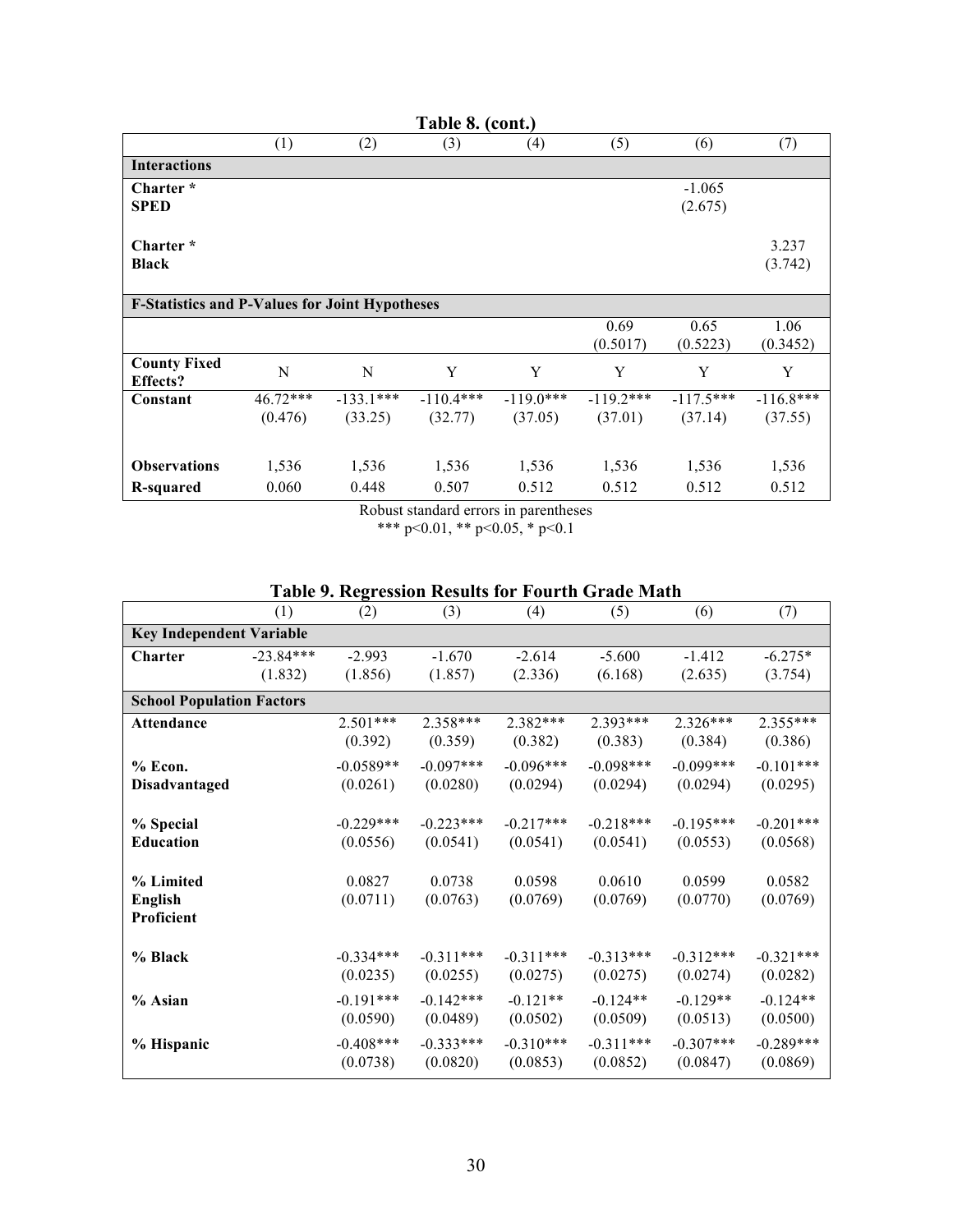| Table 9. (cont.)                                      |           |             |             |             |             |             |             |  |  |
|-------------------------------------------------------|-----------|-------------|-------------|-------------|-------------|-------------|-------------|--|--|
|                                                       | (1)       | (2)         | (3)         | (4)         | (5)         | (6)         | (7)         |  |  |
| <b>School Population Factors</b>                      |           |             |             |             |             |             |             |  |  |
| % Multiracial                                         |           | $-0.422***$ | $-0.370**$  | $-0.377**$  | $-0.370**$  | $-0.370**$  | $-0.375**$  |  |  |
|                                                       |           | (0.145)     | (0.155)     | (0.156)     | (0.156)     | (0.156)     | (0.156)     |  |  |
| % Female                                              |           | $0.190*$    | 0.170       | 0.175       | 0.177       | 0.178       | 0.185       |  |  |
|                                                       |           | (0.104)     | (0.116)     | (0.117)     | (0.117)     | (0.118)     | (0.118)     |  |  |
| % Attending                                           |           | $0.493***$  | $0.292***$  | $0.296***$  | $0.291***$  | $0.290***$  | $0.282***$  |  |  |
| 1-2 Previous                                          |           | (0.0852)    | (0.0856)    | (0.0860)    | (0.0854)    | (0.0856)    | (0.0852)    |  |  |
| Years                                                 |           |             |             |             |             |             |             |  |  |
| % Attending                                           |           | $0.490***$  | $0.278***$  | $0.283***$  | $0.278***$  | $0.278***$  | $0.271***$  |  |  |
| 3+ Previous                                           |           | (0.0822)    | (0.0824)    | (0.0835)    | (0.0830)    | (0.0830)    | (0.0826)    |  |  |
| Years                                                 |           |             |             |             |             |             |             |  |  |
|                                                       |           |             |             |             |             |             |             |  |  |
| <b>District Spending (\$ millions)</b>                |           |             |             |             |             |             |             |  |  |
| <b>Operations</b>                                     |           |             |             | 0.0646      | 0.0656      | 0.0602      | 0.0716      |  |  |
|                                                       |           |             |             | (0.0804)    | (0.0804)    | (0.0803)    | (0.0804)    |  |  |
| Instruction                                           |           |             |             | $-0.135$    | $-0.137$    | $-0.128$    | $-0.149$    |  |  |
|                                                       |           |             |             | (0.135)     | (0.135)     | (0.135)     | (0.135)     |  |  |
| <b>Pupil Support</b>                                  |           |             |             | 0.0491      | 0.0492      | 0.0566      | 0.0520      |  |  |
|                                                       |           |             |             | (0.184)     | (0.185)     | (0.184)     | (0.185)     |  |  |
| <b>Interactions</b>                                   |           |             |             |             |             |             |             |  |  |
| Charter*                                              |           |             |             |             | 3.352       |             |             |  |  |
| <b>EconDisadv</b>                                     |           |             |             |             | (6.455)     |             |             |  |  |
| Charter*                                              |           |             |             |             |             | $-3.772$    |             |  |  |
| <b>SPED</b>                                           |           |             |             |             |             | (3.411)     |             |  |  |
|                                                       |           |             |             |             |             |             |             |  |  |
| Charter*                                              |           |             |             |             |             |             | 5.069       |  |  |
| <b>Black</b>                                          |           |             |             |             |             |             | (4.183)     |  |  |
| <b>F-Statistics and P-Values for Joint Hypotheses</b> |           |             |             |             |             |             |             |  |  |
|                                                       |           |             |             |             | 0.78        | 1.35        | 1.41        |  |  |
|                                                       |           |             |             |             | (0.4592)    | (0.2592)    | (0.2437)    |  |  |
| <b>County Fixed</b><br><b>Effects?</b>                | ${\bf N}$ | $\mathbf N$ | $\mathbf Y$ | Y           | Y           | $\mathbf Y$ | $\mathbf Y$ |  |  |
| Constant                                              | 59.82***  | $-208.6***$ | $-177.2***$ | $-179.8***$ | $-180.2***$ | $-174.3***$ | $-176.3***$ |  |  |
|                                                       | (0.579)   | (36.86)     | (34.47)     | (35.99)     | (35.98)     | (36.24)     | (36.53)     |  |  |
|                                                       |           |             |             |             |             |             |             |  |  |
| <b>Observations</b>                                   | 1,534     | 1,534       | 1,534       | 1,534       | 1,534       | 1,534       | 1,534       |  |  |
| <b>R-squared</b>                                      | 0.101     | 0.528       | 0.589       | 0.590       | 0.590       | 0.590       | 0.590       |  |  |

Robust standard errors in parentheses

\*\*\* p<0.01, \*\* p<0.05, \* p<0.1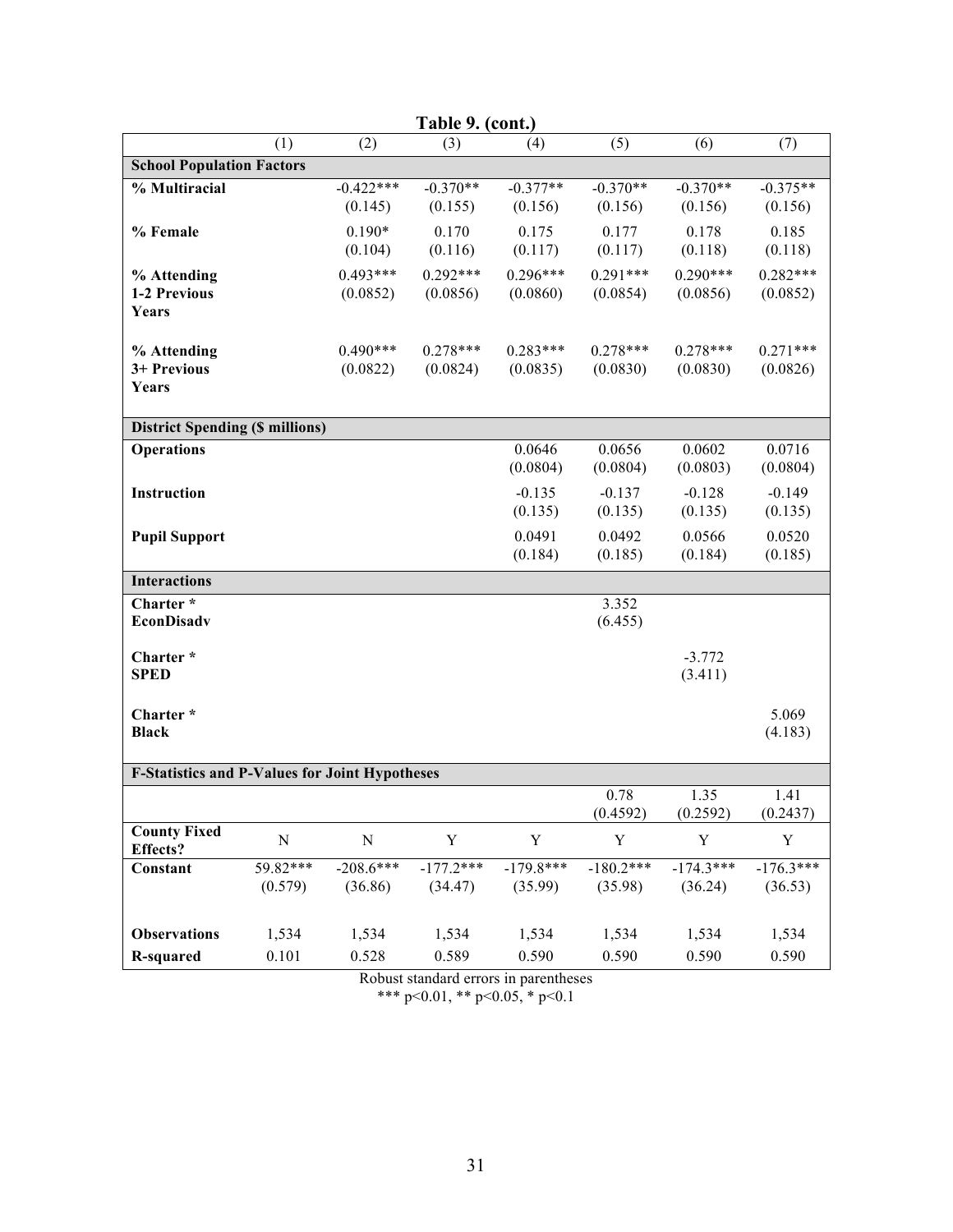## *Charter Schools and Fifth Grade Proficiency*

Tables 10 and 11 report results from regressions with the percent of students scoring proficient or above on fifth grade reading and math assessments as the respective dependent variables. Similar to the results seen for both third grade and fourth grade reading and math, model (1) in both tables shows that, in an OLS regression with no additional covariates, there is a negative and statistically significant difference between charter schools and traditional public schools for in terms of proficiency levels in both subjects in fifth grade. Again, the magnitude of these coefficients is quite large, at -15.8 percentage points for fifth grade reading and -22.1 percentage points for fifth grade math, suggesting that much smaller percentages of economically disadvantaged charter school students are performing at proficient levels for both subjects in fifth grade than their economically disadvantaged counterparts at traditional public schools.

This finding once again changes dramatically when additional covariates are added, as seen in models (2) through (7). For fifth grade reading, once controls are added to the original model, the statistical significance of the charter coefficient disappears, suggesting no significant difference between charter schools and traditional public schools in terms of economically disadvantaged student proficiency for fifth grade reading. For fifth grade math, however, I find statistically significant and negative coefficients for charter schools in models (4) and (7). The charter school dummy in model (4), which is fully specified, is significant at the 10 percent level. In model (7), I find that among schools with comparatively small black populations, charter schools have 9.6 percentage points fewer students proficient in fifth grade math than traditional public schools. Students at charter schools with comparatively large black populations also tend to perform less well in fifth grade math than students at traditional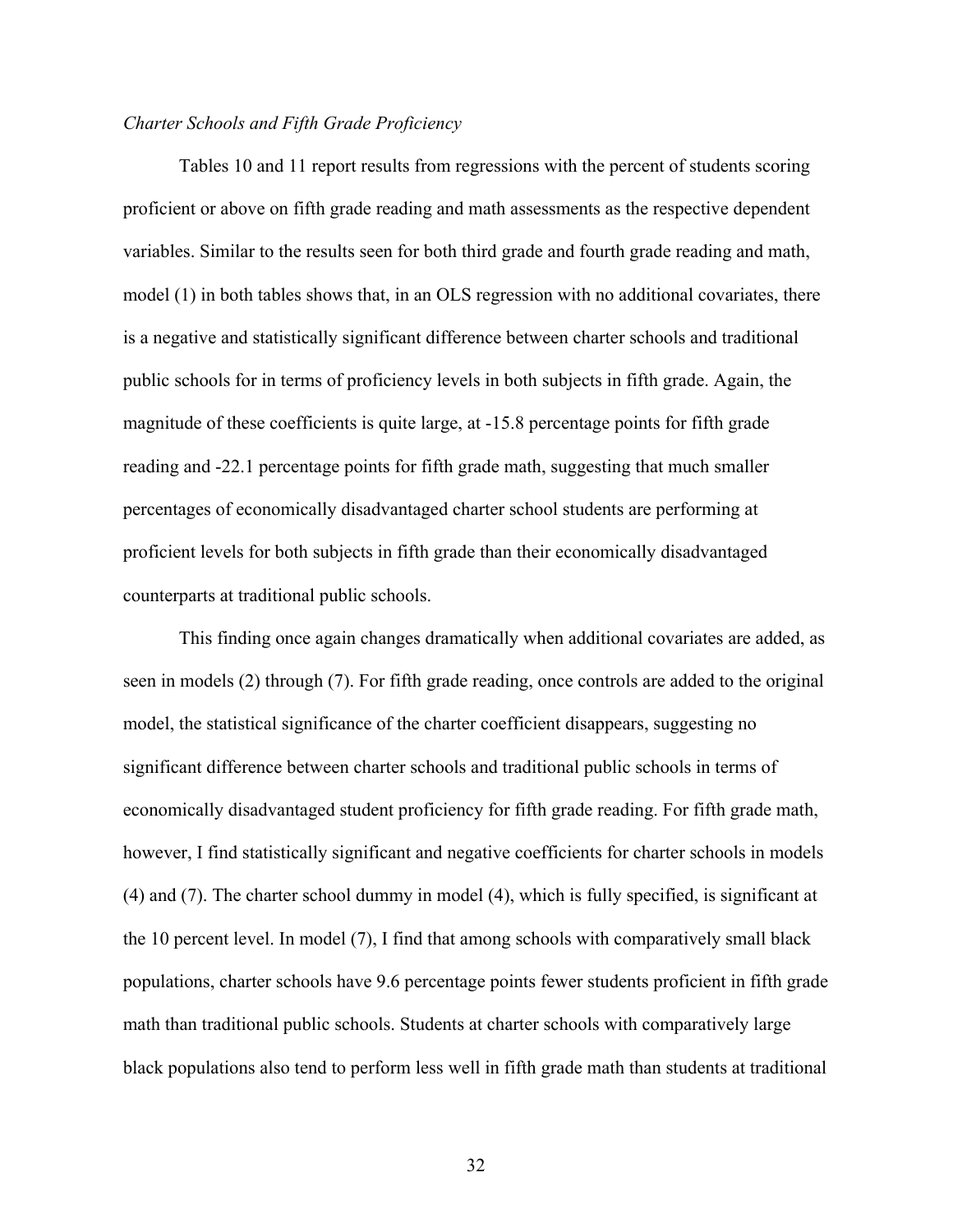public schools, although the gap is much smaller at approximately 2.2 percentage points fewer proficient students at those charter schools. The difference between charter schools and traditional public schools in terms of economically disadvantaged proficiency levels for fifth grade math is statistically significant for both charter schools with comparatively large and comparatively small black populations.

|                                           | (1)                    | (2)                     | (3)                     | (4)                     | radic ro. Kegi ession results for Fifth Orage Keauing<br>(5) | (6)                     | (7)                     |
|-------------------------------------------|------------------------|-------------------------|-------------------------|-------------------------|--------------------------------------------------------------|-------------------------|-------------------------|
| <b>Key Independent Variable</b>           |                        |                         |                         |                         |                                                              |                         |                         |
| Charter                                   | $-15.79***$<br>(1.420) | $-1.085$<br>(1.539)     | $-1.238$<br>(1.643)     | $-1.685$<br>(1.974)     | $-1.752$<br>(6.232)                                          | $-1.940$<br>(2.403)     | $-3.316$<br>(3.057)     |
| <b>School Population Factors</b>          |                        |                         |                         |                         |                                                              |                         |                         |
| <b>Attendance</b>                         |                        | $0.604*$<br>(0.320)     | $0.580*$<br>(0.311)     | $0.572*$<br>(0.312)     | $0.572*$<br>(0.313)                                          | $0.577*$<br>(0.315)     | $0.576*$<br>(0.309)     |
| $%$ Econ.<br><b>Disadvantaged</b>         |                        | $-0.083***$<br>(0.0247) | $-0.095***$<br>(0.0275) | $-0.095***$<br>(0.0281) | $-0.095***$<br>(0.0281)                                      | $-0.095***$<br>(0.0283) | $-0.098***$<br>(0.0282) |
| % Special<br><b>Education</b>             |                        | $-0.213***$<br>(0.0539) | $-0.222***$<br>(0.0559) | $-0.213***$<br>(0.0558) | $-0.213***$<br>(0.0558)                                      | $-0.218***$<br>(0.0581) | $-0.204***$<br>(0.0579) |
| % Limited<br><b>English</b><br>Proficient |                        | $0.117*$<br>(0.0607)    | 0.102<br>(0.0671)       | 0.0940<br>(0.0674)      | 0.0940<br>(0.0674)                                           | 0.0941<br>(0.0675)      | 0.0916<br>(0.0676)      |
| % Black                                   |                        | $-0.264***$<br>(0.0201) | $-0.249***$<br>(0.0222) | $-0.238***$<br>(0.0240) | $-0.238***$<br>(0.0240)                                      | $-0.237***$<br>(0.0241) | $-0.243***$<br>(0.0252) |
| % Asian                                   |                        | $-0.0189$<br>(0.0777)   | $-0.0119$<br>(0.0859)   | $-0.00394$<br>(0.0893)  | $-0.00400$<br>(0.0895)                                       | $-0.00206$<br>(0.0901)  | $-0.00478$<br>(0.0895)  |
| % Hispanic                                |                        | $-0.408***$<br>(0.0553) | $-0.411***$<br>(0.0642) | $-0.382***$<br>(0.0651) | $-0.382***$<br>(0.0651)                                      | $-0.383***$<br>(0.0652) | $-0.371***$<br>(0.0683) |
| % Multiracial                             |                        | 0.0459<br>(0.130)       | 0.0146<br>(0.143)       | 0.000403<br>(0.145)     | 0.000540<br>(0.144)                                          | $-0.00127$<br>(0.145)   | 0.000584<br>(0.145)     |
| % Female                                  |                        | $0.324***$<br>(0.0895)  | $0.294***$<br>(0.0883)  | $0.298***$<br>(0.0867)  | $0.298***$<br>(0.0867)                                       | $0.298***$<br>(0.0869)  | $0.304***$<br>(0.0874)  |
| % Attending<br>1-2 Previous<br>Years      |                        | $0.264***$<br>(0.0856)  | $0.289***$<br>(0.101)   | $0.285***$<br>(0.102)   | $0.285***$<br>(0.104)                                        | $0.286***$<br>(0.103)   | $0.275***$<br>(0.105)   |
| % Attending<br>3+ Previous<br>Years       |                        | $0.281***$<br>(0.0798)  | $0.291***$<br>(0.0951)  | $0.293***$<br>(0.0955)  | $0.293***$<br>(0.0978)                                       | $0.295***$<br>(0.0963)  | $0.283***$<br>(0.0984)  |

**Table 10. Regression Results for Fifth Grade Reading**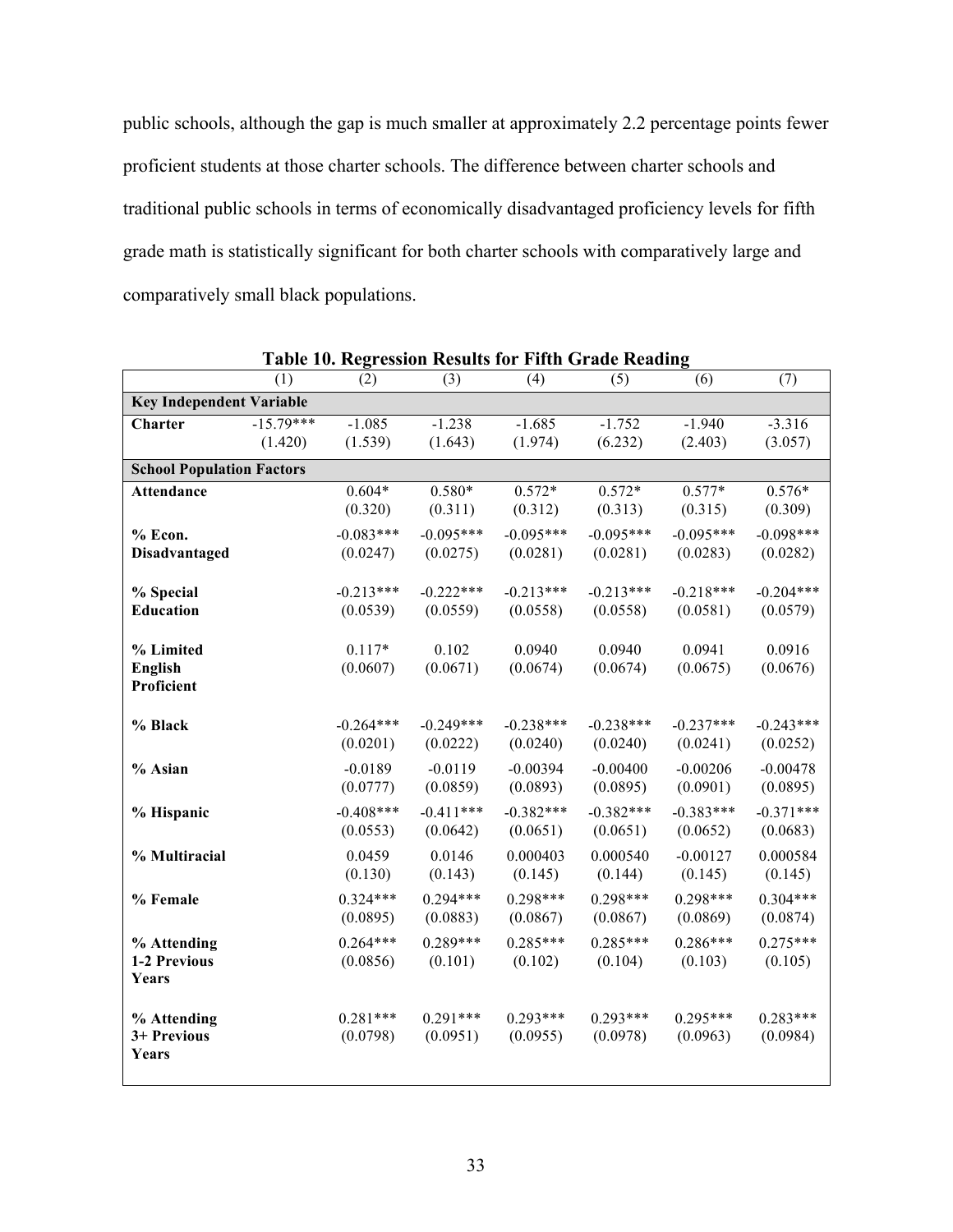| Table 10. (cont.)                                     |             |          |          |           |           |           |           |  |
|-------------------------------------------------------|-------------|----------|----------|-----------|-----------|-----------|-----------|--|
|                                                       | (1)         | (2)      | (3)      | (4)       | (5)       | (6)       | (7)       |  |
| <b>District Spending (\$ millions)</b>                |             |          |          |           |           |           |           |  |
| <b>Operations</b>                                     |             |          |          | $-0.0519$ | $-0.0519$ | $-0.0515$ | $-0.0479$ |  |
|                                                       |             |          |          | (0.0733)  | (0.0731)  | (0.0734)  | (0.0727)  |  |
| <b>Instruction</b>                                    |             |          |          | 0.0581    | 0.0580    | 0.0574    | 0.0506    |  |
|                                                       |             |          |          | (0.125)   | (0.124)   | (0.125)   | (0.124)   |  |
| <b>Pupil Support</b>                                  |             |          |          | $0.273*$  | $0.273*$  | $0.272*$  | $0.274*$  |  |
|                                                       |             |          |          | (0.154)   | (0.155)   | (0.155)   | (0.155)   |  |
| <b>Interactions</b>                                   |             |          |          |           |           |           |           |  |
| Charter*                                              |             |          |          |           | 0.0746    |           |           |  |
| <b>EconDisadv</b>                                     |             |          |          |           | (6.501)   |           |           |  |
| Charter*                                              |             |          |          |           |           | 0.705     |           |  |
| <b>SPED</b>                                           |             |          |          |           |           | (2.671)   |           |  |
|                                                       |             |          |          |           |           |           |           |  |
| Charter*                                              |             |          |          |           |           |           | 2.304     |  |
| <b>Black</b>                                          |             |          |          |           |           |           | (3.500)   |  |
|                                                       |             |          |          |           |           |           |           |  |
| <b>F-Statistics and P-Values for Joint Hypotheses</b> |             |          |          |           |           |           |           |  |
|                                                       |             |          |          |           | 0.37      | 0.36      | 0.62      |  |
|                                                       |             |          |          |           | (0.6938)  | (0.6944)  | (0.5357)  |  |
| <b>County Fixed</b><br><b>Effects?</b>                | $\mathbf N$ | N        | Y        | Y         | Y         | Y         | Y         |  |
| Constant                                              | 47.98***    | $-32.52$ | $-29.06$ | $-28.79$  | $-28.79$  | $-29.36$  | $-28.39$  |  |
|                                                       | (0.493)     | (29.84)  | (30.72)  | (30.24)   | (30.26)   | (30.53)   | (30.09)   |  |
|                                                       |             |          |          |           |           |           |           |  |
| <b>Observations</b>                                   | 1,420       | 1,420    | 1,420    | 1,420     | 1,420     | 1,420     | 1,420     |  |
| <b>R-squared</b>                                      | 0.074       | 0.453    | 0.503    | 0.505     | 0.505     | 0.505     | 0.505     |  |

Robust standard errors in parentheses \*\*\* p<0.01, \*\* p<0.05, \* p<0.1

|  |  |  |  |  | Table 11. Regression Results for Fifth Grade Math |  |  |  |  |  |  |  |  |
|--|--|--|--|--|---------------------------------------------------|--|--|--|--|--|--|--|--|
|--|--|--|--|--|---------------------------------------------------|--|--|--|--|--|--|--|--|

|                                  | (1)         | ۰.<br>(2)   | (3)         | (4)         | (5)         | (6)         | (7)         |  |  |
|----------------------------------|-------------|-------------|-------------|-------------|-------------|-------------|-------------|--|--|
| <b>Key Independent Variable</b>  |             |             |             |             |             |             |             |  |  |
| <b>Charter</b>                   | $-22.09***$ | $-2.347$    | $-2.249$    | $-4.375*$   | $-3.548$    | $-3.161$    | $-9.648***$ |  |  |
|                                  | (1.693)     | (1.876)     | (1.892)     | (2.338)     | (6.962)     | (2.729)     | (3.733)     |  |  |
| <b>School Population Factors</b> |             |             |             |             |             |             |             |  |  |
| <b>Attendance</b>                |             | $0.872**$   | $0.757**$   | $0.692**$   | $0.690**$   | $0.667**$   | $0.704**$   |  |  |
|                                  |             | (0.386)     | (0.365)     | (0.330)     | (0.330)     | (0.329)     | (0.319)     |  |  |
| % Econ.                          |             | $-0.0573**$ | $-0.103***$ | $-0.0762**$ | $-0.0755**$ | $-0.0798**$ | $-0.0845**$ |  |  |
| <b>Disadvantaged</b>             |             | (0.0290)    | (0.0320)    | (0.0330)    | (0.0330)    | (0.0332)    | (0.0332)    |  |  |
|                                  |             |             |             |             |             |             |             |  |  |
| % Special                        |             | $-0.187***$ | $-0.173**$  | $-0.165**$  | $-0.165**$  | $-0.141**$  | $-0.134*$   |  |  |
| <b>Education</b>                 |             | (0.0686)    | (0.0694)    | (0.0702)    | (0.0702)    | (0.0716)    | (0.0711)    |  |  |
|                                  |             |             |             |             |             |             |             |  |  |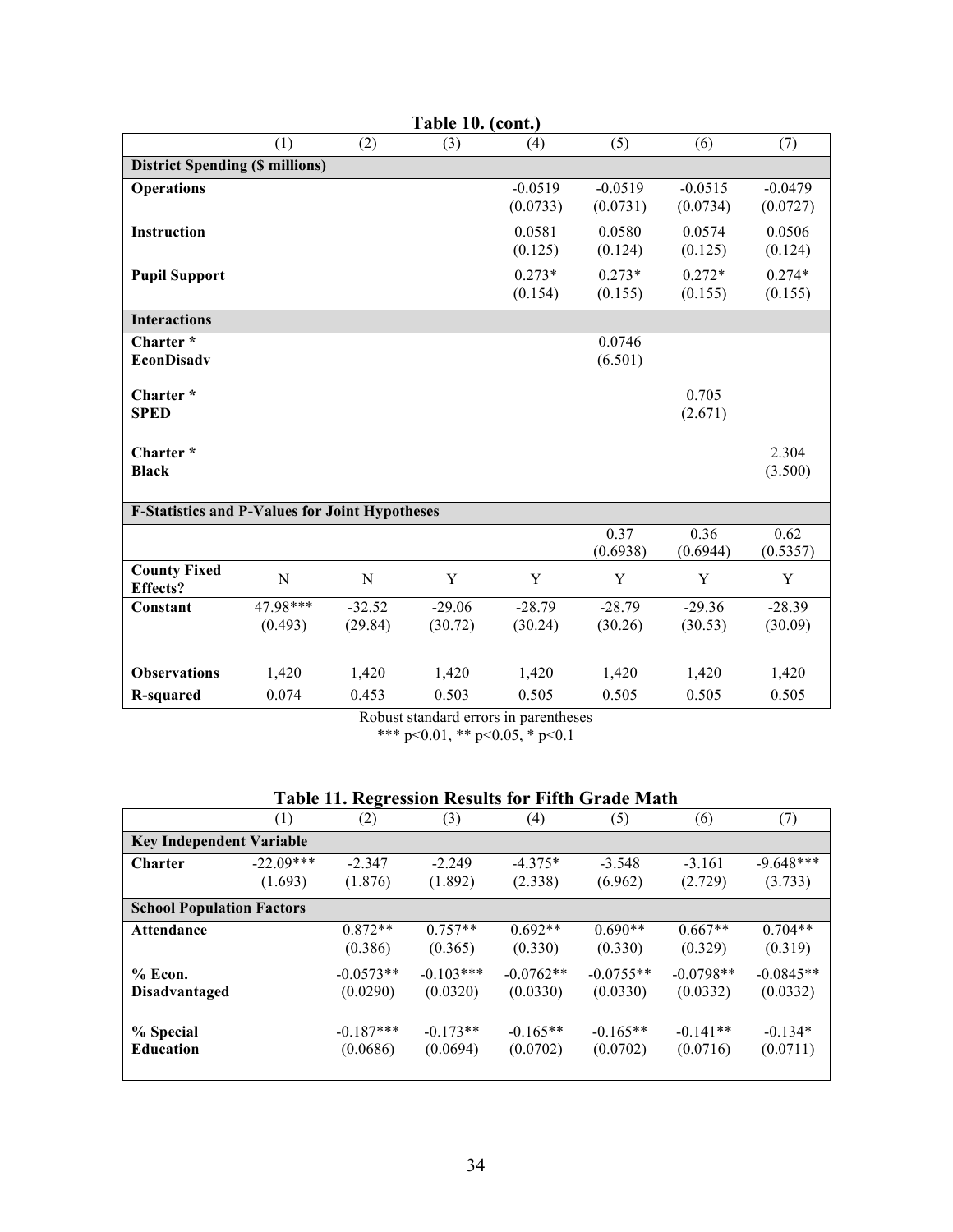| Table 11. (cont.)                                     |                         |                         |                              |                              |                              |                              |  |  |  |
|-------------------------------------------------------|-------------------------|-------------------------|------------------------------|------------------------------|------------------------------|------------------------------|--|--|--|
| (1)                                                   | (2)                     | (3)                     | (4)                          | (5)                          | (6)                          | (7)                          |  |  |  |
| <b>School Population Factors</b>                      |                         |                         |                              |                              |                              |                              |  |  |  |
| % Limited<br><b>English</b><br>Proficient             | 0.0730<br>(0.0654)      | 0.0850<br>(0.0700)      | 0.0729<br>(0.0707)           | 0.0727<br>(0.0707)           | 0.0729<br>(0.0706)           | 0.0658<br>(0.0708)           |  |  |  |
| % Black                                               | $-0.314***$<br>(0.0241) | $-0.279***$<br>(0.0272) | $-0.260***$<br>(0.0289)      | $-0.260***$<br>(0.0288)      | $-0.262***$<br>(0.0289)      | $-0.276***$<br>(0.0293)      |  |  |  |
| % Asian                                               | $-0.106$<br>(0.0699)    | $-0.0546$<br>(0.0695)   | $-0.0415$<br>(0.0751)        | $-0.0407$<br>(0.0758)        | $-0.0506$<br>(0.0763)        | $-0.0442$<br>(0.0771)        |  |  |  |
| % Hispanic                                            | $-0.426***$<br>(0.0658) | $-0.384***$<br>(0.0760) | $-0.362***$<br>(0.0789)      | $-0.362***$<br>(0.0789)      | $-0.359***$<br>(0.0792)      | $-0.328***$<br>(0.0815)      |  |  |  |
| % Multiracial                                         | $-0.383**$<br>(0.161)   | $-0.249$<br>(0.178)     | $-0.309*$<br>(0.179)         | $-0.310*$<br>(0.178)         | $-0.301*$<br>(0.178)         | $-0.308*$<br>(0.178)         |  |  |  |
| % Female                                              | 0.180<br>(0.131)        | 0.204<br>(0.141)        | 0.203<br>(0.142)             | 0.203<br>(0.142)             | 0.204<br>(0.142)             | 0.221<br>(0.140)             |  |  |  |
| % Attending<br>1-2 Previous<br>Years                  | $0.543***$<br>(0.107)   | $0.410***$<br>(0.112)   | $0.429***$<br>(0.112)        | $0.431***$<br>(0.113)        | $0.424***$<br>(0.112)        | $0.400***$<br>(0.111)        |  |  |  |
| % Attending<br>3+ Previous<br>Years                   | $0.602***$<br>(0.0996)  | $0.433***$<br>(0.105)   | $0.462***$<br>(0.105)        | $0.464***$<br>(0.106)        | $0.456***$<br>(0.105)        | $0.433***$<br>(0.104)        |  |  |  |
| <b>District Spending (\$ millions)</b>                |                         |                         |                              |                              |                              |                              |  |  |  |
| <b>Operations</b>                                     |                         |                         | $-0.0933$                    | $-0.0936$                    | $-0.0953$                    | $-0.0803$                    |  |  |  |
| <b>Instruction</b>                                    |                         |                         | (0.0862)<br>0.144<br>(0.147) | (0.0857)<br>0.144<br>(0.147) | (0.0858)<br>0.148<br>(0.147) | (0.0856)<br>0.120<br>(0.146) |  |  |  |
| <b>Pupil Support</b>                                  |                         |                         | 0.150<br>(0.182)             | 0.149<br>(0.183)             | 0.154<br>(0.181)             | 0.156<br>(0.184)             |  |  |  |
| <b>Interactions</b>                                   |                         |                         |                              |                              |                              |                              |  |  |  |
| Charter *<br><b>EconDisadv</b>                        |                         |                         |                              | $-0.933$<br>(7.245)          |                              |                              |  |  |  |
| Charter*<br><b>SPED</b>                               |                         |                         |                              |                              | $-3.351$<br>(3.797)          |                              |  |  |  |
| Charter*<br><b>Black</b>                              |                         |                         |                              |                              |                              | $7.442*$<br>(4.181)          |  |  |  |
| <b>F-Statistics and P-Values for Joint Hypotheses</b> |                         |                         |                              |                              |                              |                              |  |  |  |
|                                                       |                         |                         |                              | 1.77<br>(0.1705)             | 2.24<br>(0.1074)             | 3.43<br>(0.0326)             |  |  |  |
| <b>County Fixed</b><br>${\bf N}$<br><b>Effects?</b>   | ${\bf N}$               | Y                       | Y                            | Y                            | Y                            | Y                            |  |  |  |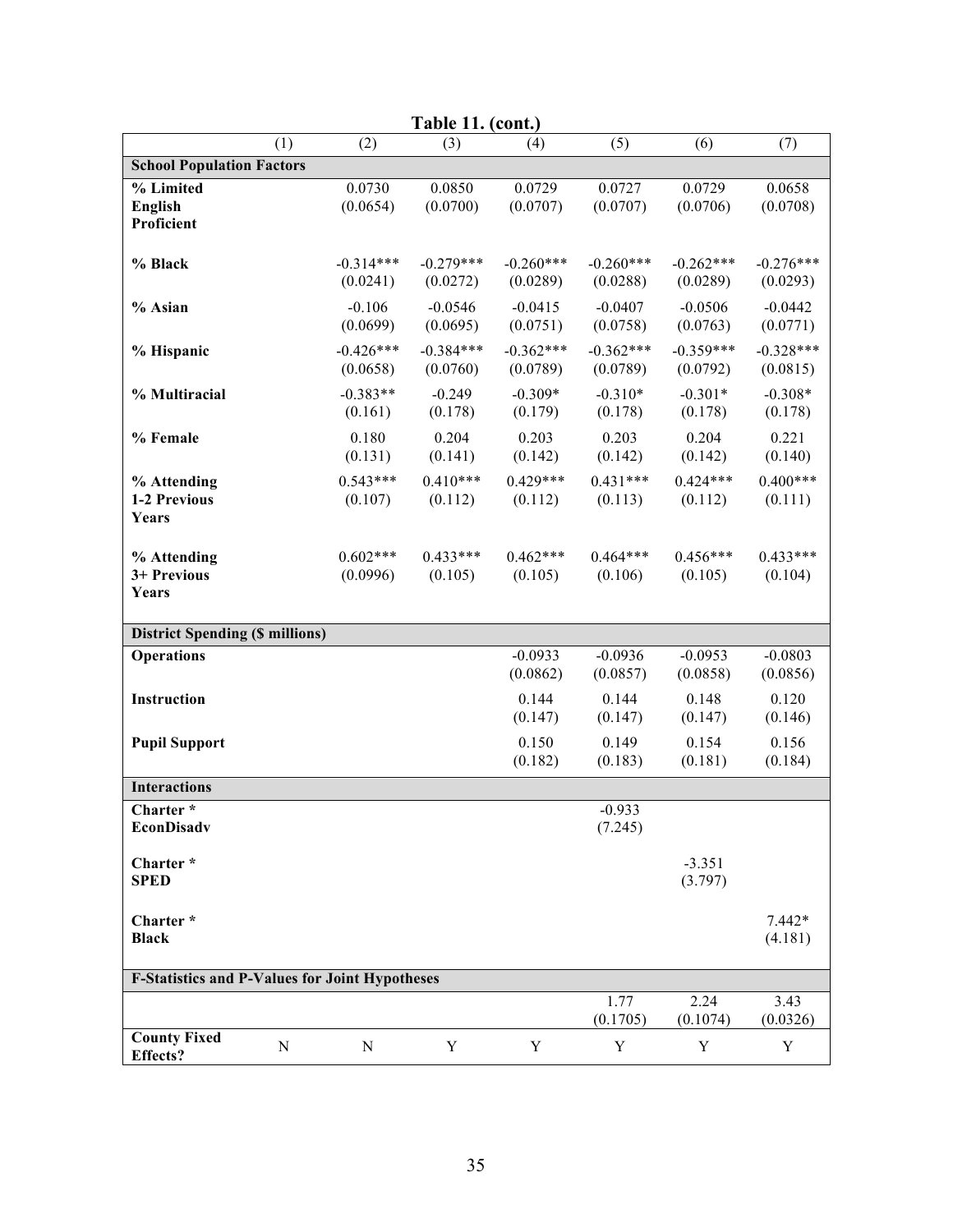| Table II. (cont.)                                     |           |            |          |          |          |          |          |  |  |  |
|-------------------------------------------------------|-----------|------------|----------|----------|----------|----------|----------|--|--|--|
| <b>F-Statistics and P-Values for Joint Hypotheses</b> |           |            |          |          |          |          |          |  |  |  |
| Constant                                              | $5010***$ | $-73.93**$ | $-48.25$ | $-46.81$ | $-46.89$ | $-44.21$ | $-45.80$ |  |  |  |
|                                                       | (0.619)   | (36.32)    | (35.96)  | (32.43)  | (32.37)  | (32.50)  | (31.61)  |  |  |  |
|                                                       |           |            |          |          |          |          |          |  |  |  |
| <b>Observations</b>                                   | 1.418     | 1,418      | 1.418    | 1.418    | 1.418    | 1.418    | 1,418    |  |  |  |
| R-squared                                             | 0.091     | 0.450      | 0.526    | 0.528    | 0.528    | 0.528    | 0.528    |  |  |  |

**Table 11. (cont.)**

Robust standard errors in parentheses \*\*\* p<0.01, \*\* p<0.05, \* p<0.1

#### *Summary of Results*

My findings suggest several conclusions. First, there appears to be no significant difference between charter schools and traditional public schools in terms of elementary school reading performance among economically disadvantaged students for any of the three grade levels included in my analysis. The inclusion of school population factors, county fixed effects, and district level spending for reading models in all three grades dramatically reduces the extent of omitted variable bias in my resulting estimates, which in turn decreases the magnitude of the coefficients on the charter school dummy and removes their significance. However, there does appear to be a statistically significant difference between charter schools and traditional public schools in terms of elementary math performance for economically disadvantaged fourth and fifth grade students. Results suggest that economically disadvantaged fourth and fifth grade students in Ohio perform at lower levels of proficiency at charter schools than at traditional public schools. This relationship is seen and sustained across several different model specifications.

Finally, findings from models with interaction terms suggest that for fourth and fifth grade math, economically disadvantaged students at charter schools with comparatively large black populations are less likely to be proficient or above than are economically disadvantaged students at traditional public schools with comparatively large black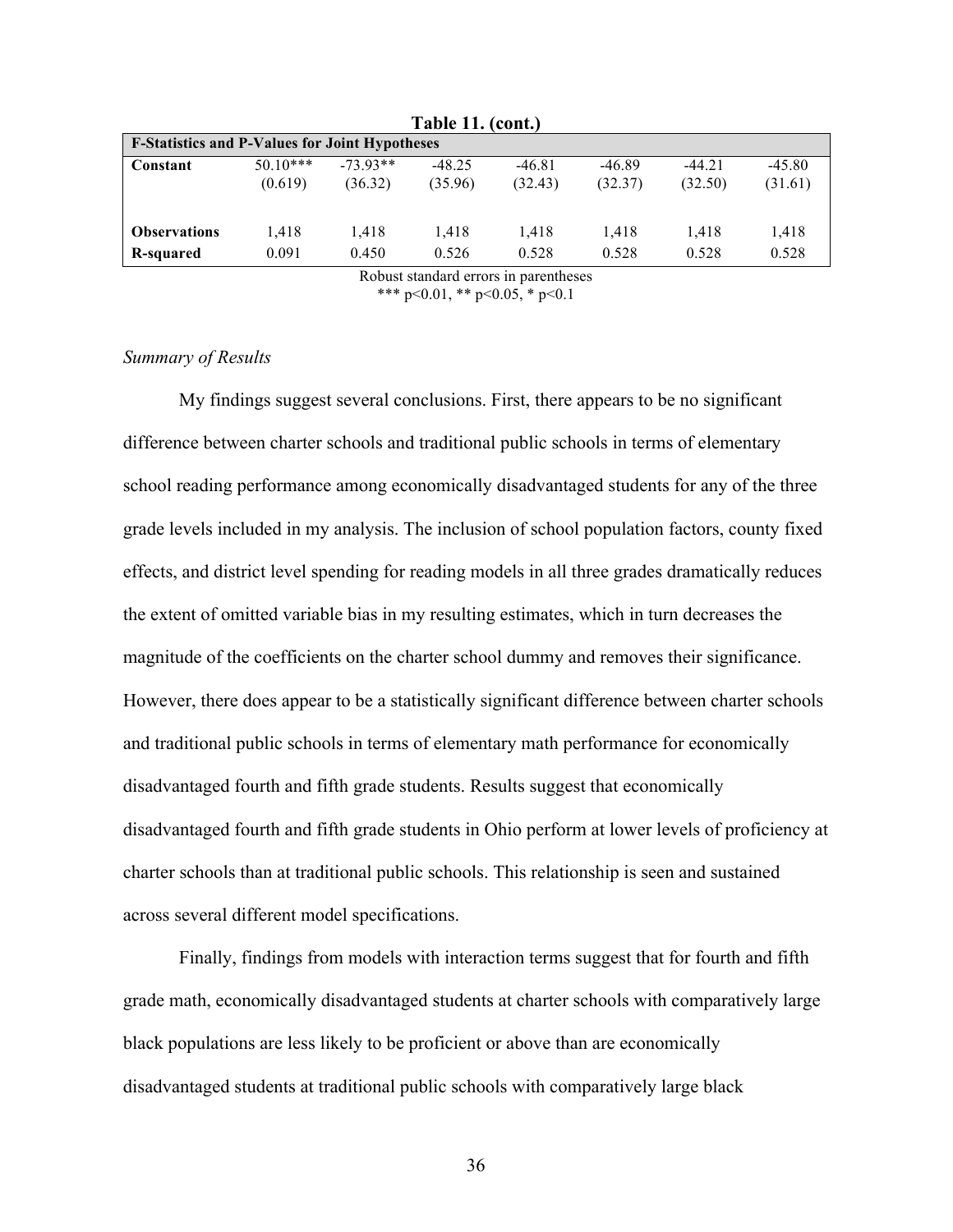populations. I also find there is a smaller gap in proficiency levels of charter school students relative to traditional public school students for fifth grade math among schools with comparatively small black populations. I find no other significant differences between charter schools and traditional public schools in any other subgroup analyses.

#### **DISCUSSION**

This paper explores the relationship between charter school attendance and academic proficiency in reading and math among economically disadvantaged elementary school students in Ohio. Given the increasing interest in alternatives to traditional public schools in the U.S., research on the effectiveness of charter schools at educating traditionally underserved populations is particularly timely. The results of this study can help to inform leaders in the education policy field as they assess the array of alternatives to traditional public schools and craft new policies to govern the increasing number of charter schools in this country.

My results suggest that, among public school students in Ohio, economically disadvantaged students attending charter schools perform no better or worse than low-income traditional public school students on statewide reading assessments in elementary school. However, my results also suggest that low-income students in fourth and fifth grade perform worse on statewide math assessments at charter schools than they do at traditional public schools in Ohio. Further, I find that the difference between the performance of charter school students and traditional public school students varies according to the share of the student body that is black. For schools with large black populations, traditional public schools far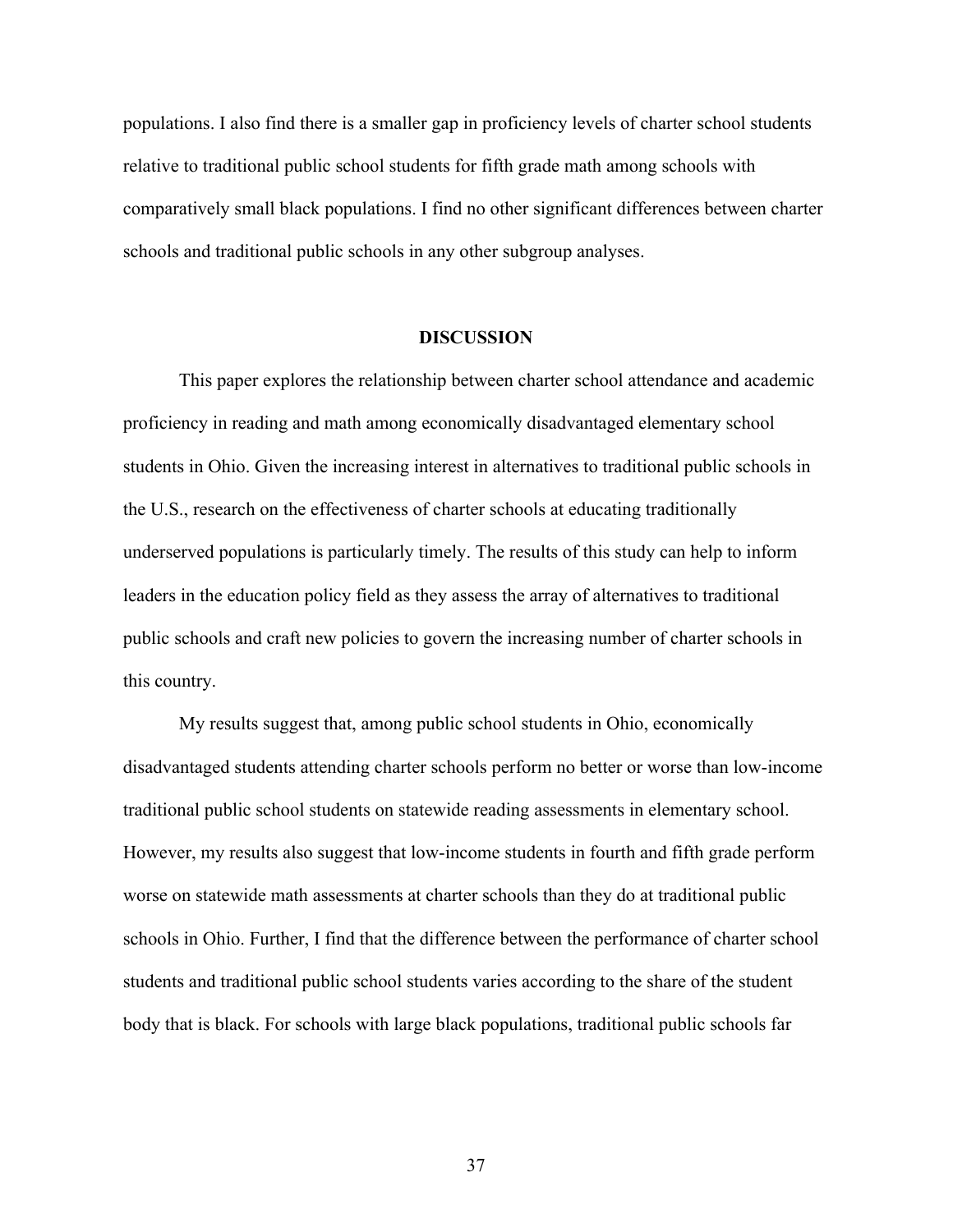outperform charter schools, whereas, for schools with small black populations, the gap between charter schools and traditional public schools is much smaller.

These findings are at odds with a majority of charter school studies, which often find that charter school attendance is positively associated with student achievement in both reading and math among economically disadvantaged elementary school students (Nicotera et al. 2009; Booker et al. 2004; Sass 2006; CREDO 2013; Hoxby 2004; Hoxby et al. 2009; Abdulkadiroglu et al. 2009; Angrist et al. 2012; Clark et al. 2011). My results instead suggest that there is no significant relationship between charter school attendance and reading proficiency, and that there is a negative relationship between charter school attendance and math proficiency in the fourth and fifth grades. Methodological differences may be driving this discrepancy. The "gold standards" of charter effectiveness studies are those that employ natural experiments created by a lottery enrollment system. However, as Ohio does not have a lottery-based enrollment system for its charter schools, this approach was not a possibility for this study.

Another possible explanation for this discrepancy is the unique context of Ohio's charter school landscape relative to other states analyzed in nationwide studies. CREDO, in its 2009 nationwide assessment of charter school effectiveness, found a negative relationship between the number of charter school authorizers in a state and the performance of charter school students (CREDO 2009). CREDO's finding is relevant for Ohio, which has a particularly high number of charter authorizers relative to other states nationwide, and further suggests that the environment in which charter schools operate matters significantly for their effectiveness. The findings from the present study, which makes use of the most recent student data available, at a minimum support the CREDO finding that, in a state with a high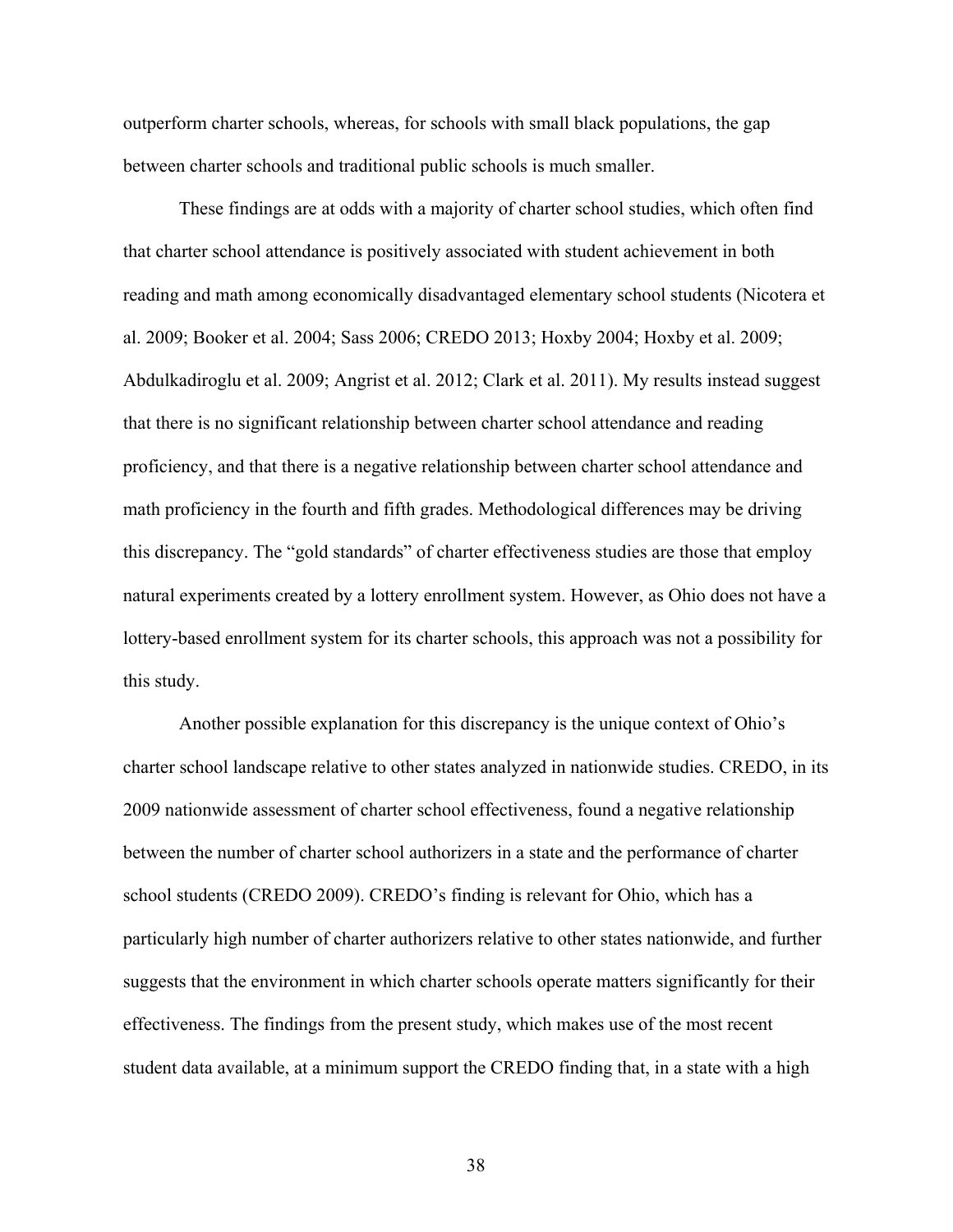number of authorizers, there is either no relationship or a negative relationship between charter school attendance and low-income student performance. However, more research is needed to assess the effects of the charter authorizer landscape on student proficiency levels at charter schools.

This study suffers from several other, related limitations. First, my analyses are likely limited by my inability to control for the quality of charter school authorizers. It is possible that charter schools with high-quality authorizers perform better relative to traditional public schools than do charter schools with lower-quality authorizers, and this finding would be consistent with existing literature on charter authorizers (Boast et al. 2016). This literature suggests that an understanding of the relationship between authorizer quality and charter school performance is missing in the current analysis and that future studies should consider distinguishing between charters authorized by high-quality and low-quality authorizers when assessing the difference between charter schools and traditional public schools.

Similarly, I was unable to control for the number of years that a charter school had been in operation prior to the year of analysis. A number of studies, including several showing a negative relationship between charter attendance and academic achievement, note that charter schools often improve in performance each year following their initial year of operation (Zimmer et al. 2009; Yongmei and Rorrer 2012; Booker et al. 2004; Carruthers 2012). This suggests that, as I was not able to disaggregate schools by those in existence for a long period of time versus a short period of time, my results are also somewhat obscured in this regard in the current analysis. Future research should also consider exploring variation in the difference between charters and traditional public schools according to the length of time schools have been in existence.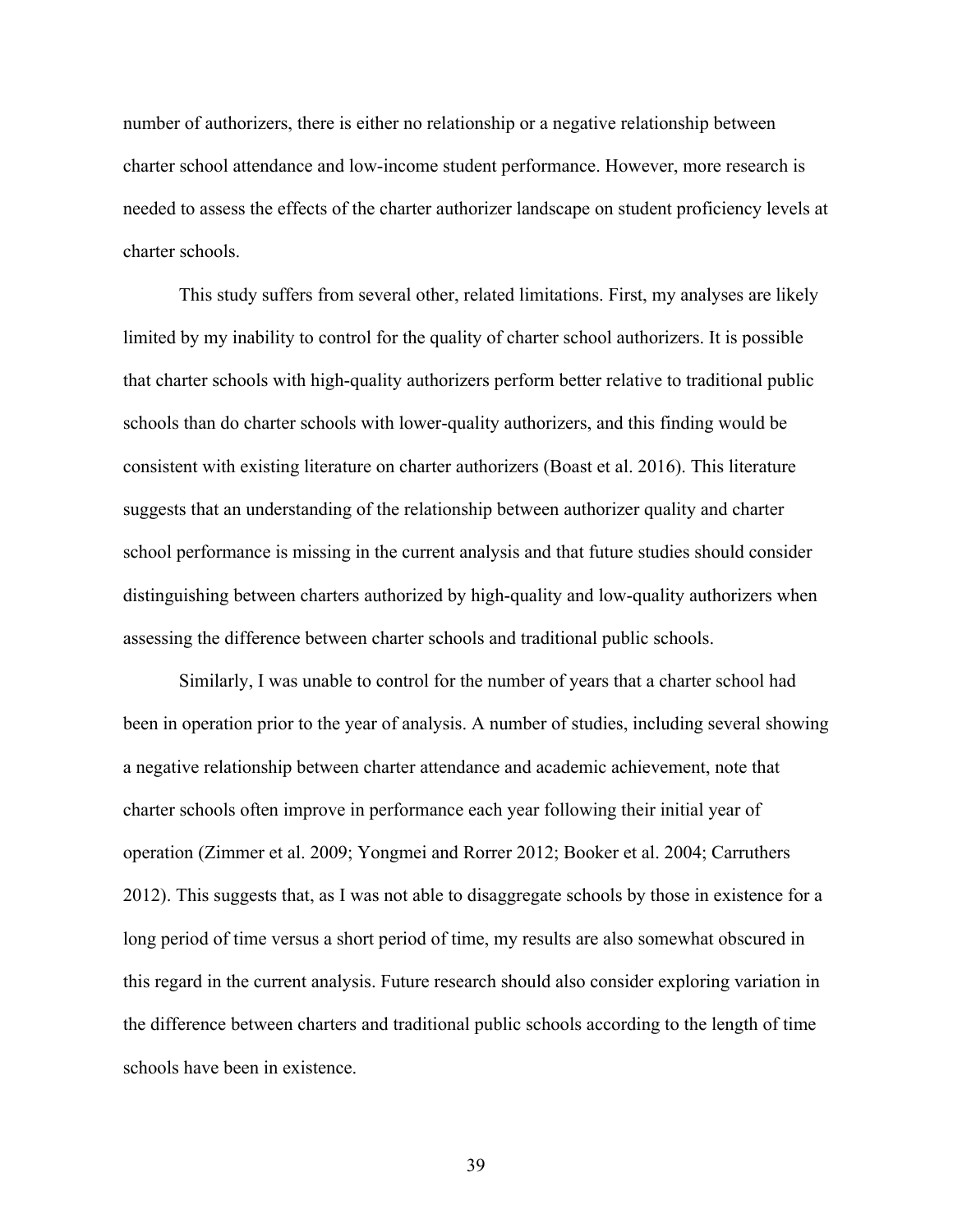Finally, evidence suggests that there is a positive association between school-level spending and academic achievement (De Luca and Wood 2016; Hoxby 2004). School-level spending data were unavailable for this study, and district-level spending data were used as a proxy across three categories: operations, instruction, and per-pupil spending. Among these variables, only per-pupil spending was significantly related to student proficiency, and only for some grade levels and model specifications. Charter schools are likely to receive less perpupil funding than traditional public schools (Hoxby 2004). Thus, the omission of the level of school funding from my analysis is likely generating downward pressure on my key coefficients. Given these limitations, future analyses would ideally include a level of school spending data in order to produce the most credible possible estimates.

Overall, my findings suggest that, at present, charter schools in Ohio may not be helping to close the achievement gap between students from low- and high-income families nor between black and white students. It is plausible that the state's lax charter authorization policies contribute to this dynamic, as the increasing number of authorizing bodies has arguably decreased accountability among the schools that they authorize. State legislation passed in November 2015 included a new series of accountability measures for charter authorizers in Ohio, and more research is required to assess the impact of this legislation on charter student outcomes following its implementation.

The results of this study may contribute to education policy debates on school choice, despite the study's limitations. As most education policy stems from the local level, findings from this study are difficult to generalize beyond Ohio. However, for Ohio, these results suggest that charter schools are not meeting the academic needs of economically disadvantaged students in elementary school and that steps should be taken to ensure that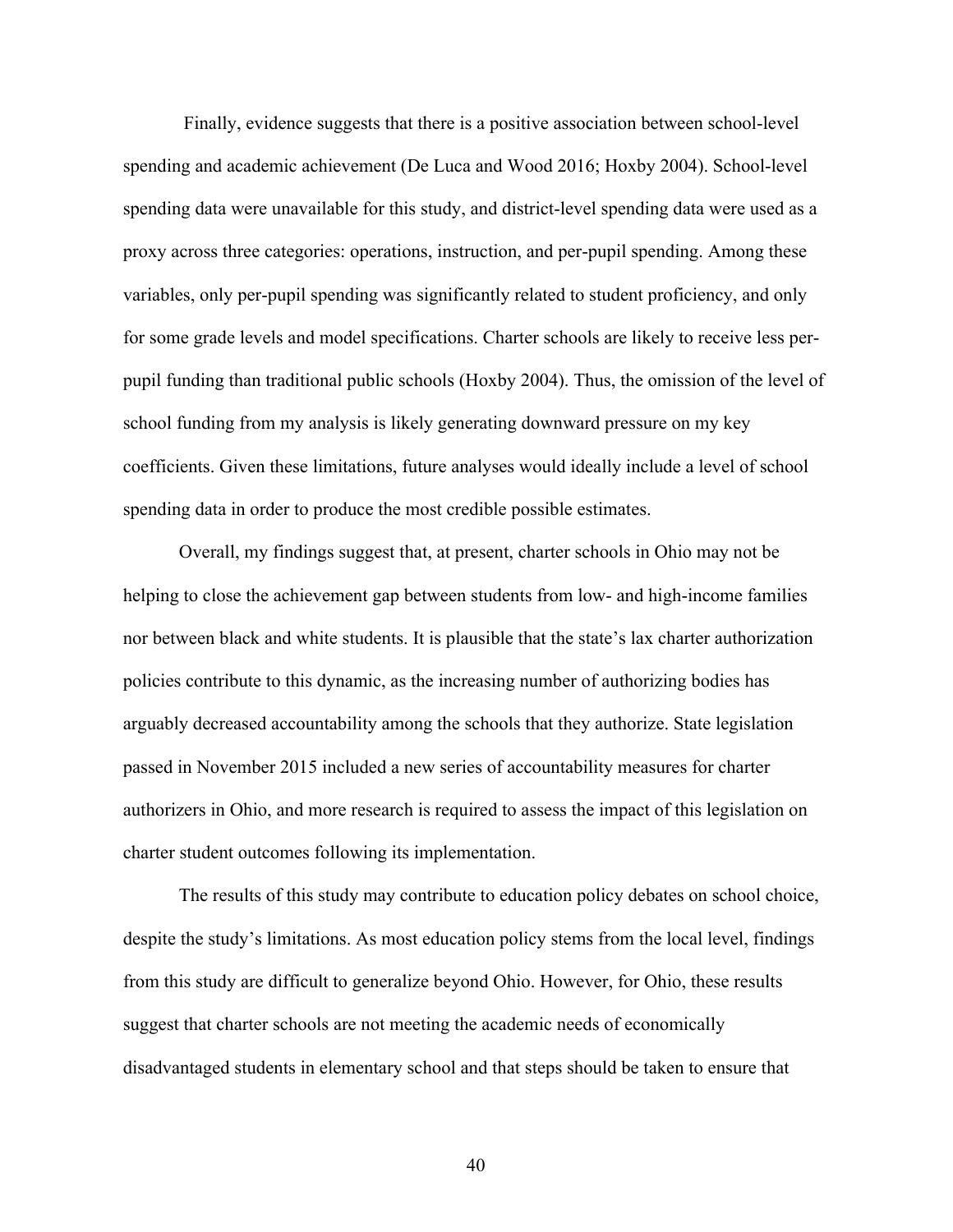schools with higher populations of low-income and black students make adjustments to better meet those students' needs. Education policy researchers should continue to explore any factors that may strengthen both charter and traditional public schools in Ohio.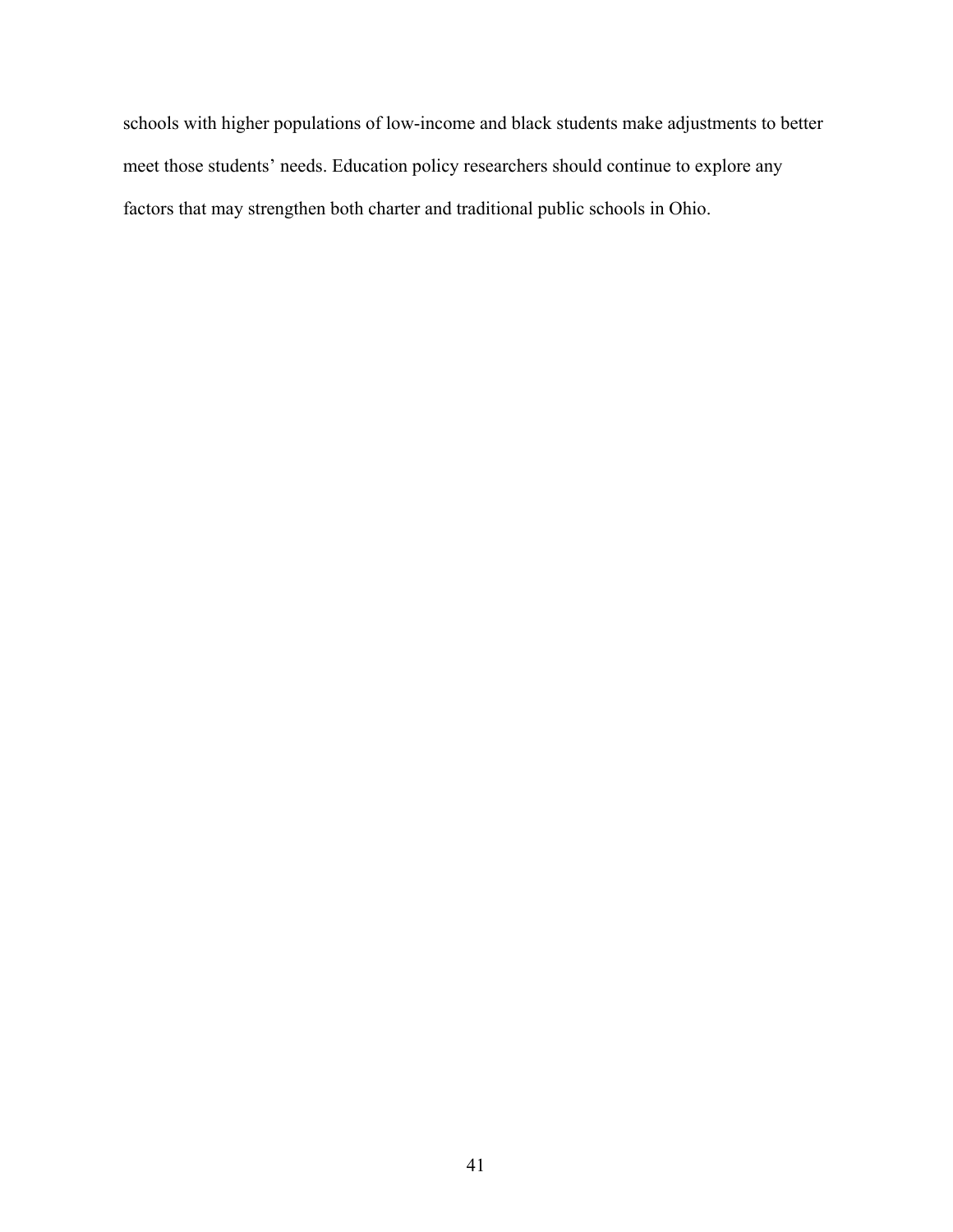#### **REFERENCES**

- Abdulkadiroglu, Atila, Josh Angrist, Sarah Cohodes, Sysan Dynarski, Jon Fullerton, Thomas Kane, and Parag Pathak. "Informing the Debate: Comparing Boston's Charter, Pilot, and Traditional Schools." Boston Foundation, 2009.
- Angrist, Joshua D., Parag A. Pathak, and Christopher R. Walters. "Explaining Charter School Effectiveness." *American Economic Journal* (December 21, 2012).
- Balfanz, R., Herzog, L., & Mac Iver, D.J. "Preventing student disengagement and keeping students on the graduation path in urban middle-grades schools: Early identification and effective interventions." *Educational Psychologist*, 42(4), 223–235, December 5, 2007.
- Berends, Mark, Caroline Watral, Bettie Teasley, and Anna Nicotera. "Charter School Effects on Achievement: Where We Are and Where We're Going." National Center on School Choice, Vanderbilt University, 2006.
- Betts, Julian R., Lorien A. Rice, Andrew C. Zau, Y. Emily Tang, and Cory R. Koedel. "Does School Choice Work? Effects on Student Integration and Achievement." Public Policy Institute of California, 2006.
- Betts, Julian R., and Y. Emily Tang. "The Effect of Charter Schools on Student Achievement: A Meta-Analysis of the Literature." National Charter School Research Project at the Center on Reinventing Public Education, October 2011.
- Betts, Julian R., Y. Emily Tang, and Andrew C. Zau. "Madness in the Method? A Critical Analysis of Popular Methods of Estimating the Effect of Charter Schools on Student Achievement." Chap. 2 in *Taking Measure of Charter Schools: Better Assessments, Better Policymaking, Better Schools* by Paul T. Hill and Julian R. Betts. Lanham, Md.: Rowman & Littlefield Publishers, Inc., 2010.
- Boast, L., S. Ellison, B. C. Hassel, S. Conlan, and M. K. Rausch. "Authorizer Shopping: Lessons from Experience and Ideas for the Future." Chicago, Ill.: National Association of Charter School Authorizers, 2016. http://www.qualitycharters.org/wp-content/ uploads/2016/03/Authorizer\_Shopping\_Lessons\_Ideas.pdf.
- Booker, Kevin, Scott M. Gilpatric, Timothy Gronberg, and Dennis Jansen. "Charter School Performance in Texas." Texas A&M University, May 25, 2004.
- Carnoy, Martin, Rebecca Jacobsen, Lawrence Mishel, and Richard Rothstein. "The Charter School Dust-Up: Examining the Evidence on Enrollment and Achievement." Economic Policy Institute and Teachers College Press, 2005.
- Carruthers, Celeste K. "New Schools, New Students, New Teachers: Evaluating the Effectiveness of Charter Schools." *Economics of Education Review* 31 (2012): 280–92.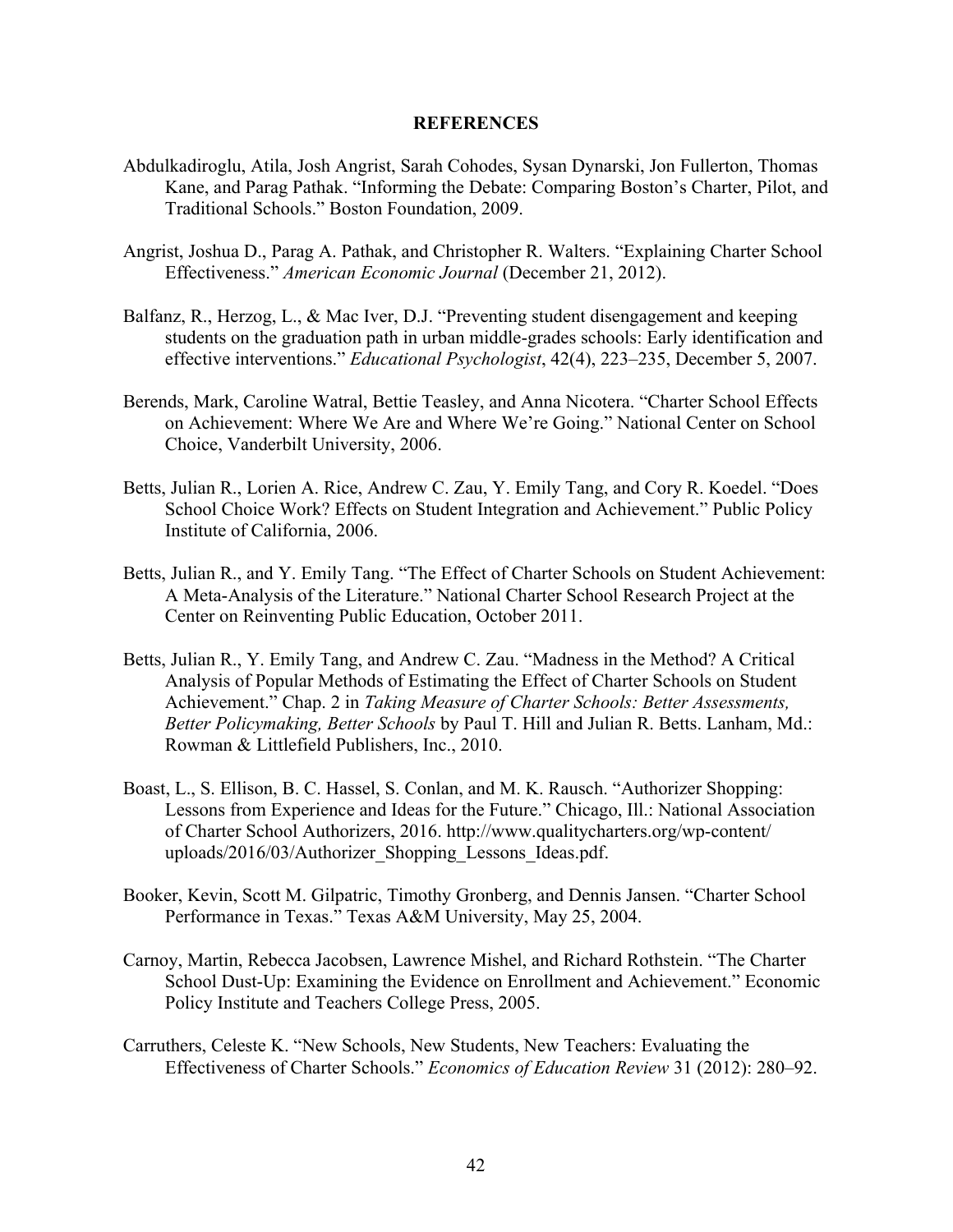- Center for Public Education. "Learning to Read, Reading to Learn: Why Third Grade Is a Pivotal Year for Mastering Literacy." March 2015. http://www.centerforpubliceducation.org/Main-Menu/Policies/Learning-to-Read-Reading-to-Learn-At-a-Glance/Learning-to-Read-Reading-to-Learn-Full-Report-PDF.pdf.
- Center for Research on Education Outcomes (CREDO). "Charter School Performance in New York City." Stanford, Calif.: Stanford University, Center for Research on Education Outcomes, February 20, 2013.
- Center for Research on Education Outcomes (CREDO). "Multiple Choice: Charter School Performance in 16 States." Stanford, Calif.: Stanford University, Center for Research on Education Outcomes, June 2009.
- Center for Research on Education Outcomes (CREDO). "National Charter School Study." Stanford, Calif.: Stanford University, Center for Research on Education Outcomes, 2013.
- Chingos, Matthew M., and Martin R. West. "The Uneven Performance of Arizona's Charter Schools." *Educational Evaluation and Policy Analysis* 37, no. 1S (May 2015): 120S– 134S. DOI: 10.3102/0162373715576077.
- Clark, Melissa A., Philip Gleason, Christina Clark Tuttle, and Marsha K. Silverberg. "Do Charter Schools Improve Student Achievement? Evidence from a National Randomized Study." Working paper, Mathematica Policy Research, December 2011.
- Davis, Devora H., and Margaret E. Raymond. "Choices for Studying Choice: Assessing Charter School Effectiveness Using Two Quasi-experimental Methods." *Economics of Education Review* 31 (2012): 225–36.
- De Luca, Barbara M., and R. Craig Wood. "The Charter School Movement in the United States: Financial and Achievement Evidence from Ohio." *Journal of Education Finance* 41, no. 4 (spring 2016): 438–50. https://muse.jhu.edu/article/629148.
- Dobbie, Will, and Roland G. Fryer, Jr. "Getting Beneath the Veil of Effective Schools: Evidence from New York City." Working paper 17632, National Bureau of Economic Research, December 2011. http://www.nber.org/papers/w17632.
- Duncan, Ebony M. "The Color of Change? Race and Charter Schools in an Age of Neoliberal Education Reform." Dissertation, Vanderbilt University, August 2014. http://etd.library.vanderbilt.edu/available/etd-07162014- 144511/unrestricted/EDuncan.pdf.
- Federal Register. "Child Nutrition Programs: Income Eligibility Guidelines." Notice by the Food and Nutrition Service, USDA, March 23, 2016 (81 FR 15501-15504). Document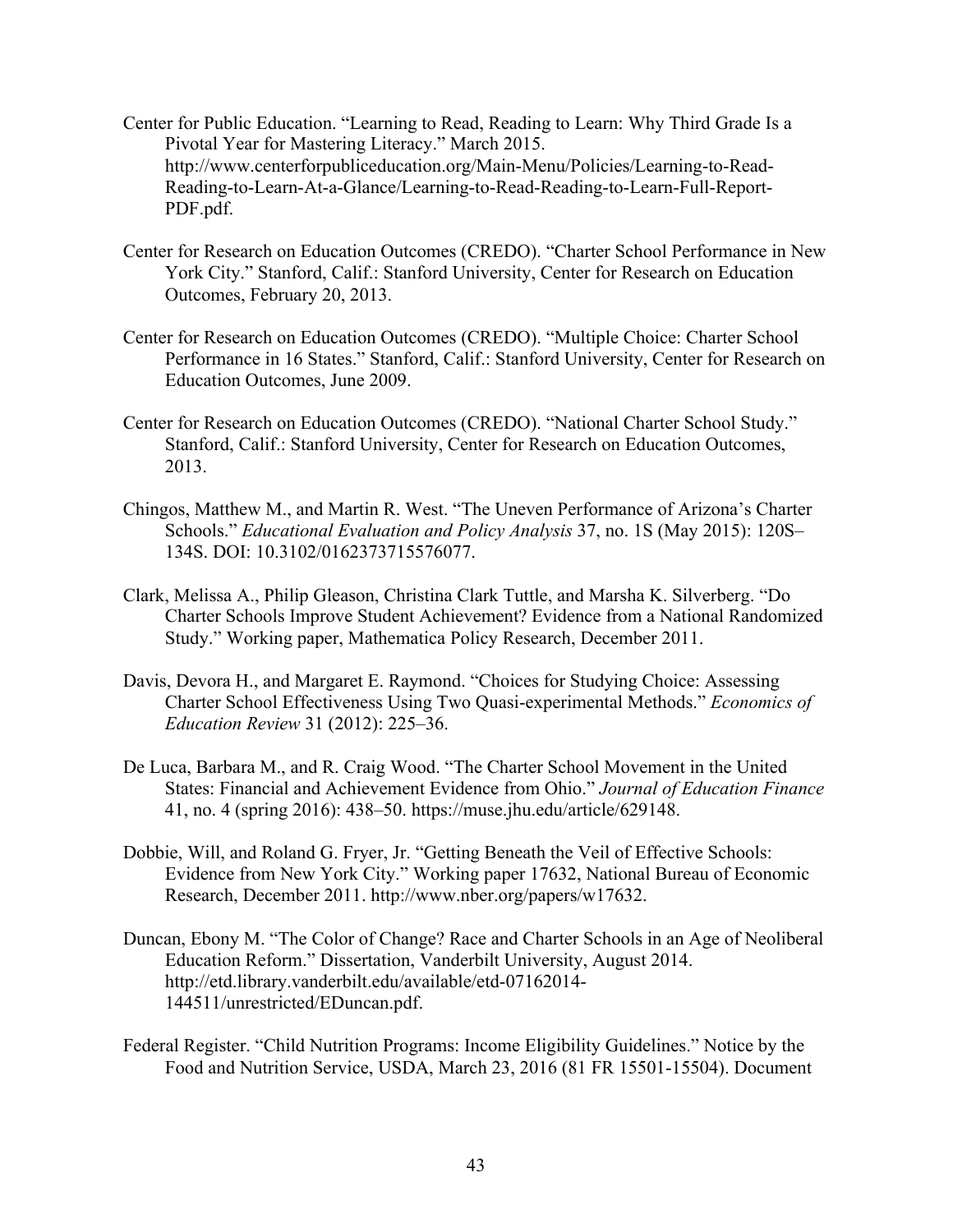No. 2016-06463. https://www.federalregister.gov/documents/2016/03/23/2016- 06463/child-nutrition-programs-income-eligibility-guidelines.

- Garcia, David R., Lee McIlroy, and Rebecca T. Barber. "Starting Behind: A Comparative Analysis of the Academic Standing of Students Entering Charter Schools." *Social Science Quarterly* 89, no. 1 (March 2008).
- Gleason, Philip, Melissa Clark, Christina Clark Tuttle, and Emily Dwoyer. "The Evaluation of Charter School Impacts: Final Report." Mathematica Policy Research, June 2010.
- "Guidelines for the Identification and Assessment of Limited English Proficient Students/English Language Learners." Ohio Department of Education, March 2012. https://education.ohio.gov/getattachment/Topics/Other-Resources/Limited-English-Proficiency/ELL-Guidelines/Guidelines-for-the-Identification-and-Assessmento/Guidelines-for-the-Identification-and-Assessment-of-Limited-English-Proficient-Students-March-2012.pdf.aspx.
- Gray, Nathan L. "School Choice and Achievement: The Ohio Charter School Experience." *The Cato Journal* 32, no. 3 (fall 2012).
- Gross, Betheny. "Inside Charter Schools: Unlocking Doors to Student Success." Center for Reinventing Public Education, February 2011. http://www.crpe.org/sites/default/files/pub\_ICS\_Unlock\_Feb11\_0.pdf.
- Hanushek, Eric A., John F. Kain, Steven G. Rivkin, and Gregory F. Branch. "Charter School Quality and Parental Decision Making with School Choice." *Journal of Public Economics* 91 (2007): 823–48.
- Hernandez, Donald J. *Double Jeopardy: How Third Grade Reading Skills and Poverty Influence High School Graduation*. Annie E. Casey Foundation, January 1, 2012. http://www.aecf.org/m/resourcedoc/AECF-DoubleJeopardy-2012-Full.pdf.
- Holmes, George M., Jeff DeSimone, and Nicholas G. Rupp. "Does School Choice Increase School Quality?" Working paper 9683, National Bureau of Economic Research, May 2003. http://www.nber.org/papers/w9683.
- Hoxby, Caroline M. "Achievement in Charter Schools and Regular Public Schools in the United States: Understanding the Differences." Cambridge, Mass.: Harvard University and National Bureau of Economic Research, December 2004.
- Hoxby, Caroline M. "A Statistical Mistake in the CREDO Study of Charter Schools." Stanford, Calif.: Stanford University, Center for Research on Education Outcomes, Stanford University, and Cambridge, Mass.: National Bureau of Economic Research, August 2009.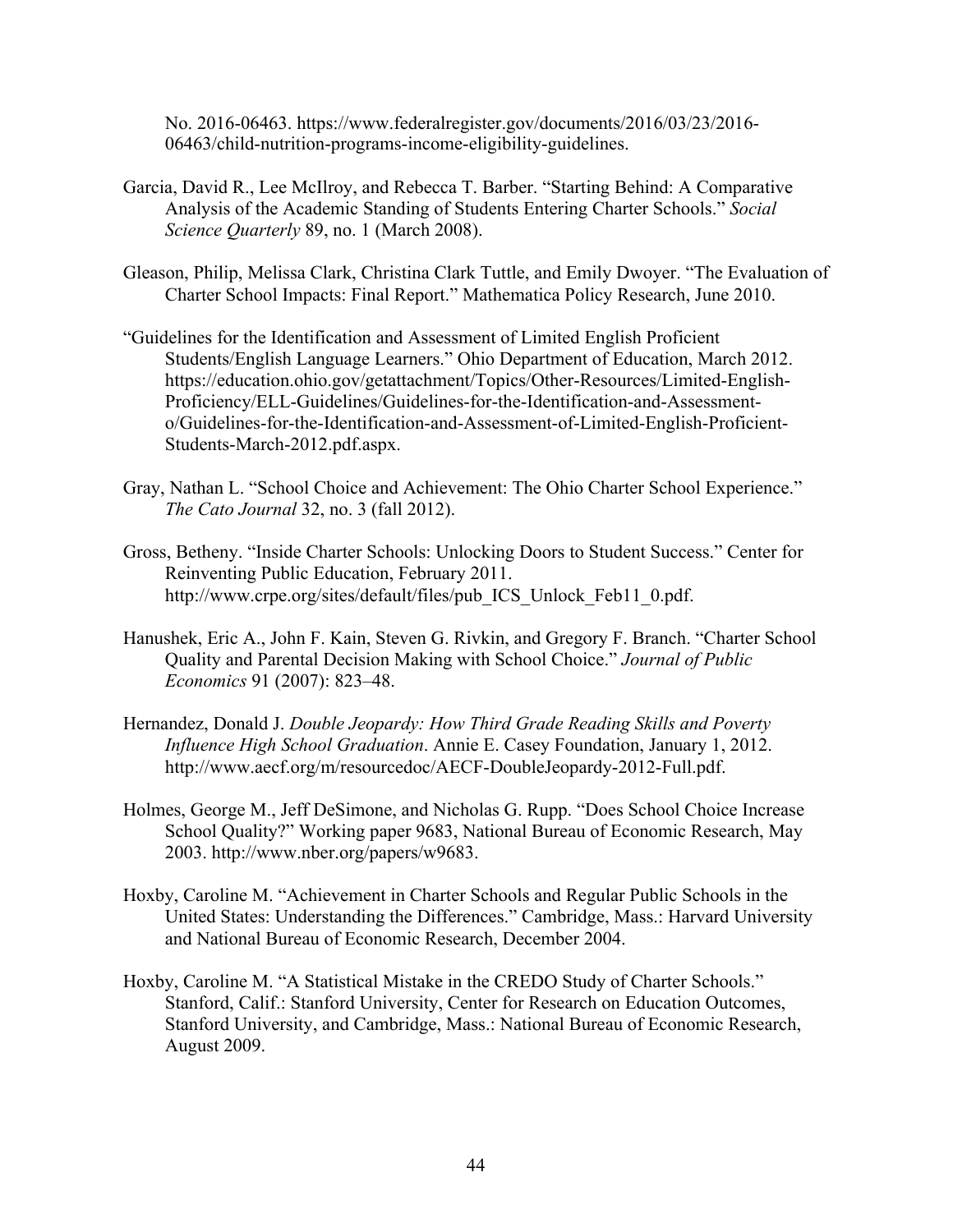- Hoxby, Caroline M., and Sonali Murarka. "New York City Charter Schools: How Well Are They Teaching Their Students?" *Education Next* 8, no. 3 (summer 2008): 54–61.
- Hoxby, Caroline M., Sonali Murarka, and Jenny Kang. "How New York City's Charter Schools Affect Achievement." August 2009 report. Second report in series. Cambridge, Mass.: New York City Charter Schools Evaluation Project, September 2009. www.nber.org/~schools/charterschoolseval.
- Jones, Doris Jean. "The Impact of Student Attendance, Socio-Economic Status and Mobility on Student Achievement of Third-Grade Students in Title I Schools." Dissertation, Virginia Polytechnic Institute and State University, April 7, 2006. https://theses.lib.vt.edu/theses/available/etd-04202006- 154606/unrestricted/jonesapproveddissertationsapr7.pdf.
- Jones, Bruce Anthony, ed. *Educational Leadership: Policy Dimensions in the 21st Century*. Stamford, Conn.: Ablex Publishing Company, 2000.
- Kena, G., S. Aud, F. Johnson, X. Wang, J. Zhang, A. Rathbun, S. Wilkinson-Flicker, and P. Kristapovich. *The Condition of Education 2014* (NCES 2014-083). Washington, D.C.: U.S. Department of Education, National Center for Education Statistics, 2014. http://nces.ed.gov/pubs2014/2014083.pdf.
- Kena, G., W. Hussar, J. McFarland, C. de Brey, L. Musu-Gillette, X. Wang, J. Zhang, A. Rathbun, S. Wilkinson-Flicker, M. Diliberti, A. Barmer, F. Bullock Mann, and E. Dunlop Velez. *The Condition of Education 2016* (NCES 2016-144). Washington, D.C.: U.S. Department of Education, National Center for Education Statistics, 2016. http://nces.ed.gov/pubs2016/2016144.pdf.
- Kena, G., L. Musu-Gillette, J. Robinson, X. Wang, A. Rathbun, J. Zhang, S. Wilkinson-Flicker, A. Barmer, and E. Dunlop Velez. *The Condition of Education 2015* (NCES 2015-144). Washington, D.C.: U.S. Department of Education, National Center for Education Statistics, 2015. http://nces.ed.gov/pubs2015/2015144.pdf.
- Lubienski, Christopher. "Innovation in Education Markets: Theory and Evidence on the Impact of Competition and Choice in Charter Schools." *American Educational Research Journal* 40, no. 2 (summer 2003): 395–443.
- Mills, Jonathan N. "The Achievement Impacts of Arkansas Open-Enrollment Charter Schools." *Journal of Education Finance* 38, no. 4 (spring 2013): 320–42. https://muse.jhu.edu/article/539774.
- National Alliance for Public Charter Schools (NAPCS). "A Growing Movement: America's Largest Charter School Communities: Tenth Annual Edition." November 2015. http://www.publiccharters.org/wp-content/uploads/2015/11/enrollmentshare\_web.pdf.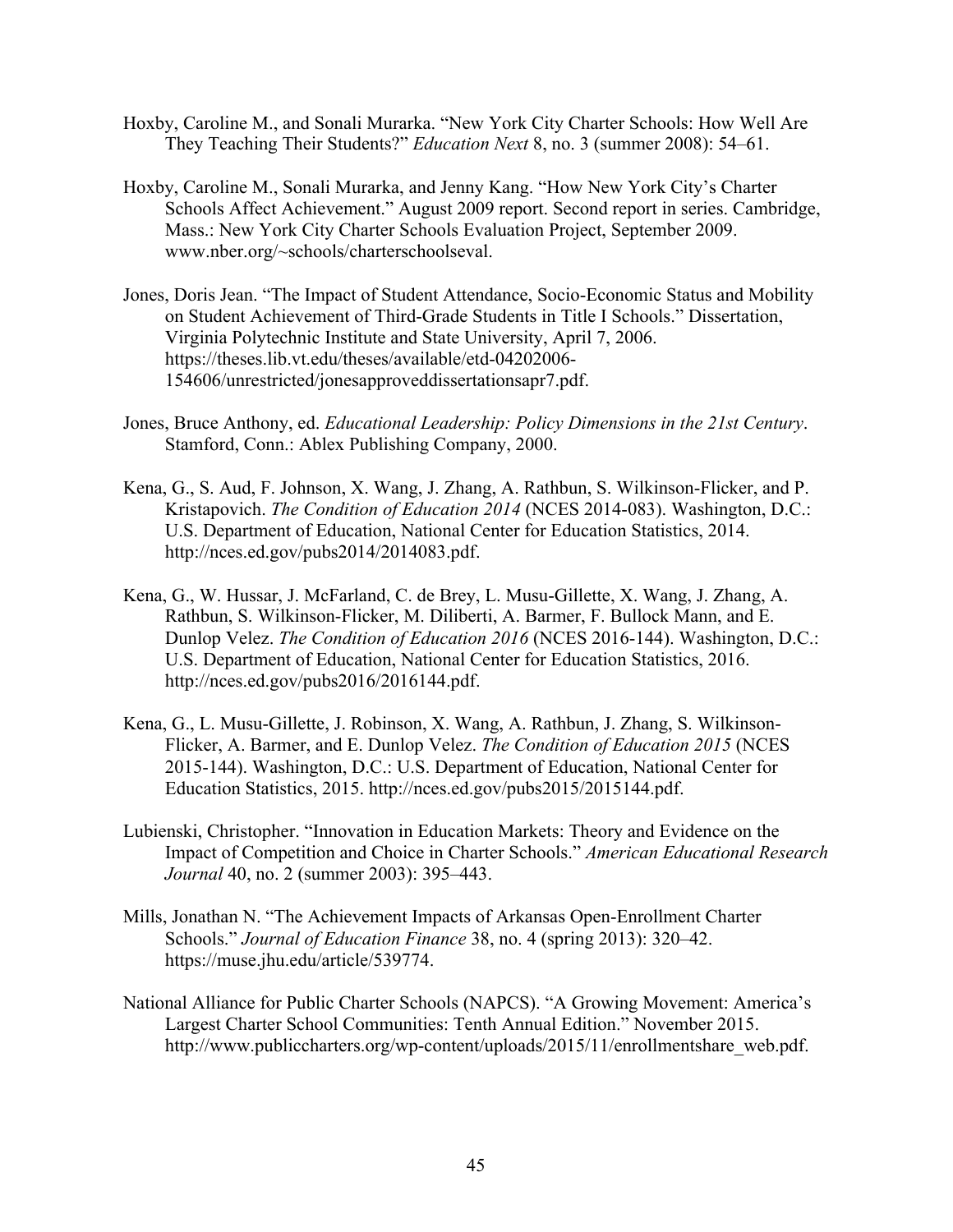- National Alliance for Public Charter Schools (NAPCS). "Measuring Up: Ohio." Accessed September 28, 2016. http://www.publiccharters.org/get-the-facts/lawdatabase/states/oh/.
- National Alliance for Public Charter Schools (NAPCS). "New National Survey Shows 78% of Parents Support Charter Schools Opening in Their Neighborhood." Press release. April 28, 2016. Washington, D.C.: National Alliance for Public Charter Schools. http://www.publiccharters.org/press/national-survey-shows-78-parents-support-charterschools-opening-neighborhood/.
- National Association of Charter School Authorizers (NACSA). "Indiana Authorizers." Accessed January 28, 2017. http://www.qualitycharters.org/policy-research/statemap/indiana/indiana-authorizers/.
- National Association of Charter School Authorizers (NACSA). "Maryland Authorizers." Accessed January 28, 2017. http://www.qualitycharters.org/policy-research/statemap/maryland/maryland-authorizers/.
- National Association of Charter School Authorizers (NACSA). "Ohio Authorizers." Accessed January 28, 2017. http://www.qualitycharters.org/policy-research/state-map/ohio/ohioauthorizers/.
- Nicotera, Anna, Maria Mendiburo, and Mark Berends. "Charter School Effects in an Urban School District: An Analysis of Student Achievement Gains in Indianapolis." Prepared for "School Choice and School Improvement: Research in State, District and Community Contexts" conference, National Center on School Choice, Vanderbilt University, October 25–27, 2009.
- Ohio Administrative Code, Department of Education Administration and Director. "Calculating student attendance rate to meet minimum performance standards," Chapter 3301-18-01, Part (a). http://codes.ohio.gov/oac/3301-18-01v1.
- Ohio Council of Community Schools. "OCCS History: Our History." Accessed September 28, 2016. http://www.ohioschools.org/about-us/occs-history.
- "Ohio Operating Standards for the Education of Children with Disabilities." Ohio Department of Education, July 1, 2014. http://education.ohio.gov/getattachment/Topics/Special-Education/Federal-and-State-Requirements/Operational-Standards-and-Guidance/2014- Ohio-Operating-Standards-for-the-Education-of-Children-with-Disabilities.pdf.aspx.
- Reardon, Sean F. "School District Socioeconomic Status, Race, and Academic Achievement." Stanford, Calif.: Stanford Center for Education Policy Analysis, April 2016. https://cepa.stanford.edu/sites/default/files/reardon%20district%20ses%20and%20achie vement%20discussion%20draft%20april2016.pdf.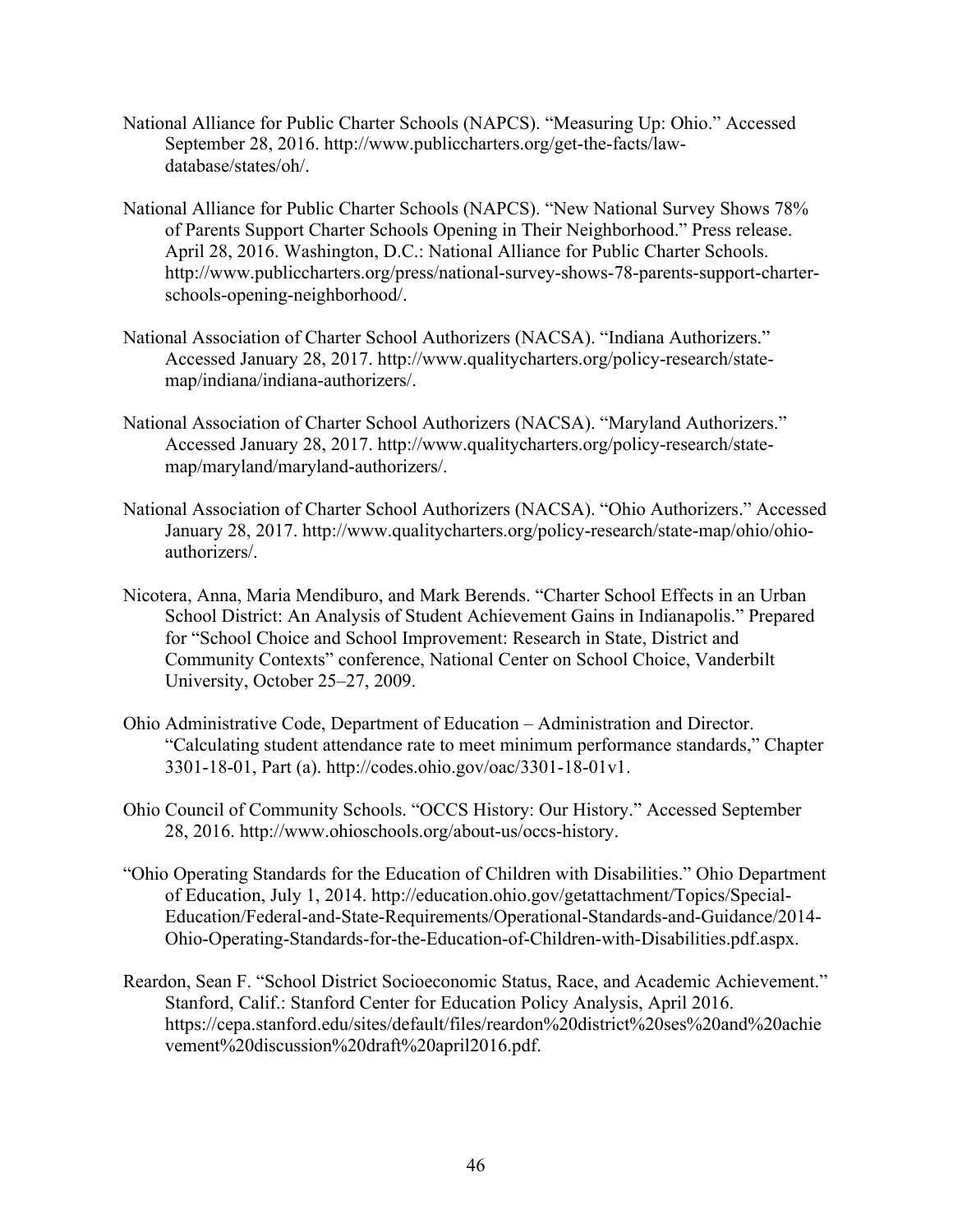- Reardon, Sean F. "The Widening Academic Achievement Gap between the Rich and the Poor: New Evidence and Possible Explanations." Stanford, Calif.: Stanford Center for Education Policy Analysis, July 2011. http://cepa.stanford.edu/content/wideningacademic-achievement-gap-between-rich-and-poor-new-evidence-and-possible.
- Rebarber, Ted, and Alison Consoletti Zgainer. "Survey of America's Charter Schools 2014." Washington, D.C.: Center for Education Reform, 2014. https://www.edreform.com/wpcontent/uploads/2014/02/2014CharterSchoolSurveyFINAL.pdf.
- Rembert, Mark, Mark Partridge, and Bo Feng. "School Choice in Ohio: Moving from Theory to Practice." Columbus, Ohio: Swank Program in Rural-Urban Policy*,* The Ohio State University, January 2016. http://aede.osu.edu/sites/aede/files/publication\_files/Swank-School-Choice-In-Ohio\_1.pdf.
- Roderick, Melissa. *The Path to Dropping Out: Evidence for Intervention*. Westport, CN: Auburn House (1993).
- Sass, Tim R. "Charter Schools and Student Achievement in Florida." *Education Finance and Policy* (2006): 91–122.
- Shen, Yilan and Alexander Berger. "Charter School Finance." National Conference of State Legislatures, February 2011. http://www.ncsl.org/documents/educ/charterschoolfinance.pdf.
- Stanca, Luca. "The Effects of Attendance on Academic Performance: Panel Data Evidence for Introductory Microeconomics." *The Journal of Economic Education* 37, no. 3 (2006): 251–66. https://www.researchgate.net/publication/23978369.
- Turner, Daniel. "Kasich Signs Ohio Bill Designed to Strengthen Public Charter School Accountability." American Legislative Exchange Council, November 3, 2015. https://www.alec.org/article/ohio-strengthens-public-charter-school-accountability/.
- U.S. Department of Education, Institute of Education Sciences, National Center for Education Statistics. "Have Achievement Gaps Changed?" *The Nation's Report Card: 2013 Mathematics and Reading.*  http://www.nationsreportcard.gov/reading\_math\_2013/#/achievement-gaps.
- U.S. Department of Education, National Center for Education Statistics. "Charter School Enrollment," *The Condition of Education 2016* (NCES 2016–144), 2016. https://nces.ed.gov/programs/coe/indicator\_cgb.asp.
- U.S. Department of Education, National Center for Education Statistics. "2010 Spotlight: High-Poverty Public Schools," *The Condition of Education 2010* (NCES 2010028), 2010. https://nces.ed.gov/programs/coe/analysis/2010-index.asp.